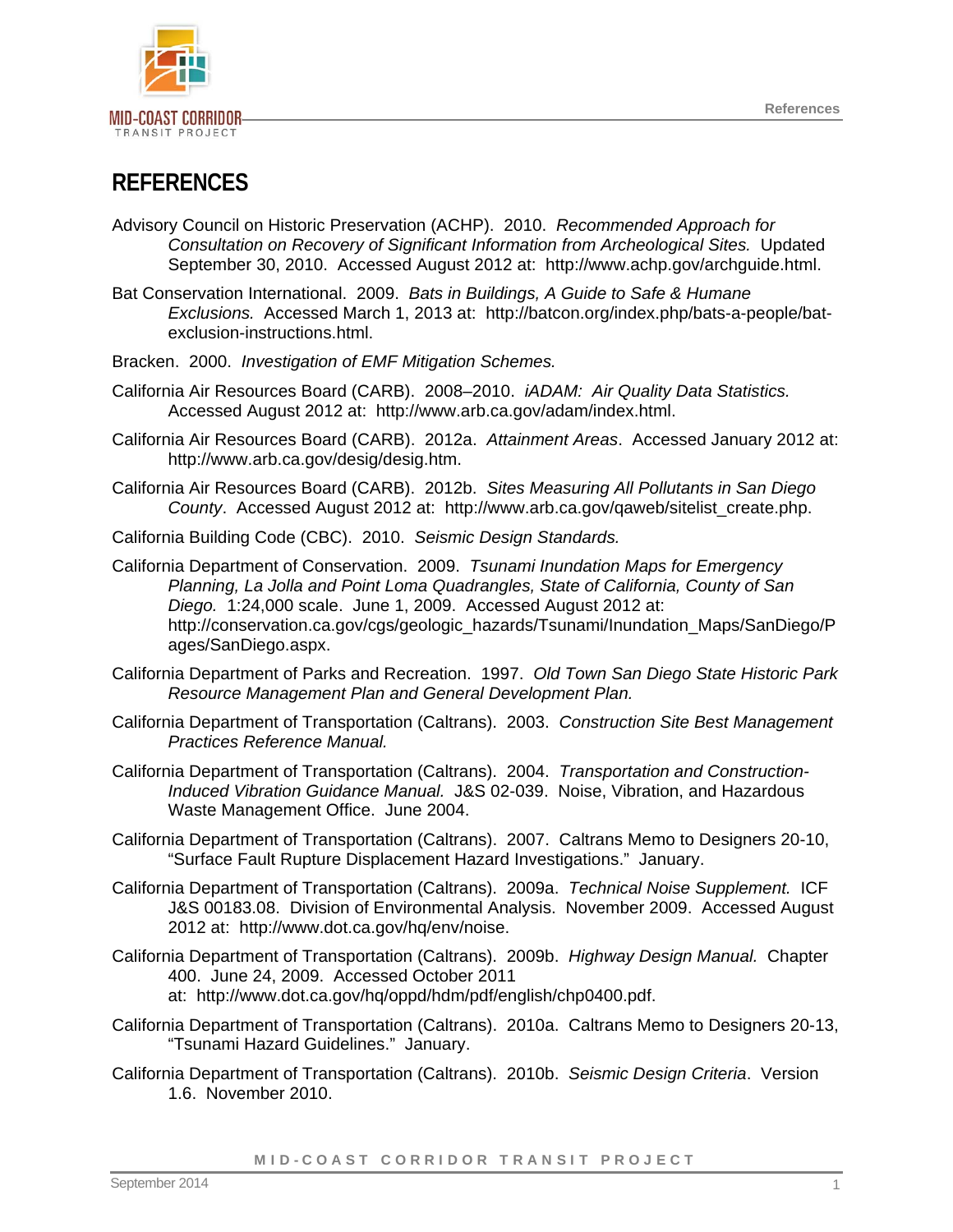

- California Department of Transportation (Caltrans). 2010c. *Storm Water Quality Handbook: Project Planning and Design Guide.* Office of Surface Water Management. July 2010.
- California Department of Transportation (Caltrans). 2011. *Traffic Noise Analysis Protocol for New Highway Construction, Reconstruction, and Retrofit Barrier Projects.* Division of Environmental Analysis. May 2011.
- California Department of Transportation (Caltrans). 2012. *California Manual on Uniform Traffic Control Devices.* 2012 Edition.
- California Energy Commission (CEC). 2011*. 2010 Integrated Energy Policy Report Update.* Publication Number: CEC-100-2010-001-CMF.
- California Geological Survey (CGS). 2003. *Probabilistic Seismic Hazards Assessment—Peak Ground Acceleration*. Accessed at: http://www.consrv.ca.gov/cgs/rghm/psha/pga.htm.
- California State Parks. 2011. *Old Town San Diego State Historic Park.* Accessed May 2011 at: http://www.parks.ca.gov/pages/663/files/OldSanDiego.pdf.
- Chaparral Lands Conservancy. 2012. *San Diego Fairy Shrimp (Branchinecta sandiegonensis).* Accessed at: http://chaparralconservancy.org/wp-content/uploads/2010/09/.
- City of San Diego. 1981. *North City Local Coastal Program Land Use Plan.* Approved March 31, 1981.
- City of San Diego. 1985. *Mission Valley Community Plan.* Approved January 1985 and adopted June 1985 (last updated October 2008).
- City of San Diego. 1986. *University Community Plan.* Approved December 1986 and adopted July 1987 (last updated December 2006).
- City of San Diego. 1987. *Old Town San Diego Community Plan*. Approved May 1987 and adopted July 1987.
- City of San Diego. 1989. *Clairemont Mesa Community Plan.* Approved April 1989 and adopted September 1989 (last updated May 2008).
- City of San Diego. 1992. *Transit-Oriented Development Design Guidelines.* Approved August 4, 1992.
- City of San Diego. 1993. *Pacific Beach Community Plan and Local Coastal Program Land Use Plan*. Approved December 1993 and adopted February 1995.
- City of San Diego. 1994a. *Mission Bay Park Master Plan Update.* Adopted August 1994 (last updated July 2002).
- City of San Diego. 1994b. *Marian Bear Memorial Park Natural Resources Management Plan.* January 1994.
- City of San Diego. 1997. *City of San Diego Multiple Species Conservation Program Subarea Plan*. March 1997. Accessed at: http://www.sandiego.gov/planning/programs/mscp/pdf/subareafullversion.pdf.
- City of San Diego. 1998a. *Linda Vista Community Plan and Local Coastal Program Land Use Plan*. Approved September 1998 and adopted December 1998 (last updated May 2008).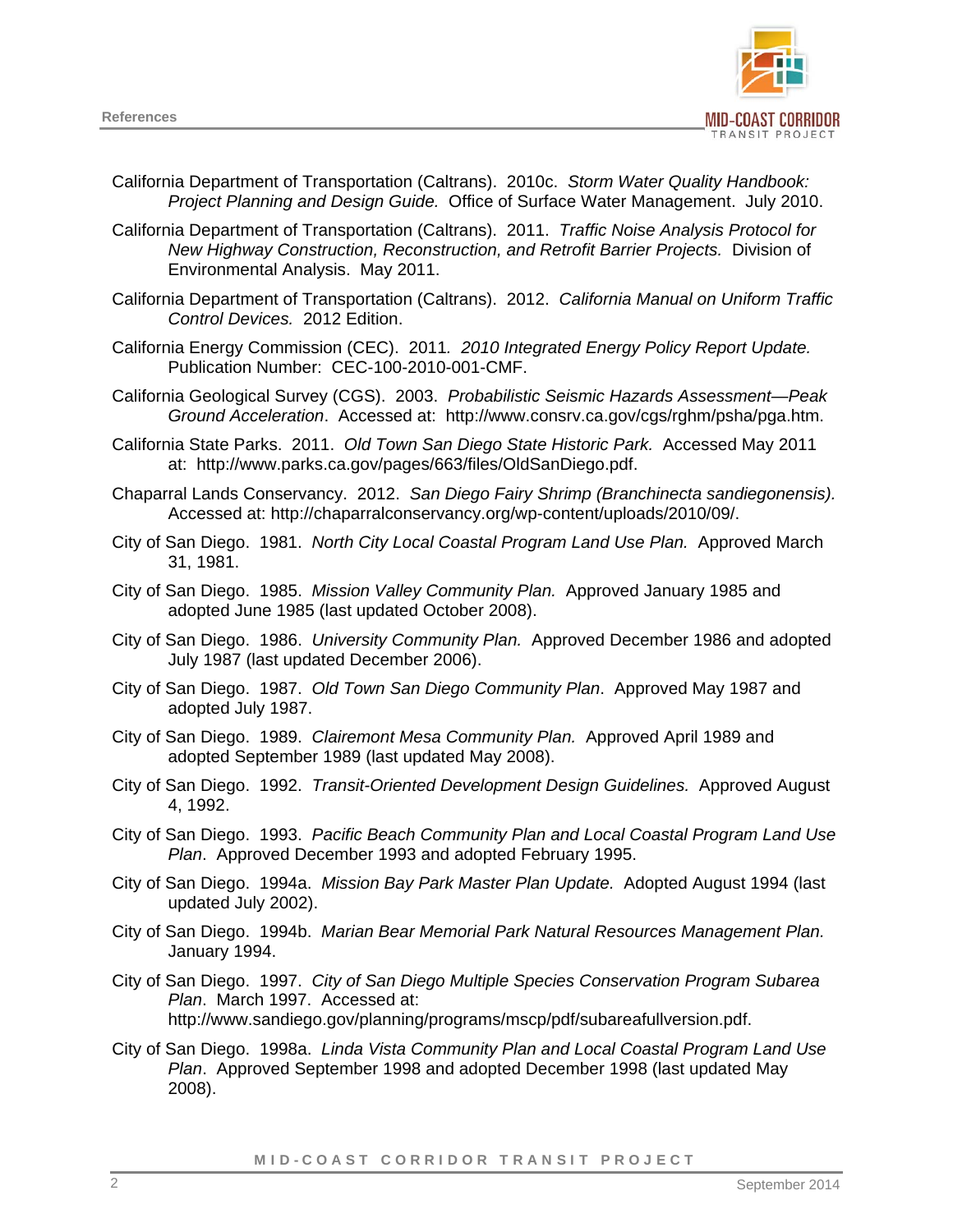

- City of San Diego. 1998b. *North Bay Redevelopment Plan*. Adopted May 18, 1998 (last updated June 19, 2007).
- City of San Diego. 1998c. *City of San Diego Traffic Impact Study Manual*. July 1998.
- City of San Diego. 2001. *La Jolla Community Plan and Local Coastal Program Land Use Plan*. Approved December 2001 and adopted November 2003 (last updated February 2004).
- City of San Diego. 2002a. *Strategic Framework Element.*
- City of San Diego. 2002b. *San Diego Street Design Manual.*
- City of San Diego. 2006a. *Draft San Diego River Natural Resources Management Plan.* May 2006.
- City of San Diego. 2006b. *City of San Diego Pedestrian Master Plan.*

City of San Diego. 2007. *City of San Diego Paleontological Guidelines.* 

- City of San Diego. 2008a. *City of San Diego General Plan.* Adopted March 10, 2008.
- City of San Diego. 2008b. *University Towne Centre Revitalization Project Environmental Impact Report.*
- City of San Diego. 2010a. *Draft 2010 San Diego River Park Master Plan*. September 2010.
- City of San Diego. 2010b. San Diego Municipal Code, Article 9.5: Noise Abatement and Control. July 2010.
- City of San Diego. 2011a. *CEQA Significance Determination Thresholds.* Development Services Department. Adopted 1991. Updated January 2011.
- City of San Diego. 2011b. *City of San Diego Bicycle Master Plan Update.* June 2011.
- City of San Diego. 2011c. *Storm Water Standards Manual.* January 14, 2011.
- City of San Diego. 2011d. *Draft 2010 Urban Water Management Plan*. May 2011.
- City of San Diego. 2012a*. City of San Diego General Plan, City of Villages, 2008*. Adopted March 10, 2008, by City Council Resolution Number: R-303473. Last amended, January 31, 2012, by Resolution 307262.
- City of San Diego. 2012b. *San Diego Municipal Code Land Development Code—Biology Guidelines.* June.
- City of San Diego Historical Resources Board. 2011. *Guidelines for the Application of Historical Resources Board Designation Criteria.*
- City of San Diego Park and Recreation Department. 2011. *Presidio Park.* Accessed May 2011 at: http://www.sandiego.gov/park-and-recreation/parks/presidio/index.shtml.
- City of San Diego Park and Recreation Department. 2012. *Marian Bear Memorial Park.* Accessed at: http://www.sandiego.gov/park-and-recreation/parks/presidio/index.shtml.
- Colliers. 2010. *North America CBD Parking Rate Survey.* Colliers International.
- Council on Environmental Quality. 1997. *Environmental Justice Guidance under the National Environmental Policy Act.*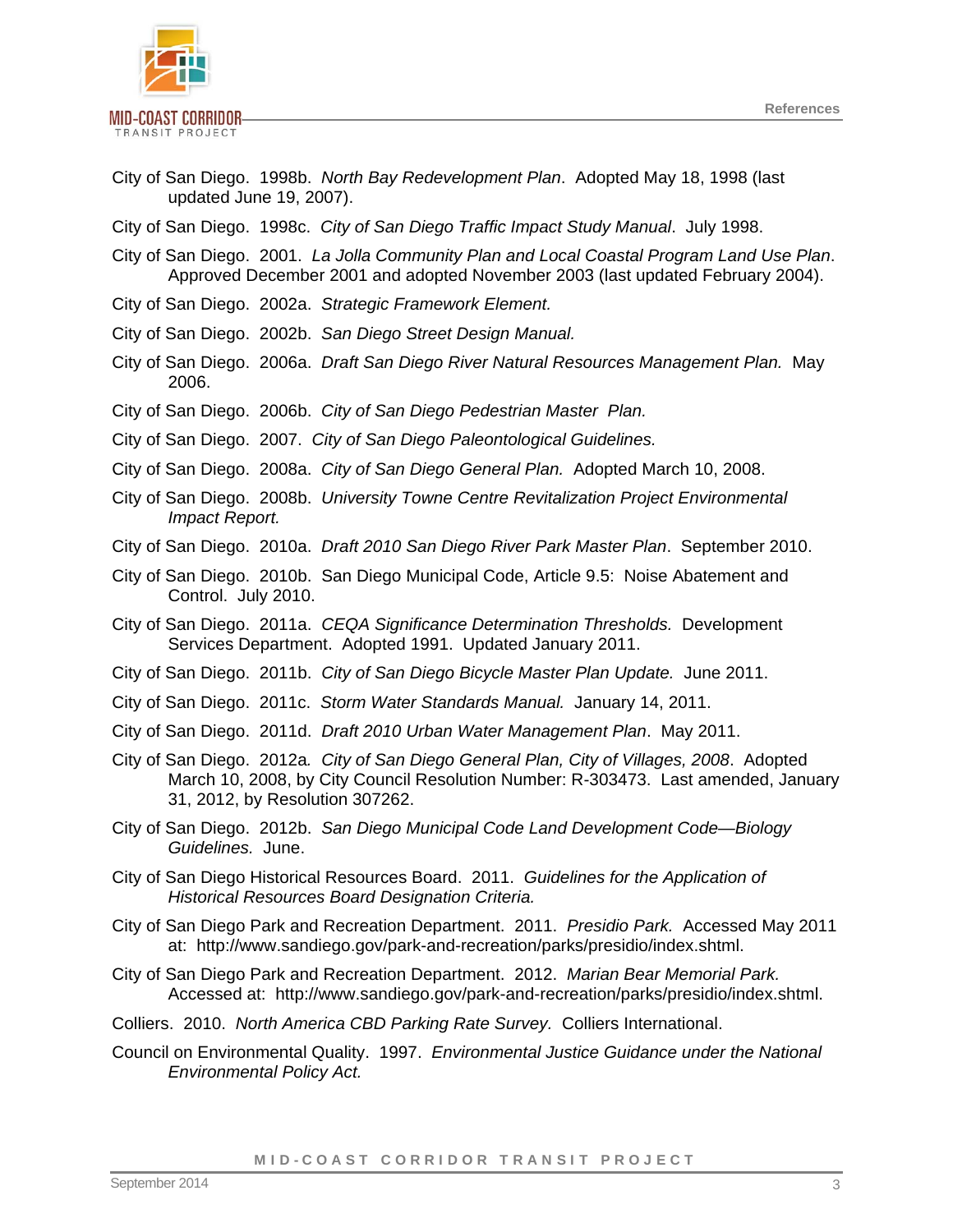

- County of San Diego. 1998. *Final Multiple Species Conservation Program: MSCP Plan*. August 1998. Accessed at: http://www.sdcounty.ca.gov/pds/mscp/docs/SCMSCP/FinalMSCPProgramPlan.pdf.
- County of San Diego. 2010*. San Diego County Multi-Jurisdictional Hazard Mitigation Plan.*
- Federal Emergency Management Agency (FEMA). 1997. Flood Insurance Rate Maps, City of San Diego, 1997a-c.
- Federal Emergency Management Agency (FEMA). 2012. Flood Insurance Rate Maps, City of San Diego, 2012.
- Federal Highway Administration (FHWA). 1988. *Visual Impact Assessment for Highway Projects.*
- Federal Highway Administration (FHWA). 1996. *Community Impact Assessment*: *A Quick Reference for Transportation.*
- Federal Highway Administration (FHWA). 2010. Code of Federal Regulations, Title 23 Part 772, *Procedures for the Abatement of Highway Traffic Noise.* Document 23 CFR 772. Department of Transportation. July 13, 2010.
- Federal Highway Administration (FHWA). 2011. *Questions and Answers on the Application of the Section 4(f) De Minimis Impact Criteria.* April 4, 2011. Accessed May 2012 at: http://www.fhwa.dot.gov/hep/qasdeminimus.htm.
- Federal Highway Administration (FHWA). 2012. *Section 4(f) Policy Paper*.
- Federal Railroad Administration and California Department of Transportation. 2007. *Los Angeles to San Diego Proposed Rail Corridor Improvements (LOSSAN) Final Program EIS/EIR.* September.
- Federal Transit Administration (FTA). 2003. *Public Transportation System Security and Emergency Preparedness Planning Guide.* January 2003.
- Federal Transit Administration (FTA). 2006. *Transit Noise and Vibration Impact Assessment Guidance Manual.* Office of Planning and Environment. Document FTA-VA-90-1003- 06. May 2006.
- Federal Transit Administration (FTA). 2012. *Environmental Policy Justice Guidance for Federal Transit Administration Recipients.* FTA Circular C 4703.1. August 15, 2012.
- Herzan. 2012. MACS Active Cancellation System. Accessed at: http:// www.herzan.com/products/electromagnetic-interference-isolation/activeemicancellation.html.
- Holland, R.F. 1986. *Preliminary Descriptions of the Terrestrial Natural Communities of California.* Nongame-Heritage Program, California Department of Fish and Game. 156 pp.
- Institute of Electrical and Electronics Engineers, Inc. (IEEE). 2002. *IEEE Standard C95.6,,IEEE Standard for Safety Levels with Respect to Human Exposure to Electromagnetic Fields, 0-3 kHz*. IEEE Standards Coordinating Committee 28, IEEE International Committee on Electromagnetic Safety on Non-Ionizing Radiation. October 23, 2002.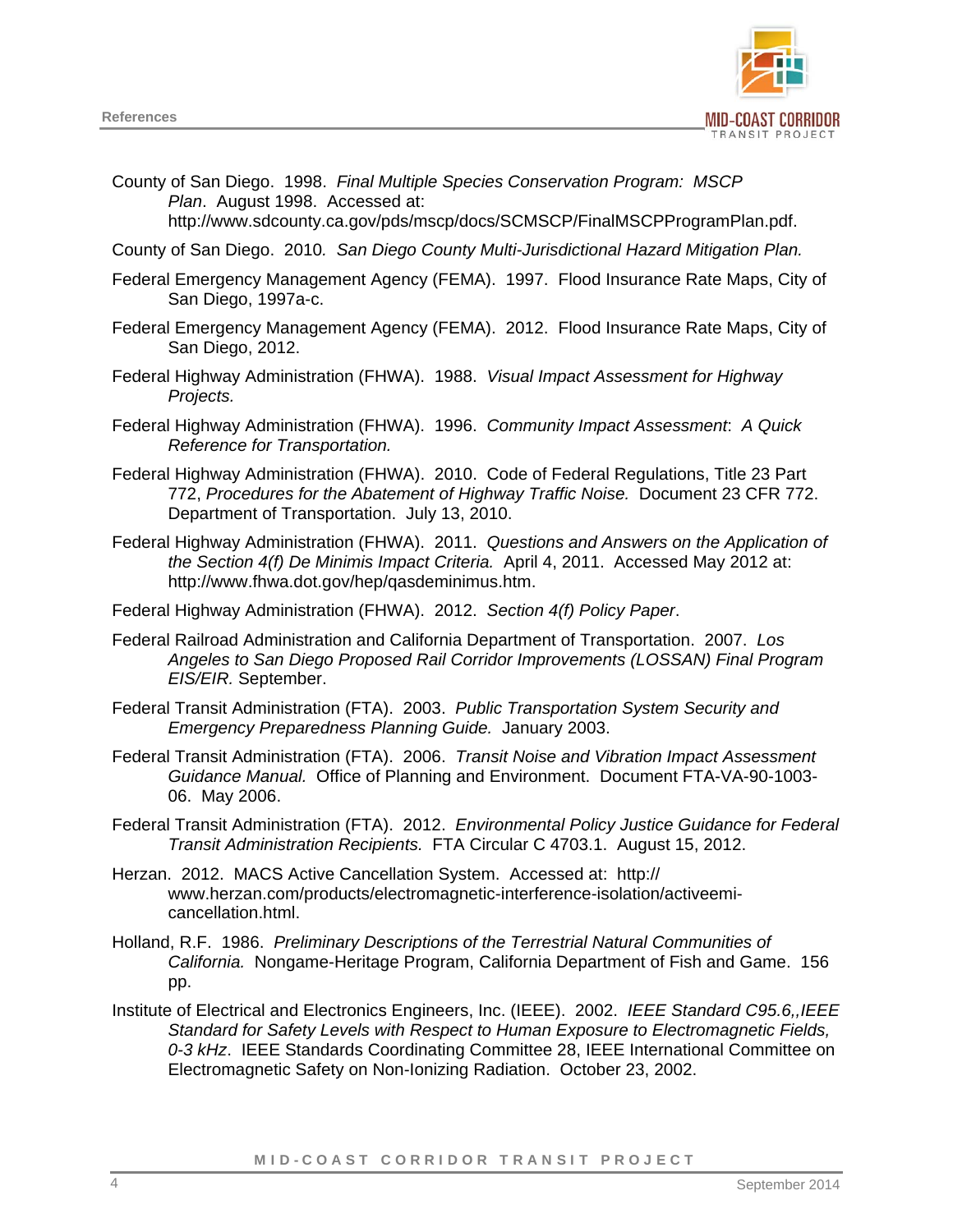

- Kleinfelder. 2014. *Mid-Coast Corridor Transit Project Earthquake Fault Rupture Field Investigation*, dated April 9 2014.
- Leonard, D. 2004. "Year 2004 Protocol Gnatcatcher Survey Report for the University of California, San Diego Canyonview Aquatics Center Expansion." Letter report from D. Leonard (HELIX Environmental Planning Inc.) to D. Marquez (U.S. Fish and Wildlife Service). April 28, 2004.
- Merkel & Associates, Inc., 2014. "Re: 45-day Letter Report of Light-footed Clapper Rail Protocol Surveys for the Support of the San Diego River Bridge Double Track Project in the City of San Diego, San Diego County, California." April 3.
- Metropolitan Transit Development Board (MTDB). 1995a. *Mid-Coast Corridor Alternatives Analysis/Draft Environmental Impact Statement/Draft Environmental Impact Report. February 1995.*
- Metropolitan Transit Development Board (MTDB). 1995b. *Final Environmental Impact Report for the Mid-Coast Corridor*. December 1995.
- Metropolitan Transit Development Board (MTDB). 2001. *Mid-Coast Corridor Project Balboa Extension and Nobel Drive Coaster Station Final Environmental Impact Statement*. June 2001.
- Metropolitan Transit Development Board (MTDB). 2003. *Mid-Coast Strategic Transportation Study: Light Rail and Bus Rapid Transit Comparative Assessment Report.* April 1, 2003
- Metropolitan Transit System (MTS). 2007. *Policies and Procedures Number 42: Transit Service Evaluation and Adjustment.*
- Metropolitan Transit System (MTS). 2010. *Fiscal Year 2010 Annual Route Statistics.*
- Metropolitan Transit System (MTS). 2011a. *MTS Public Service Schedules.* October 2011. Accessed December 2011 at: http://sdmts.com/.
- Metropolitan Transit System (MTS). 2011b. *Rail Fleet Management Plan*.
- Metropolitan Transit System (MTS). 2011c. *MTS Route Maps.*
- Metropolitan Transit System (MTS). 2011d. *MTS Bus Operations Fact Sheet.*
- Metropolitan Transit System (MTS). 2011e. *San Diego Trolley, Inc. Fact Sheet.*
- Mock, P. 2004. "California Gnatcatcher (*Polioptila californica*)" in *The Coastal Scrub and Chaparral Bird Conservation Plan: A Strategy for Protecting and Managing Coastal Scrub and Chaparral Habitats and Associated Birds in California.* California Partners in Flight. Accessed at: http://www.prbo.org/calpif/htmldocs/scrub.html.
- National Fire Protection Association (NFPA). 2010. *130: Standard for Fixed Guideway Transit and Passenger Rail Systems.*
- National Park Service. 1997. *How to Apply the National Register Criteria for Evaluation*.
- Natural Resources Conservation Service (NRCS). 1983. *National Engineering Handbook*. Accessed at: http://www.mi.nrcs.usda.gov/technical/engineering/neh.html.
- North County Transit District (NCTD). 2011. *NCTD Public Service Schedules.* October 2011.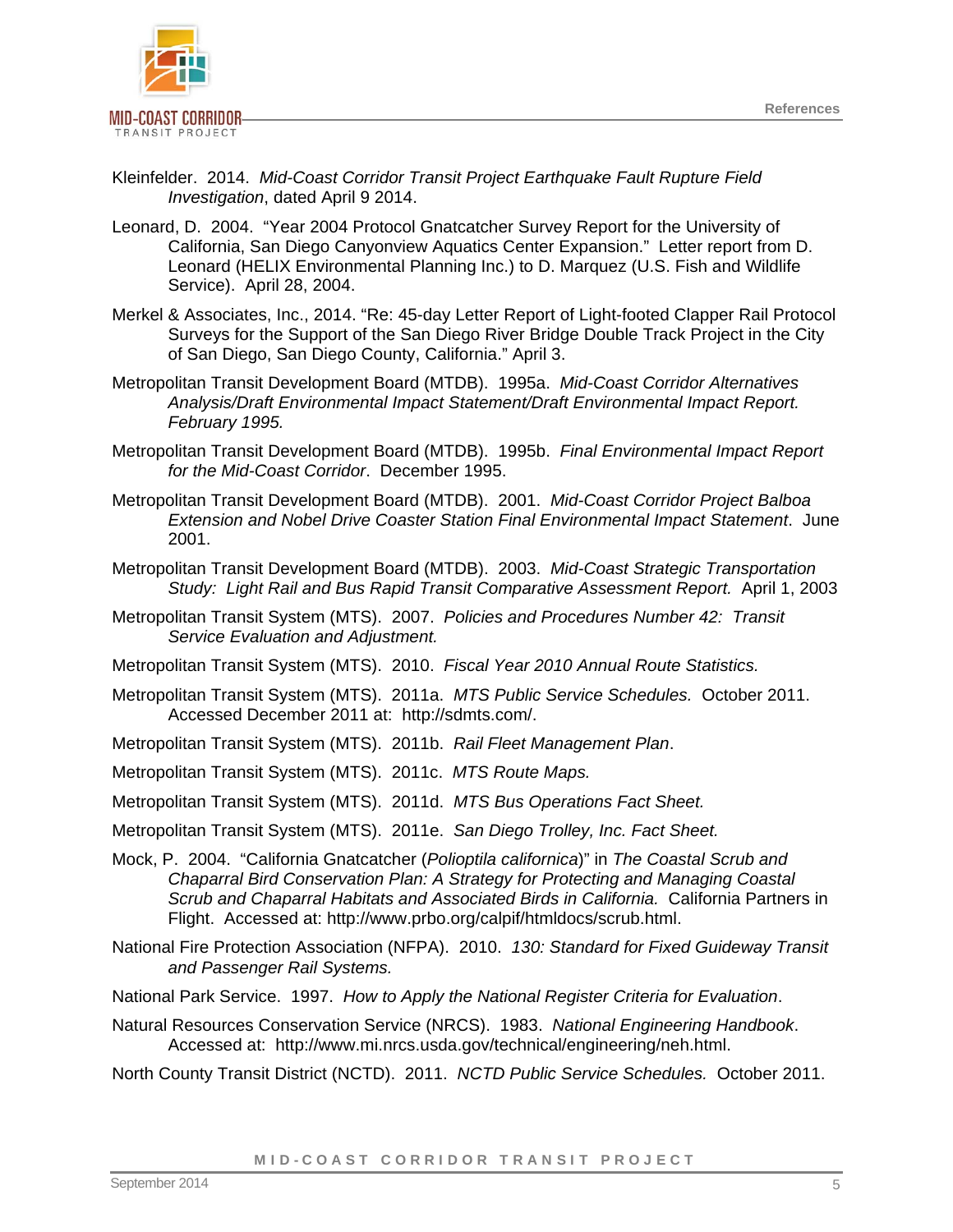

- Oberbauer, T., M. Kelly, and J. Buegge. 2008. *Draft Vegetation Communities of San Diego County.* Based on "Preliminary Descriptions of the Terrestrial Natural Communities of California." Robert F. Holland, Ph.D. (October 1986). March 2008.
- San Diego Air Pollution Control District (SDAPCD). 2007. *Eight-Hour Ozone Attainment Plan for San Diego County*.
- San Diego Air Pollution Control District (SDAPCD). 2011. *Rules and Regulations.* Accessed at:http://www.sdapcd.org/rules/rules.html. Visited in 2011.
- San Diego Association of Governments (SANDAG). 2003. *Mid-Coast Strategic Transportation Study Technical Memo No. 9 – UCSD/University City LRT Study.* October 2003.
- San Diego Association of Governments (SANDAG). 2004a. *Regional Comprehensive Plan for the San Diego Region.* Approved by the SANDAG Board of Directors on July 23, 2004, by Resolution No. 2005-01. Final July 2004.
- San Diego Association of Governments (SANDAG). 2004b. *Final Program Environmental Impact Report for the Regional Comprehensive Plan for the San Diego Region.* State Clearinghouse Number 2004011141. June 2004.
- San Diego Association of Governments (SANDAG). 2004c. *Mid-Coast Light Rail Transit Extension Locally Preferred Alternative Update Summary.*
- San Diego Association of Governments (SANDAG). 2004d. *City Community Planning Areas.*
- San Diego Association of Governments (SANDAG). 2007a. *2030 San Diego Regional Transportation Plan: Pathways for the Future* (2030 RTP).
- San Diego Association of Governments (SANDAG). 2007b. *2006 Mission Valley Corridor Crime Study.*
- San Diego Association of Governments (SANDAG). 2007c. *Final Environmental Impact Report for the 2030 San Diego Regional Transportation Plan: Pathways for the Future.*
- San Diego Association of Governments (SANDAG). 2008a.*Series 11: 2030 Regional Growth Forecast Update: Process and Model Documentation.*
- San Diego Association of Governments (SANDAG). 2008b. *Smart Growth Concept Map.* Accepted 2006 and updated January 27, 2012.
- San Diego Association of Governments (SANDAG). 2010a. *2050 Regional Growth Forecast Process and Model Documentation*.
- San Diego Association of Governments (SANDAG). 2010b. *Mid-Coast Corridor Transit Project SANDAG Mode Choice Model Calibration and Validation Report.*
- San Diego Association of Governments (SANDAG). 2010c. *Coordinated Plan 2010-2014.*
- San Diego Association of Governments (SANDAG). 2010d. *San Diego Regional Bicycle Plan Riding to 2050.*
- San Diego Association of Governments (SANDAG). 2010e. *Mid-Coast Corridor Transit Project Comparative Evaluation of Alternatives Report*.
- San Diego Association of Governments (SANDAG). 2010f. *Mid-Coast Corridor Transit Project California Environmental Quality Act Scoping Summary Report.*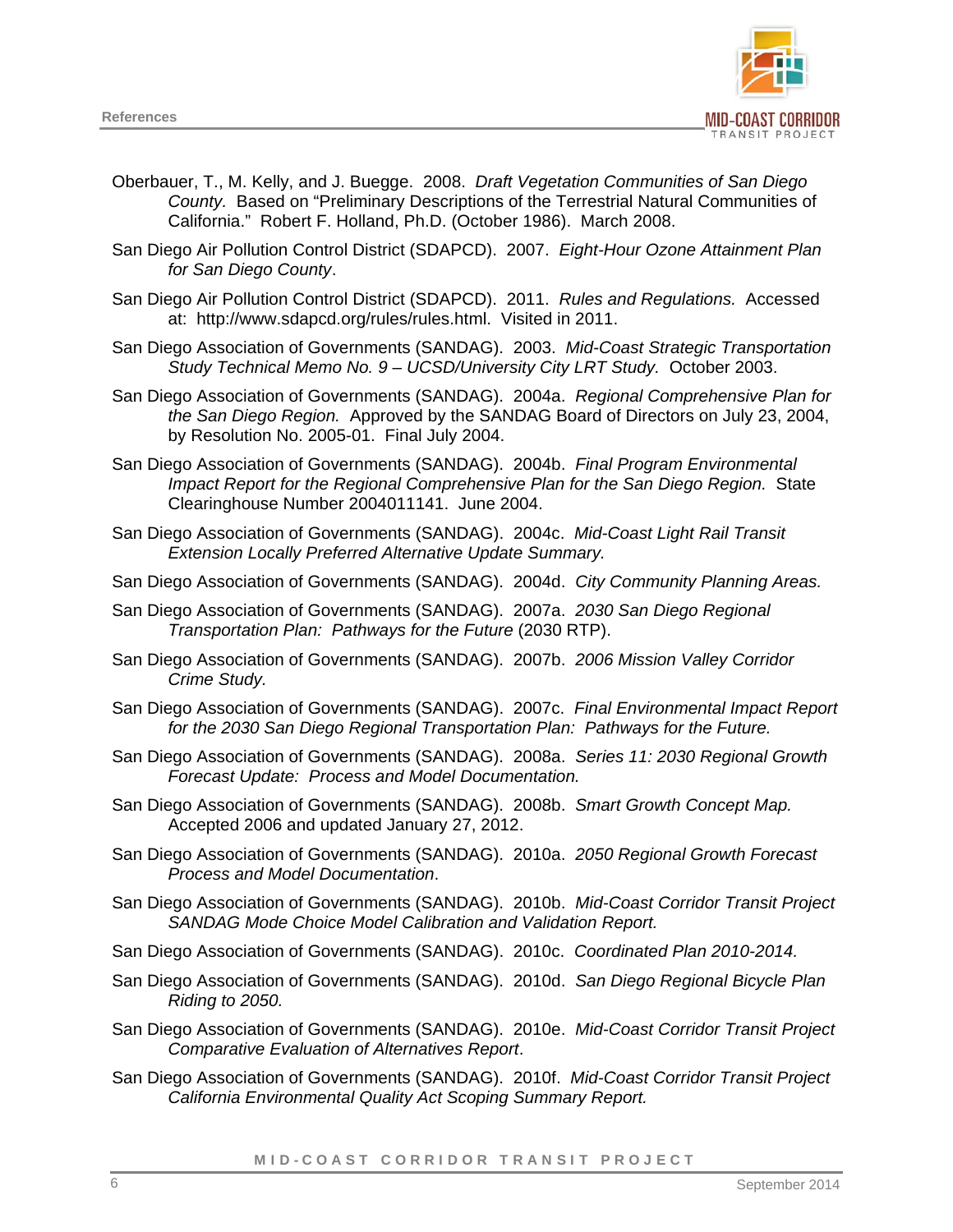

- San Diego Association of Governments (SANDAG). 2010g. *Mid-Coast Corridor Transit Project Public Involvement Plan.*
- San Diego Association of Governments (SANDAG). 2010h. *Final 2010 Regional Transportation Improvement Plan. September 10, 2010.* Accessed at: http://www.sandag.org/uploads/publicationid/publicationid\_1511\_11835.pdf.
- San Diego Association of Governments (SANDAG). 2011a. *2050 Regional Transportation Plan: Our Region, Our Future* (2050 RTP). Adopted October 28, 2011.
- San Diego Association of Governments (SANDAG). 2011b. *Mid-Coast Corridor Transit Project National Environmental Quality Act Scoping Report.*
- San Diego Association of Governments (SANDAG). 2011c. *2050 Regional Transportation Plan/Sustainable Communities Strategy, Final Environmental Impact Report.* October 2011.
- San Diego Association of Governments (SANDAG). 2011d. *Mid-Coast Corridor Transit Project Agency Coordination Plan.*
- San Diego Association of Governments (SANDAG). 2011e. *Mid-Coast Corridor Transit Project Jutland Drive Station Feasibility Study Technical Memorandum.*
- San Diego Association of Governments (SANDAG). 2011f. *Mid-Coast Corridor Transit Project Evaluation of Voigt Drive Alignment Options Technical Memorandum.*
- San Diego Association of Governments (SANDAG). 2012. *Mid-Coast Corridor Transit Project Veterans Administration Medical Center Station Feasibility Study Technical Memorandum.*
- San Diego Association of Governments (SANDAG). 2013a. *Mid-Coast Corridor Transit Project Draft Supplemental Environmental Impact Statement/Subsequent Environmental Impact Report (Volume 1) and Plan Set (Volume 2).*
- San Diego Association of Governments (SANDAG). 2013c. *Mid-Coast Corridor Transit Project Historic Property Survey and Eligibility Determination Report.*
- San Diego Association of Governments (SANDAG). 2013d. *Mid-Coast Corridor Transit Project Archaeological Resources Supplemental Research Report.*
- San Diego Association of Governments (SANDAG). 2013e. *Mid-Coast Corridor Transit Project Archaeological Resources Survey Report.*
- San Diego Association of Governments (SANDAG). 2014a. *Mid-Coast Corridor Transit Project Archaeological Resources Extended Phase I Investigation Results and Effects Assessment.*
- San Diego Association of Governments (SANDAG). 2014b. *Mid-Coast Corridor Transit Project Cultural Resources Discovery Plan.*
- San Diego Association of Governments (SANDAG). 2014c. *Mid-Coast Corridor Transit Project Construction Monitoring Plan.*
- San Diego Association of Governments (SANDAG). 2014d. *Mid-Coast Corridor Transit Project Land Use Impacts Technical Report.*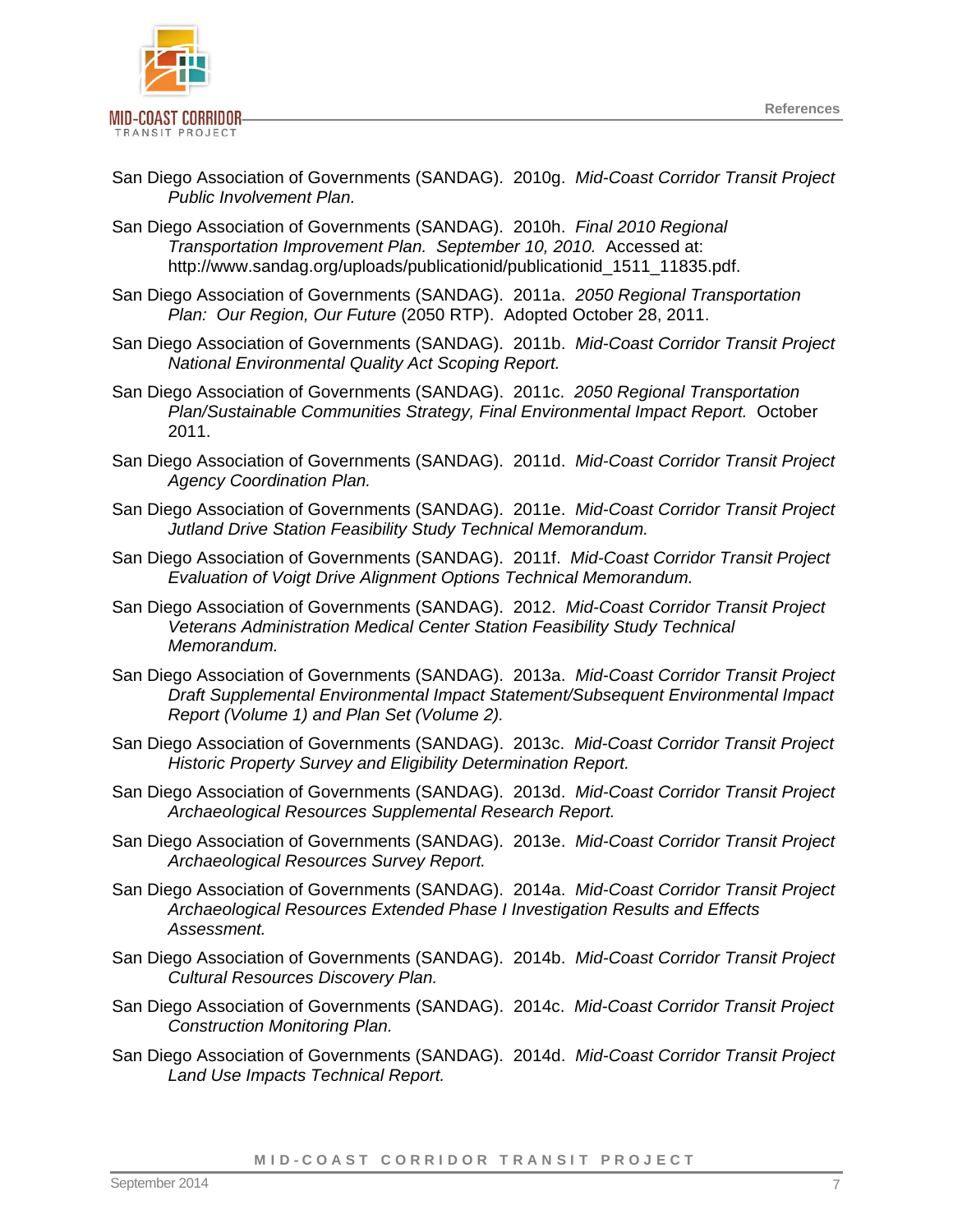

- San Diego Association of Governments (SANDAG). 2014e. *Mid-Coast Corridor Transit Project Social, Community, and Neighborhood Impacts Technical Report.*
- San Diego Association of Governments (SANDAG). 2014f. *Mid-Coast Corridor Transit Project Economic and Fiscal Impacts Technical Report.*
- San Diego Association of Governments (SANDAG). 2014g. *Mid-Coast Corridor Transit Project Energy Impacts Technical Report.*
- San Diego Association of Governments (SANDAG). 2014h. *Mid-Coast Corridor Transit Project Hazardous Materials Technical Report.*
- San Diego Association of Governments (SANDAG). 2014i. *Mid-Coast Corridor Transit Project Geotechnical, Geologic, and Seismic Impacts Technical Report.*
- San Diego Association of Governments (SANDAG). 2014j. *Mid-Coast Corridor Transit Project Visual Impacts Technical Report.*
- San Diego Association of Governments (SANDAG). 2014k. *Mid-Coast Corridor Transit Project Historic Property Effects Report.*
- San Diego Association of Governments (SANDAG). 2014l. *Mid-Coast Corridor Transit Project Paleontological Survey Report.*
- San Diego Association of Governments (SANDAG). 2014m. *Mid-Coast Corridor Transit Project Water Impact Analysis Technical Report.*
- San Diego Association of Governments (SANDAG). 2014n. *Mid-Coast Corridor Transit Project Safety and Security Impacts Technical Report.*
- San Diego Association of Governments (SANDAG). 2014o. *Mid-Coast Corridor Transit Project Property Acquisitions Impacts Technical Report.*
- San Diego Association of Governments (SANDAG). 2014p. *Mid-Coast Corridor Transit Project Noise and Vibration Impacts Technical Report.*
- San Diego Association of Governments (SANDAG). 2014q. *Mid-Coast Corridor Transit Project Air Quality Impacts Technical Report.*
- San Diego Association of Governments (SANDAG). 2014r. *Mid-Coast Corridor Transit Project Electromagnetic Field Impacts Technical Report.*
- San Diego Association of Governments (SANDAG). 2014s. *Mid-Coast Corridor Transit Project Construction Impacts Technical Report.*
- San Diego Association of Governments (SANDAG). 2014t. *Mid-Coast Corridor Transit Project Environmental Justice Technical Report.*
- San Diego Association of Governments (SANDAG). 2014u. *Mid-Coast Corridor Transit Project Biological Resources Technical Report.*
- San Diego Association of Governments (SANDAG). 2014v. *Mid-Coast Corridor Transit Project Transportation Impacts and Mitigation Report.*
- San Diego Association of Governments (SANDAG). 2014w. *Mid-Coast Corridor Transit Project Travel Forecasting Results Report.*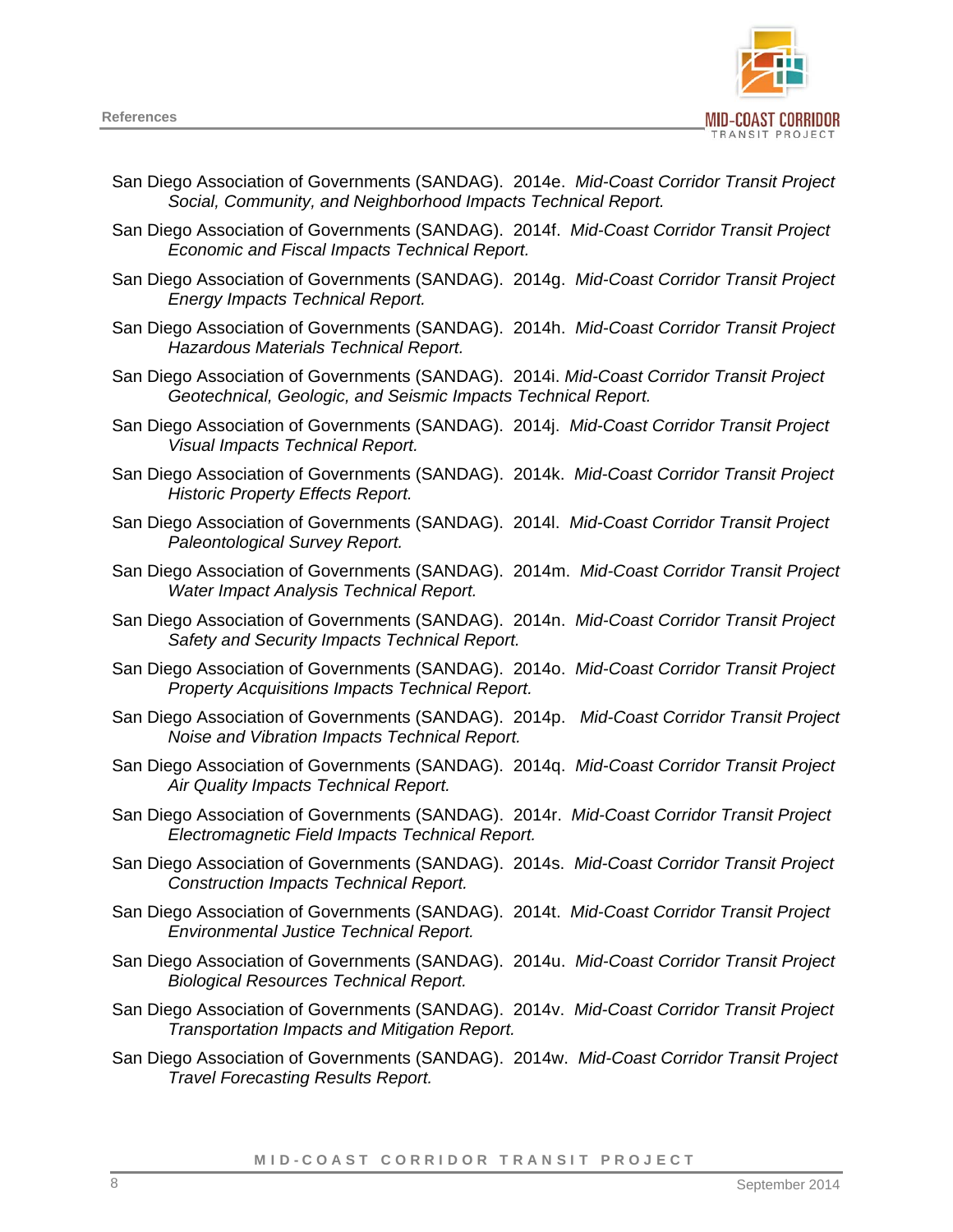

- San Diego Association of Governments (SANDAG). 2014x. *Mid-Coast Corridor Transit Project Cost Escalation Forecast (2014 to 2023).*
- San Diego Association of Governments (SANDAG). 2014y. *Mid-Coast Corridor Transit Project Financial Plan.*
- San Diego Association of Governments (SANDAG). 2014z. *Mid-Coast Corridor Transit Project Capital Cost Methodology and Estimate Report.*
- San Diego Association of Governments (SANDAG). 2014aa. *Mid-Coast Corridor Transit Project Operating and Maintenance Cost Methodology and Estimate Report.*
- San Diego Association of Governments (SANDAG). 2014bb. *Mid-Coast Corridor Transit Project Tecolote Road Station Layout Options Technical Memorandum.*
- San Diego Association of Governments (SANDAG). 2014cc. *Mid-Coast Corridor Transit Project Balboa Avenue Station Relocation Study Technical Memorandum.*
- San Diego Association of Governments (SANDAG). 2014dd. *Mid-Coast Corridor Transit Project Final Refined Build Alternative Report.*
- San Diego Association of Governments (SANDAG). 2014ee. *Mid-Coast Corridor Transit Project Supplemental Environmental Impact Statement/Supplement to the Subsequent Environmental Impact Report.*
- San Diego Earthworks. 2012. *Rose Creek Watershed Wetland, Riparian and Water Quality Restoration Opportunities Analysis.* Prepared by cbec, inc., eco-engineering, Trestles Environmental Corporation, and KTU+A. January 2012.
- San Diego Geographical Information System (SanGIS). 2003a. Earthquake Faults SD. October 27, 2003. Accessed July 2012 at: http://www.sangis.org.
- San Diego Geographical Information System (SanGIS). 2003b. Geohazard. October 27, 2003. Accessed July 2012 at: http://www.sangis.org.
- San Diego Geographical Information System (SanGIS). 2009. Neighborhoods SD. October 5, 2009. Accessed May 2012 at: http://www.sangis.org.
- San Diego Park and Recreation Department. 2011. Accessed May 2011 at: http://www.sandiego.gov/park-and-recreation/parks/index.shtml...
- San Diego Regional Water Quality Control Board (SDRWQCB). 1994. *Water Quality Control Plan for the San Diego Basin.*
- Scott, E. and K. Springer. 2003. "CEQA and Fossil Preservation in California." *The Environmental Monitor.* Fall 2003, pp 4-10, 17.
- Society of Vertebrate Paleontology (SVP) Conformable Impact Mitigation Guidelines Committee. 1995. "Assessment and Mitigation of Adverse Impacts to Nonrenewable Paleontologic Resources: Standard Guidelines." *Society of Vertebrate Paleontology News Bulletin, Number* 163, pp. 22-27.
- State Water Resources Control Board (SWRCB). 2010. *2010 Integrated Report (Clean Water Act Section 303(d) List/305(b) Report).* EPA Final Approval October 11, 2011. Accessed at: http://www.waterboards.ca.gov/water\_issues/programs/tmdl/2010state\_ir\_reports/catego

ry5\_report.shtml.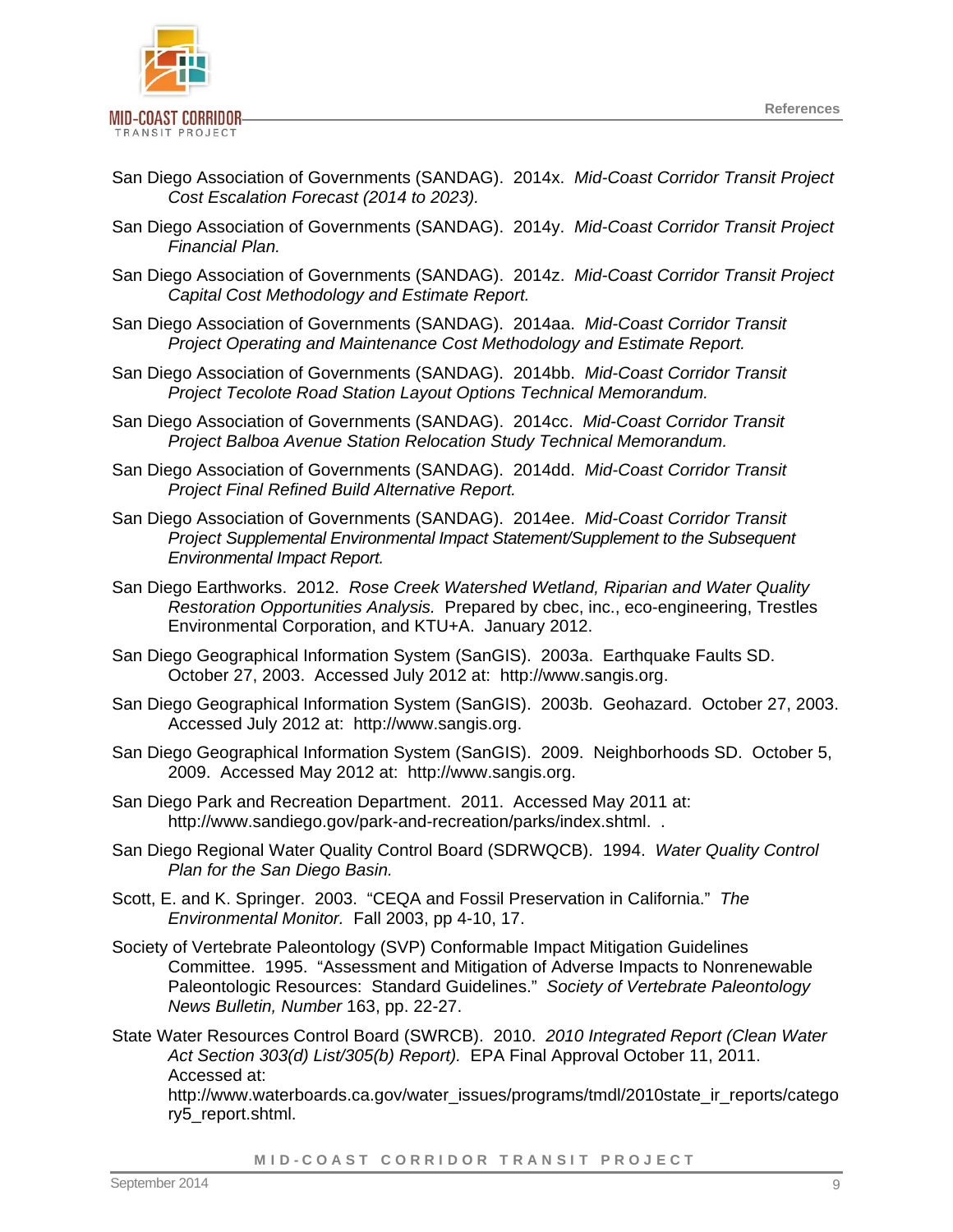

Transportation Research Board (TRB). 2000. *Highway Capacity Manual.* 

- Transportation Research Board (TRB). 2003. *TCRP Report 100 Transit Capacity and Quality of Service Manual—Second Edition*. Transit Cooperative Research Program.
- University of California, Davis (UCD). 1997. *Transportation Project-Level Carbon Monoxide Protocol.* Institute of Transportation Studies. UCD, Research Report UCD-ITS-RR-97- 21. December 1997.
- University of California, San Diego (UCSD). 1989. *University of California, San Diego Master Plan.* July 1989.
- University of California, San Diego (UCSD). 2000. *University of California, San Diego East Campus Health Sciences Neighborhood Planning Study*. July 2000.
- University of California, San Diego (UCSD). 2004a. *University of California, San Diego 2004 Long Range Development Plan*. September 2004.
- University of California, San Diego (UCSD). 2004b. *University Center/Sixth College Neighborhoods Planning Study*. September 2004.
- University of California, San Diego (UCSD). 2004c. *University of California, San Diego 2004 Long Range Development Plan Final Environmental Impact Report*. September 2004.
- University of California, San Diego (UCSD). 2010. Letter from UCSD Physical Planning Department Regarding Site for Temporary Urban Farm. Dated September 13, 2010.
- United States Census Bureau. 2012a. 2010 Census. Accessed December 2012 at: http://www.census.gov.
- United States Census Bureau. 2012b. 2006-2010 American Community Survey. Accessed December 2012 at: http://www.census.gov.
- United States Department of Energy. 2009. *Transportation Sector Energy Consumption Estimates, Total End Use Energy Consumption Estimates*.
- United States Department of Energy. 2012. *State Energy Consumption Estimates: 1960 through 2010.* U.S. Energy Information Administration. June 29, 2012. Accessed at: www.eia.gov/state/seds/seds-data-complete.cfm#summary.
- United States Environmental Protection Agency. (EPA).2012. *AirData Monitor Values Report.*  Accessed August 2012 at: http://www.epa.gov/airdata/.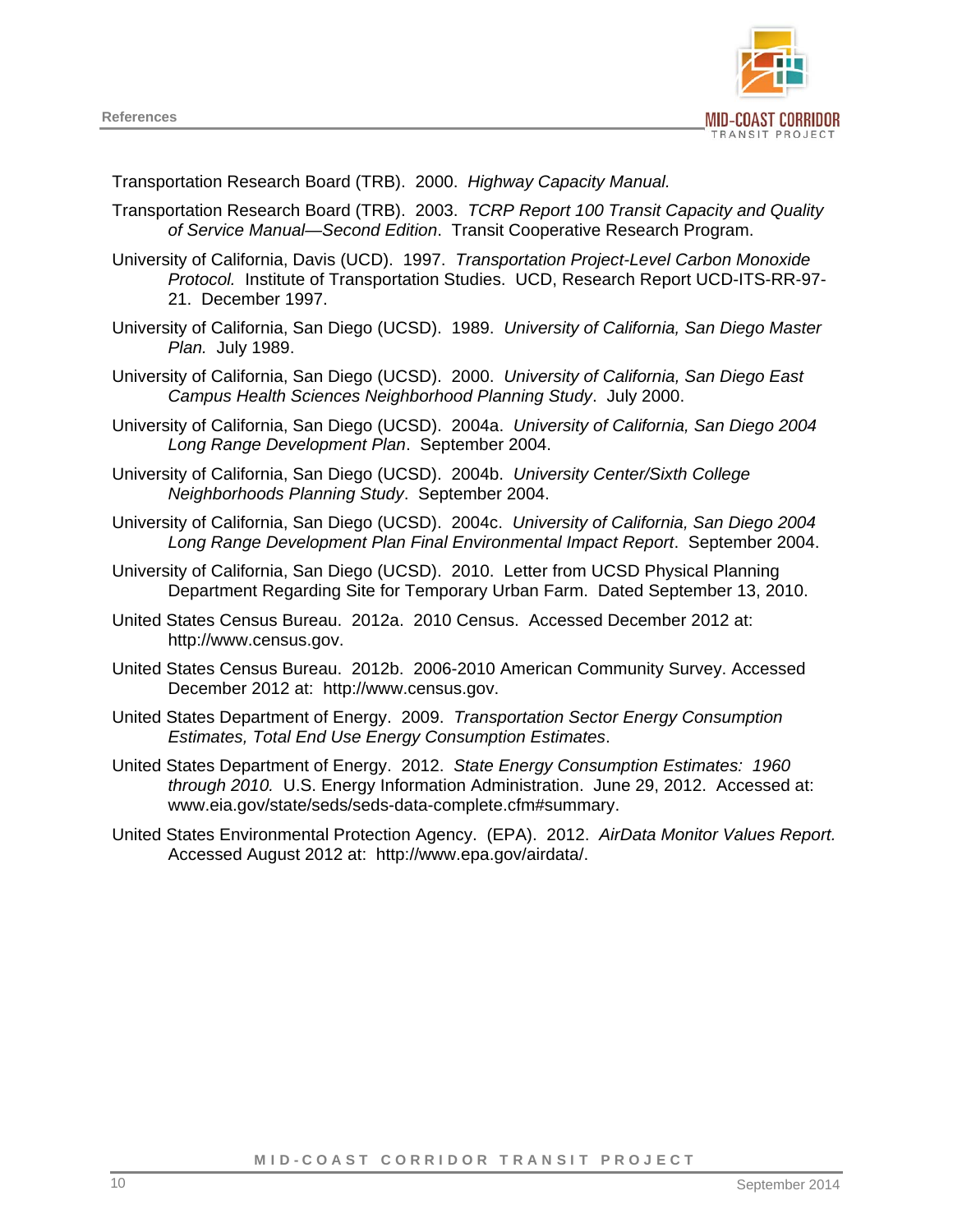

# **LIST OF FINAL SEIS/SEIR PREPARERS**

**Federal Transit Administration (FTA) Region 9** 

- Raymond Sukys, Director, Office of Planning and Program Development
- Hymie Luden, Transportation Program Specialist
- Alexander Smith, Community Planner
- Debra Jones, Environmental Protection Specialist (formerly FTA)
- Mary Nguyen, Environmental Protection Specialist

**San Diego Association of Governments (SANDAG)** 

- Jim Linthicum, P.E., Director of Mobility Management and Project Implementation
- John Haggerty, P.E., Division Director of Rail Implementation
- Leslie Blanda, Project Manager, Environmental/New Starts/Planning
- Greg Gastelum, P.E., Project Manager, Engineering/Design
- David Hicks, Communications and Public Involvement Officer
- Rick Curry, Senior Transportation Modeler
- Chip Finch, P.E., Systems Engineer
- Tom King, Research Analyst/Transit Modeler

**Metropolitan Transit System (MTS)** 

- Tim Allison, Real Estate Assets Manager
- Sharon Cooney, Chief of Staff
- Wayne Terry, Chief Operation Officer
- Devin Braun, Senior Transportation Planner

**MJE Marketing Services** 

- Susanne Bankhead, Public Involvement
- Kristen Byrne, Public Involvement
- Lauren Bogart, Public Involvement

**Worden Williams** 

- Wayne Brechtel, Public Agency, Real Estate, Land Use & Environmental Law Attorney
- Felicia Brechtel, Litigation and Land Use Paralegal
- Yin Ho, Associate Attorney

**Dokken Engineering**

Chip Willet, Right-of-Way Manager

**Project Management Consultant Team** 

- Tom Jenkins, P.E., Project Manager, InfraConsult/HDR, Inc.
- Laura Ray, Deputy Project Manager, InfraConsult/HDR, Inc.
- Liz Crenshaw, Deputy Project Manager, InfraConsult/HDR, Inc.
- Harvey Berliner, Design Manager, InfraConsult/HDR, Inc.
- David Calver, P.E., Design Manager, InfraConsult/HDR, Inc.
- Brett Stephens, P.E., Deputy Design Manager, TY Lin International
- S. Tesse Rasmussen, P.E., Risk Manager, InfraConsult/HDR, Inc.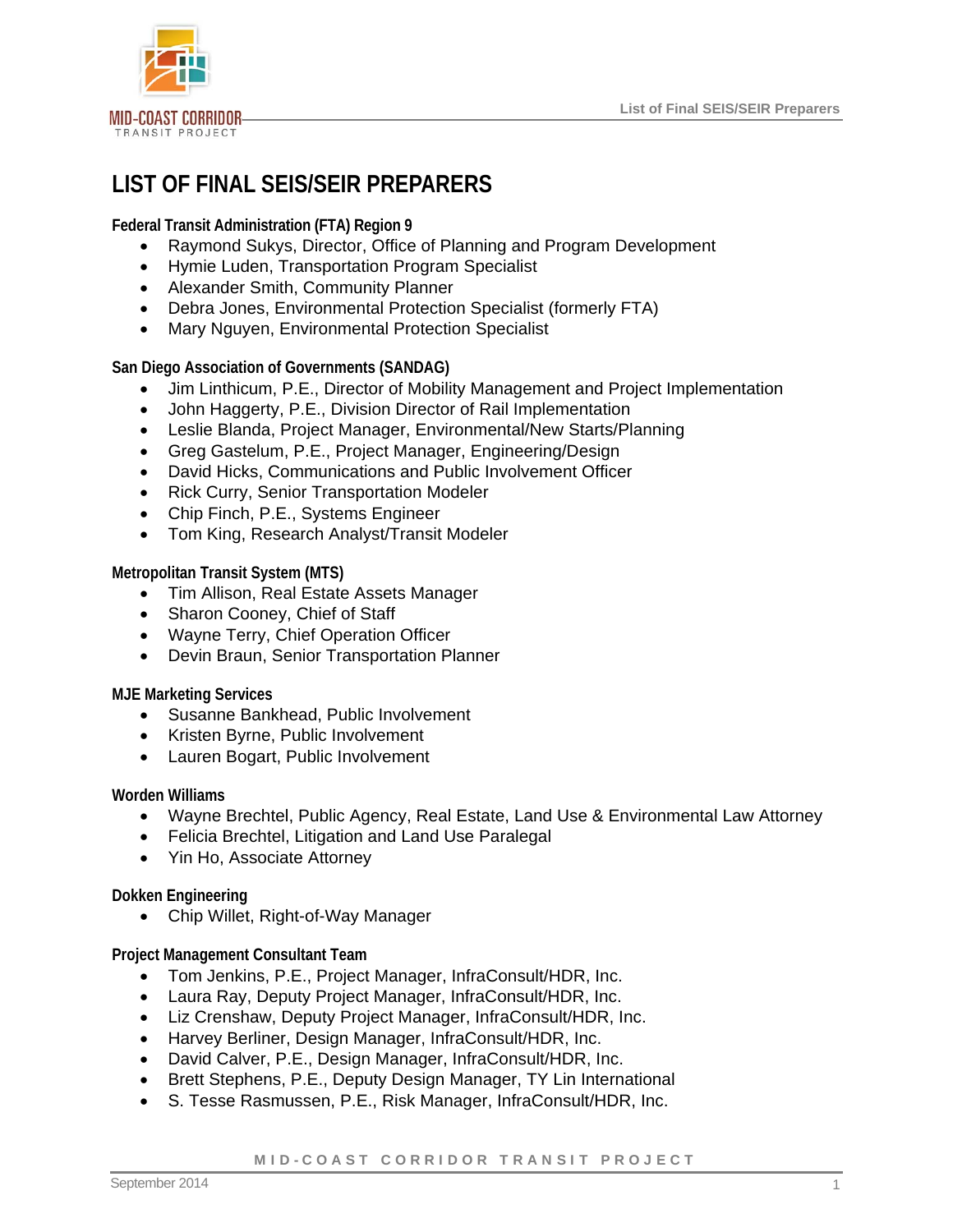

- Patti Boekamp, T.E., Third Party Coordinator, TY Lin International
- Adrianne Beazley, Environmental Manager/Technical Reviewer, LSA Associates, Inc. (LSA)
- Jack Gouge, Environmental Manager/Technical Reviewer, TY Lin International
- Susan Robbins, AICP, Environmental Manager/Technical Reviewer, InfraConsult/HDR, Inc.
- Larry Engleman, Safety and Security Manager, InfraConsult/HDR, Inc.
- Sandipan Bhattacharjee, AICP, EIT, Associate Transportation Planner, LSA
- Natalie Brodie, Senior Cultural Resource Manager, Cultural Resources Specialist, LSA
- Eric Brown, Senior Geotechnical Engineer, Earth Mechanics, Inc.
- Ron Brugger, Senior Air Quality Specialist, LSA
- Kelly Czechowski, Senior Environmental Planner, Technical Reviewer, LSA
- Linda Meadows Davis, Safety and Security Manager, InfraConsult/HDR, Inc.
- Mona DeLeon, AICP, Principal Environmental Planner, LSA
- JD Douglas, AICP, Transportation Planner, InfraConsult/HDR, Inc.
- Wade Durant, P.E., Senior Bridge Construction Engineer, TY Lin International
- Bethany Garretson, P.E., Senior Transportation Engineer, TY Lin International
- Roya Golchoobian, P.E., Senior Bridge Engineer, TY Lin International
- Jacqueline Hall, Cultural Resources Manager, Cultural Resources Specialist, LSA
- Jayna Harris, Senior Land Use Specialist, LSA
- Ali Iqbal, P.E., Civil Engineer, InfraConsult/HDR, Inc.
- Keith Lay, Associate Acoustical and Air Quality Specialist, LSA
- Allison McEachern, EIT, Utility Coordination Engineer, TY Lin International
- Roderic McLean, M.A., RPA, Associate, Cultural Resources Specialist, LSA
- Henry Miranda, Safety and Security Manager, InfraConsult/HDR, Inc.
- Ambarish Mukherjee, AICP, EIT, Senior Transportation Planner, LSA
- Aga Napiatek, LEED-AP, Economic and Fiscal Specialist, Environmental Justice Specialist, LSA
- Henry Peng, P.E., Senior Transportation Engineer, TY Lin International
- Brianna Pilkinton, Senior Environmental Planner, Technical Reviewer, LSA
- David Preciado, ASLA, Estrada Land Planning
- Megan Ryan, Community and Neighborhoods Specialist, Visual Resources Specialist, LSA
- Christine Huard-Spencer, Senior Environmental Planner, Section 4(f) Specialist, LSA
- Mike Trotta, Principal Biologist, LSA
- Nicole West, CPSWQ, QSD/QSP, Associate Water Resources Specialist, LSA
- Lisa Williams, Associate Hazardous Materials Specialist, LSA

**Parsons Brinckerhoff** 

- Dennis Henderson, Environmental/New Starts Project Manager
- Reddy Chidananda, Engineering Project Manager
- Hadi Samii, P.E., Engineering Manager
- Susan Killen, AICP, Environmental Manager for Draft SEIS/SEIR
- Kristin M. Carlson, AICP, Transportation and Final SEIS/SEIR Manager
- Jennifer Mitchell, Financial Planning Manager for Draft SEIS/SEIR
- Bassel Younan, Financial Planning Manager for Final SEIS/SEIR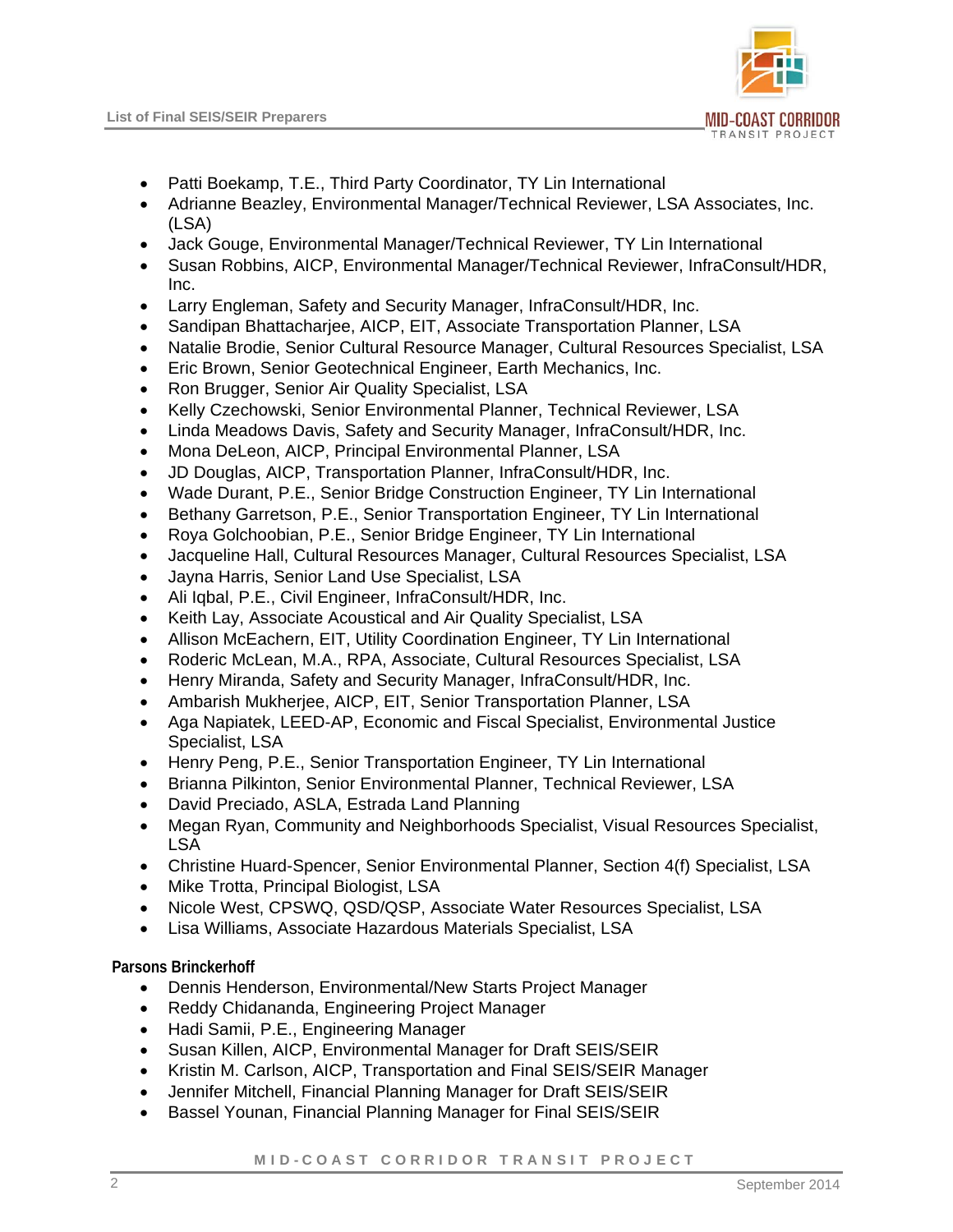

- Bill Davidson, Travel Demand Forecasting Manager
- Lisa Nungesser, Ph.D., Senior Advisor and Technical Reviewer
- Don Emerson, Senior Advisor and Technical Reviewer—Transportation Planning and New Starts
- Sharon Henderson, Document Production/Graphics
- Ed Reynolds, Editor
- Melissa Estrada, Environmental Coordinator, Environmental Planning
- Christine Rychel, P.E., Construction Impacts
- Jeff Howard, L.A., Environmental Planning—Land Use Impact Analysis
- Tracey Nixon, AICP, Environmental Planning—Economic and Fiscal Impact Analysis
- Theresa Dickerson, Environmental Planning—Visual Analysis
- Betsy Minden, AICP, Environmental Planning—Property Acquisitions Impact Analysis
- Kimberly Jaskot, CPESC, FE/EIT, Environmental Planning—Water Impact Analysis
- Alice Lovegrove, Environmental Planning—Energy, Air Quality, and Climate Change Impact Analysis
- Edward Tadross, Environmental Planning—Energy, Air Quality, and Climate Change Impact Analysis
- David Gobelle, Environmental Planning—Electromagnetic Interference Impact Analysis
- Jinghua Xu, Ph.D., P.E., Travel Demand Forecasting Analysis
- Chris J. Wahl, Transportation Planning
- Michelle Go, Transportation Planning
- Laura Wojcicki, P.E., Traffic Analysis
- Jay A. Yenerich, P.E., Traffic Analysis
- Miriam Jim, P.E., T.E., Traffic and Construction Analysis
- Nirupa Kannan, P.E., Engineering
- Jeannie Pham, Engineering and Right-of-Way
- Jim Liao, P.E., Structural Engineering
- Joe Valencia, P.E., Trackwork Engineering
- John Trautmann, AIA, LEED AP, Architecture
- Mahesh Patel, Systems Engineering
- David B. McBrayer, AICP, PTP, Operating and Maintenance Cost Estimating
- Pat McNamee, Capital Cost Estimating

### **ATS Consulting**

- Hugh Sauerman, Ph.D., Environmental Planning—Noise and Vibration Impact Analysis
- Steven Wolf, Environmental Planning—Noise and Vibration Impact Analysis
- Zack Dennis, Environmental Planning—Noise and Vibration Impact Analysis

### **Dudek**

- Paul Lemons, Environmental Planning—Ecosystems and Biological Impact Analysis
- Thomas S. Liddicoat, Environmental Planning—Ecosystems and Biological Impact Analysis
- Kamarul J. Muri, TWS, CNPS, Environmental Planning—Ecosystems and Biological Impact Analysis
- Brock A. Ortega, Environmental Planning—Ecosystems and Biological Impact Analysis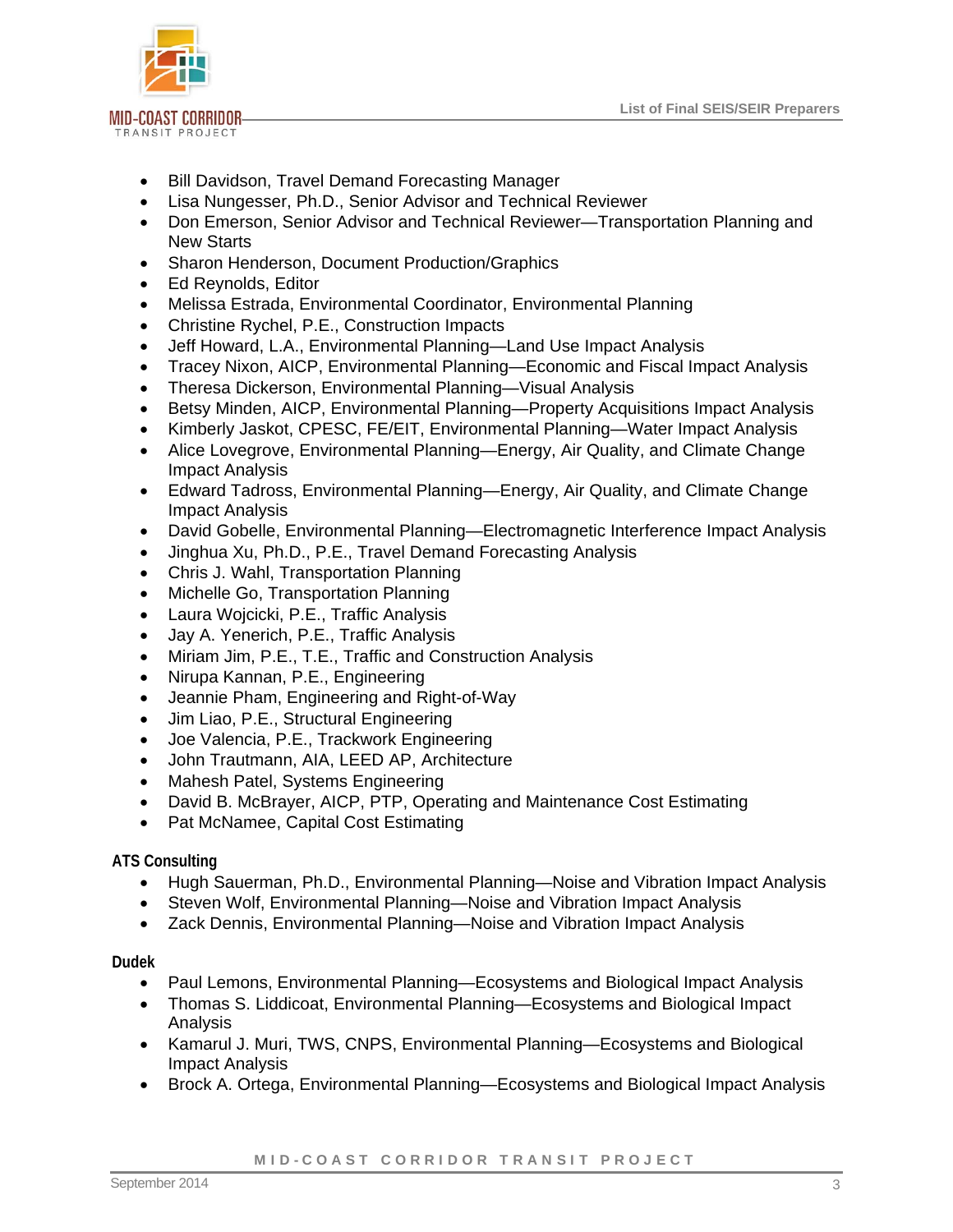

 Patricia C. Schuyler, CNPS, Environmental Planning—Ecosystems and Biological Impact Analysis

**Enertech Consultants** 

Chris Hooper, Environmental Planning—Electromagnetic Field Measurements

**Electric Research and Management** 

David Fugate, Environmental Planning—Electromagnetic Interference Impact Analysis

**Garcia and Associates** 

- Erica Shultz, MHP, Environmental Planning—Historic Architectural Impact Analysis
- Carole A. Denardo, M.A., RPA, Environmental Planning—Archaeological Impact Analysis
- Caprice "Kip" Harper, M.A., RPA, Environmental Planning—Paleontological Impact Analysis

**ICF International** 

- Richard Starzak, Environmental Planning—Historic Architectural Impact Analysis
- Daniel Paul, Environmental Planning—Historic Architectural Impact Analysis
- Karen Crawford, MA, RPA, Environmental Planning—Archaeological Impact Analysis

**Kleinfelder** 

- Elyssa Figari, Environmental Planning—Hazardous Materials Impact Analysis
- James Gingery, P.E., GE, Environmental Planning—Geotechnical, Geologic, and Seismic Impact Analysis
- Scott Rugg, Environmental Planning—Geotechnical, Geologic, and Seismic Impact Analysis
- Liz Simmons, Environmental Planning—Hazardous Materials Impact Analysis
- Robert Torres, P.E., Environmental Planning—Hazardous Materials Impact Analysis

**KTU+A** 

- Michael L. Singleton, ASLA, AICP, LEED AP, Environmental Planning—Visual Impact Analysis
- Brooke Pietz, Environmental Planning—Visual Impact Analysis

**Simon Wong Engineering** 

- Jim Frost, P.E., Structural Engineering
- Keith Gazaway, Structural Engineering

**Sirius Environmental** 

Wendy Lockwood, Environmental Planning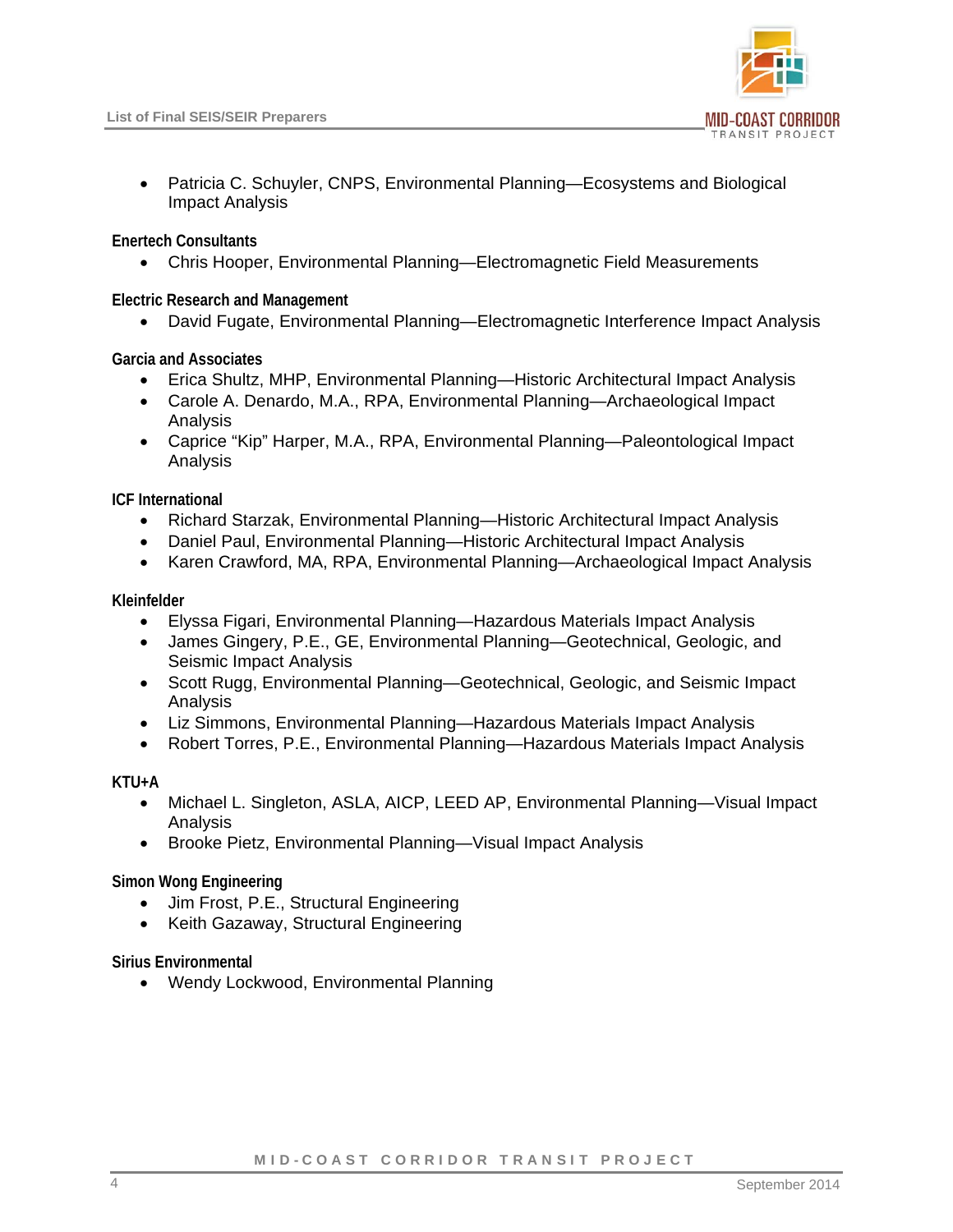

**Terry A. Hayes Associates Inc.** 

- Terry A. Hayes, AICP, Environmental Planning—Community and Neighborhood Impact Analysis; Environmental Justice; Technical Reviewer
- Michael Sullivan, Environmental Planning—Community and Neighborhood Impact Analysis and Environmental Justice
- Madonna Marcelo, Environmental Planning—Community and Neighborhood Impact Analysis; Environmental Justice; Technical Reviewer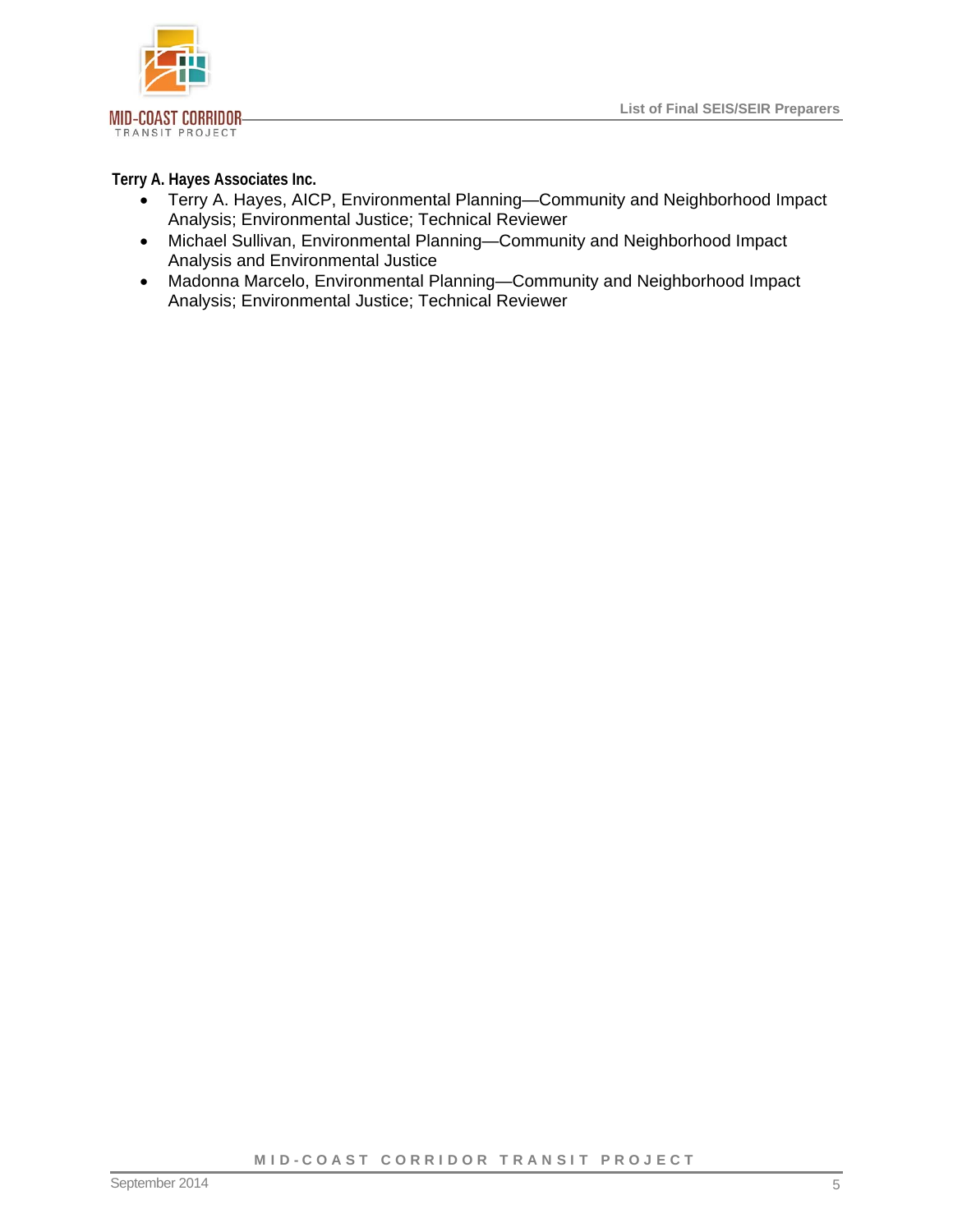

# **THIS PAGE INTENTIONALLY LEFT BLANK**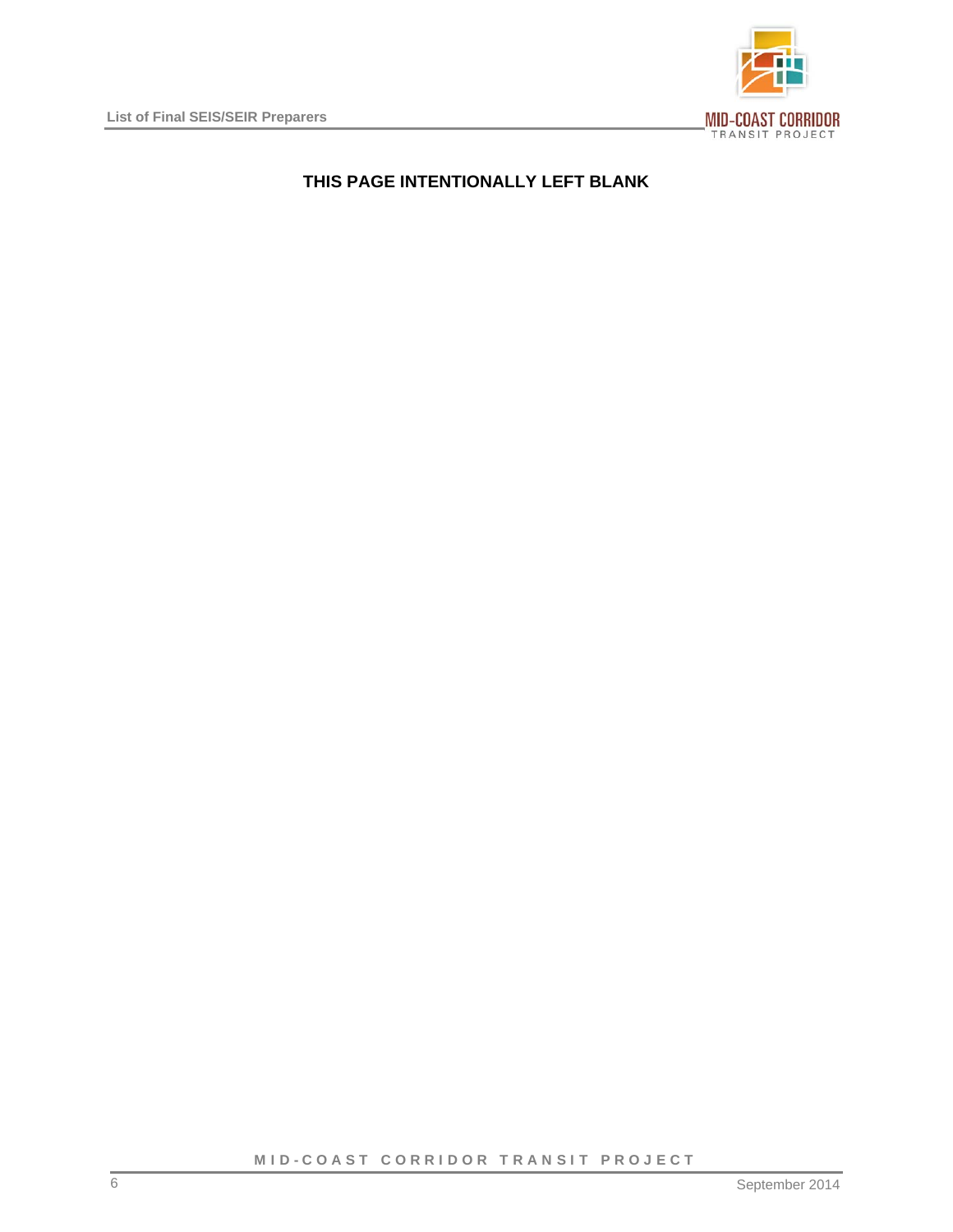

# **LIST OF FINAL SEIS/SEIR RECIPIENTS**

## **Federal, State, Regional, and Local Agencies and Native American Tribes**

| Agency                                                                                        | <b>Contact Name</b>                                                                                                             | <b>Contact Address</b>                                                       |
|-----------------------------------------------------------------------------------------------|---------------------------------------------------------------------------------------------------------------------------------|------------------------------------------------------------------------------|
| <b>Federal Agencies</b>                                                                       |                                                                                                                                 |                                                                              |
| Advisory Council on Historic Preservation                                                     | John Fowler, Executive Director                                                                                                 | 401 F Street NW, Suite 308; Washington, DC 20001                             |
| <b>Federal Aviation Administration</b>                                                        | Dave Cushing, Manager Los Angeles Airports District<br>Office (Western-Pacific Region)                                          | P.O. Box 92007; Los Angeles, CA 90009                                        |
| Naval Facilities Engineering Command                                                          | Teresa Bresler                                                                                                                  | 2730 McKean Street, Building 291; San Diego, CA<br>92136-5198                |
| U.S. Army Corps of Engineers                                                                  | Colonel Kimberly M. Colloton, Commander (Los Angeles<br>District)                                                               | 915 Wilshire Boulevard, Suite 1101; Los Angeles, CA<br>90017                 |
| U.S. Army Corps of Engineers                                                                  | Shanti Santulli, Project Manager, South Coast Branch<br>cc: Meris Bantilan-Smith, Project Manager, South Coast<br><b>Branch</b> | 5900 La Place Court, Suite 100; Carlsbad, CA 92008                           |
| U.S. Department of Commerce-NOAA<br>National Marine Fisheries Service                         | Rodney McInnis, Regional Administrator (Southwest)<br>Region)                                                                   | 501 West Ocean Boulevard, Suite 4200; Long Beach,<br>CA 90802-4213           |
| U.S. Department of Defense                                                                    | Christine E. Wormuth, Under Secretary of Defense for<br>Policy                                                                  | 2100 Defense Pentagon; Washington, DC 20301-2100                             |
| U.S. Department of Energy                                                                     | Carol Borgstrom, Director (Office of NEPA Policy and<br>Compliance)                                                             | 1000 Independence Avenue, S.W.; Washington, DC<br>20585                      |
| U.S. Department of Health and Human<br>Services                                               | Ken Shapiro, Region 9 Acting Director                                                                                           | 90 Seventh Street, Federal Building, Suite 5-100; San<br>Francisco, CA 94103 |
| U.S. Department of Health and Human<br>Services-Centers for Disease Control and<br>Prevention | Thomas Frieden, Director                                                                                                        | 1600 Clifton Road; Atlanta, GA 30333                                         |
| U.S. Department of Homeland Security-<br>Federal Emergency Management Agency                  | Karen Armes, Acting Region 9 Administrator                                                                                      | 1111 Broadway, Suite 1200; Oakland, CA 94607-4052                            |
| U.S. Department of Homeland Security-<br>Federal Emergency Management Agency                  | Gregory Blackburn, Region 9 Floodplain Management<br>and Insurance Branch Chief                                                 | 1111 Broadway, Suite 1200; Oakland, CA 94607-4052                            |
| U.S. Department of Homeland Security-<br><b>Transportation Security Administration</b>        | John S. Pistole, Administrator                                                                                                  | TSA-1 Administrator; 601 S. 12th Street; Arlington, VA<br>20598              |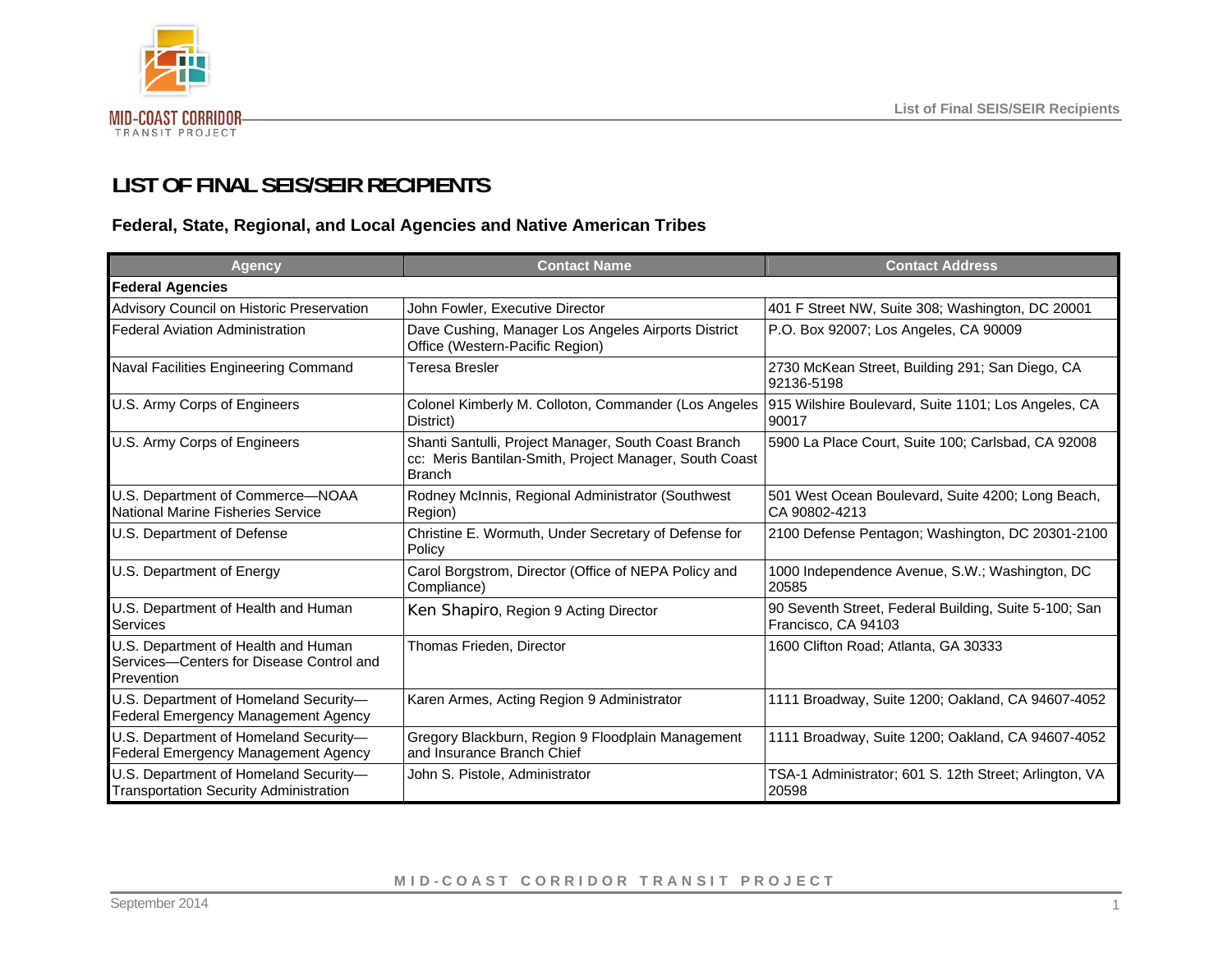| <b>Agency</b>                                                              | <b>Contact Name</b>                                                                                                                                                                                  | <b>Contact Address</b>                                                                |
|----------------------------------------------------------------------------|------------------------------------------------------------------------------------------------------------------------------------------------------------------------------------------------------|---------------------------------------------------------------------------------------|
| U.S. Department of Homeland Security-U.S.<br>Coast Guard                   | Captain Sean Mahoney, Commander (Sector San Diego) 2710 North Harbor Drive; San Diego, CA 92101                                                                                                      |                                                                                       |
| U.S. Department of Housing and Urban<br>Development                        | Ophelia B. Basgal, Regional Administrator (San<br>Francisco Regional Office)                                                                                                                         | 600 Harrison Street, 3rd Floor; San Francisco, 94107-<br>1300                         |
| U.S. Department of the Interior                                            | Willie R. Taylor, Director (Office of Environmental Policy<br>and Compliance)                                                                                                                        | Main Interior Building, MS 2340; 1849 "C" Street, NW;<br>Washington, DC 20240         |
| U.S. Department of the Interior                                            | Patricia S. Port, Regional Environmental Officer (Pacific<br>Southwest Region)                                                                                                                       | 333 Bush Street, Suite 515; San Francisco, CA 94104                                   |
| U.S. Department of Transportation-Federal<br><b>Highway Administration</b> | Gregory G. Nadeau, Acting Administrator                                                                                                                                                              | 1200 New Jersey Avenue, SE; Washington, DC 20590                                      |
| U.S. Department of Transportation-Federal<br><b>Highway Administration</b> | Vincent Mammano, Division Administrator (California<br>Division)                                                                                                                                     | 650 Capitol Mall, Suite 4-100; Sacramento, CA 95814                                   |
| U.S. Department of Transportation-Federal<br>Railroad Administration       | Paul Nissenbaum, Associate Administrator (Office of<br>Railroad Policy and Development)                                                                                                              | 1200 New Jersey Avenue, SE; Washington, DC 20590                                      |
| U.S. Department of Transportation-Federal<br>Railroad Administration       | James Jordan, Region 7 Administrator                                                                                                                                                                 | 801   Street, Suite 466; Sacramento, CA 95814                                         |
| U.S. Department of Veterans Affairs                                        | Jeffrey T. Gering, Director (VA San Diego Healthcare<br>System)                                                                                                                                      | 3350 La Jolla Village Drive; San Diego, CA 92161                                      |
| U.S. Environmental Protection Agency                                       | Susan Bromm, Director (Office of Federal Activities, EIS<br>Filing Section)                                                                                                                          | Ariel Rios Building, MC 2251-A; 1200 Pennsylvania<br>Avenue, NW; Washington, DC 20460 |
| U.S. Environmental Protection Agency                                       | Jared Blumenfeld, Region 9 Administrator                                                                                                                                                             | 75 Hawthorne Street; San Francisco, CA 94105                                          |
| U.S. Environmental Protection Agency                                       | Carol Sachs, Region 9 EIS Review Coordinator                                                                                                                                                         | 75 Hawthorne Street; San Francisco, CA 94105                                          |
| U.S. Environmental Protection Agency                                       | Connell Dunning, Region 9 Transportation Team<br>Supervisor                                                                                                                                          | 75 Hawthorne Street; San Francisco, CA 94105                                          |
| U.S. Fish and Wildlife Service                                             | Ren Lohoefener, Regional Director (Pacific Southwest<br>Region)                                                                                                                                      | 2800 Cottage Way, W-2606; Sacramento, CA 95825                                        |
| U.S. Fish and Wildlife Service                                             | Scott Sobiech, Acting Field Supervisor (Carlsbad Office)<br>cc: Karen Goebel, Assistant Field Supervisor<br>cc: Lauren Kershek, Biologist<br>cc: David Zoutendyk, Chief (Coastal San Diego Division) | 2177 Salk Avenue, Suite 250; Carlsbad, CA 92008                                       |
| U.S. Marine Corps                                                          | C.L. Thornton, Community Plans and Liaison Officer<br>(Marine Corps Air Station Miramar)                                                                                                             | P.O. Box 452000; San Diego, CA 92145-2000                                             |
| <b>U.S. Marine Corps</b>                                                   | Juan Lias (Marine Corps Air Station Miramar)                                                                                                                                                         | P.O. Box 452001; San Diego, CA 92145                                                  |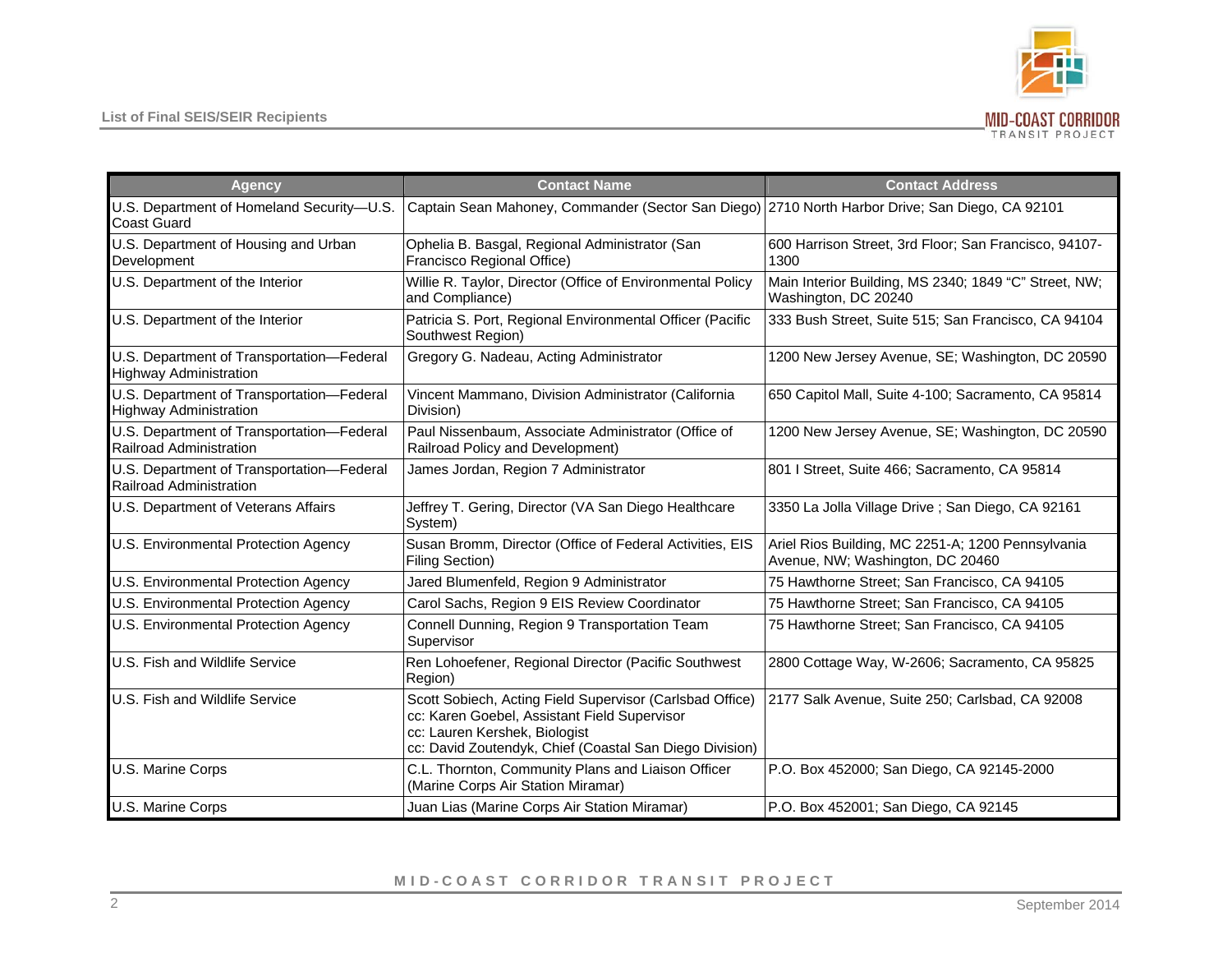

| <b>Agency</b>                                                               | <b>Contact Name</b>                                                                                    | <b>Contact Address</b>                                          |
|-----------------------------------------------------------------------------|--------------------------------------------------------------------------------------------------------|-----------------------------------------------------------------|
| <b>State Agencies</b>                                                       |                                                                                                        |                                                                 |
| California Business, Transportation, &<br><b>Housing Agency</b>             | Brian P. Kelly, Secretary                                                                              | 915 Capitol Mall, Suite 350B; Sacramento, CA 95814-<br>2742     |
| California Coastal Commission                                               | Elizabeth Fuchs, Manager (Statewide Planning)                                                          | 45 Fremont Street, Suite 2000; San Francisco, CA<br>94105-2219  |
| California Coastal Commission                                               | Sherilyn Sarb, Deputy Director (San Diego Coast<br>District)                                           | 7575 Metropolitan Drive, Suite 103; San Diego, CA<br>92108-4402 |
| California Coastal Commission                                               | Gabriel Buhr, Coastal Program Analyst III                                                              | 7575 Metropolitan Drive, Suite 103; San Diego, CA<br>92108-4402 |
| California Coastal Conservancy                                              | Joan Cardellino, South Coast Program Manager                                                           | 1330 Broadway, 13th Floor; Oakland, CA 94612-2530               |
| California Department of Conservation                                       | Mark Nechodom, Director                                                                                | 801 K Street, MS 24-01; Sacramento, CA 95814                    |
| California Department of Conservation-State<br>Mining and Geology Board     | Steven Testa, Executive Officer                                                                        | 801 K Street, MS 20-15; Sacramento, CA 95814                    |
| California Department of Fish & Wildlife                                    | Charlton H. Bonham, Director<br>cc: Sandra Morey, Deputy Director (Ecosystem<br>Conservation Division) | 1416 Ninth Street, 12th Floor; Sacramento, CA 95814             |
| California Department of Fish & Wildlife                                    | Ed Pert, Region 5 Manager                                                                              | 3883 Ruffin Road; San Diego, CA 92123                           |
| California Department of Fish & Wildlife                                    | Paul Schlitt                                                                                           | Paul.schlitt@wildlife.ca.gov                                    |
| California Department of Fish & Wildlife                                    | Gail K. Sevrens, Environmental Program Manager                                                         | 3883 Ruffin Road; San Diego, CA 92123                           |
| California Department of Forestry and Fire<br>Protection                    | Ken Pimlott, Director<br>cc: Dale Hutchinson, Regional Chief (Southern Region)                         | P.O. Box 944246; Sacramento, CA 94244-2460                      |
| California Department of Housing and<br><b>Community Development</b>        | Randall Deems, Acting Director                                                                         | 2020 West El Camino Avenue; Sacramento, CA 95833                |
| California Department of Parks and<br>Recreation                            | Major General Anthony L. Jackson, Director<br>cc: Jay Chamberlin, Chief (Natural Resources Division)   | P.O. Box 942896; Sacramento, CA 94296-0001                      |
| California Department of Parks and<br>Recreation                            | Nellie Gonzalez, Acting Administrative Officer (San<br>Diego Coast District)                           | 4477 Pacific Highway; San Diego, CA 92110                       |
| California Department of Parks and<br>Recreation                            | Clayton Phillips, District Superintendent                                                              | 4477 Pacific Highway; San Diego, CA 92110                       |
| California Department of Resources,<br>Recycling, and Recovery (CalRecycle) | Caroll Mortensen, Director                                                                             | P.O. Box 4025; Sacramento, CA 95812-4025                        |
| California Department of Toxic Substances<br>Control                        | Debbie Raphael, Director                                                                               | P.O. Box 806; Sacramento, CA 95812-0806                         |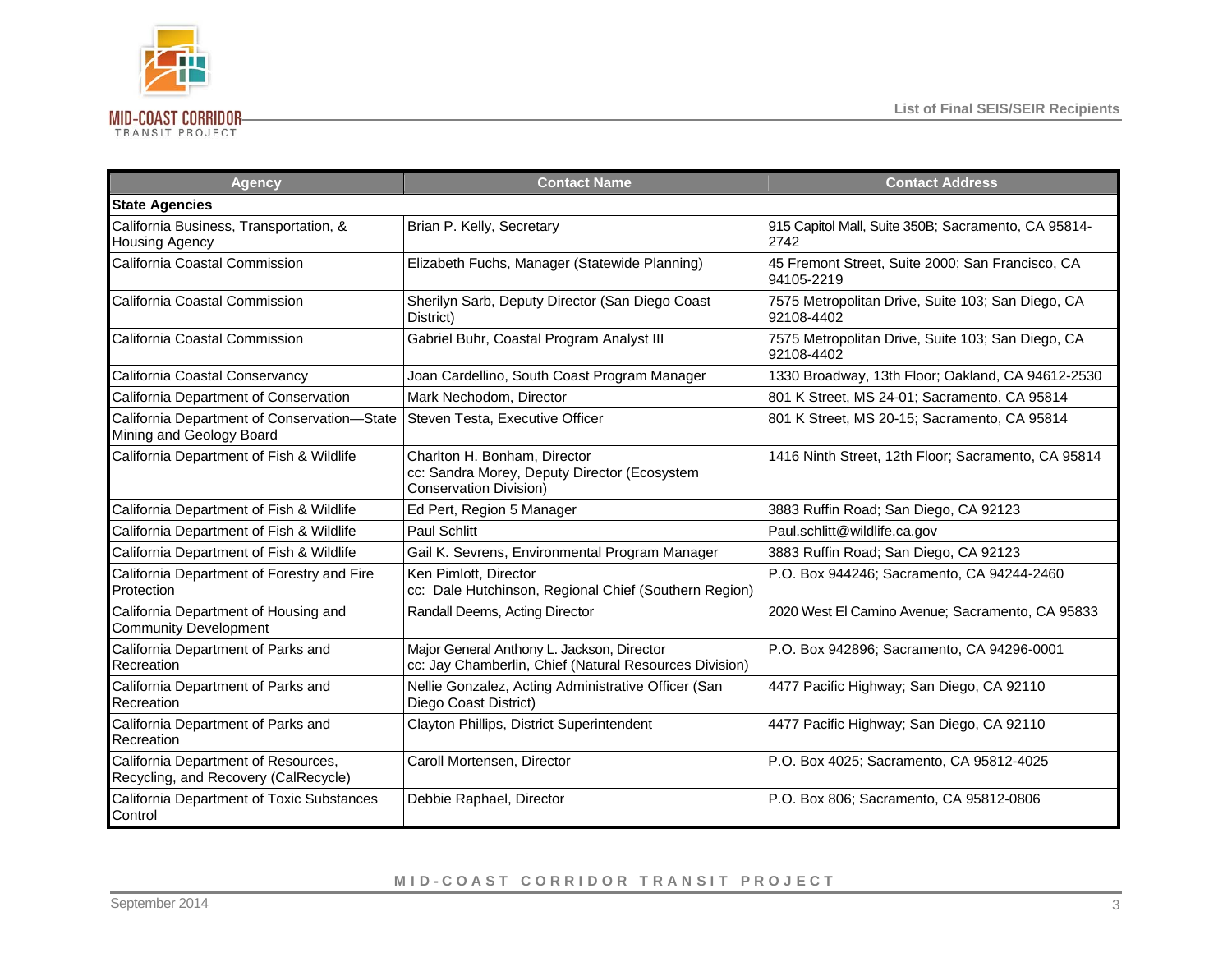

| <b>Agency</b>                                                                                           | <b>Contact Name</b>                                                                                                                                  | <b>Contact Address</b>                                  |
|---------------------------------------------------------------------------------------------------------|------------------------------------------------------------------------------------------------------------------------------------------------------|---------------------------------------------------------|
| California Department of Transportation<br>(Caltrans)                                                   | Malcolm Dougherty, Director<br>cc: Jay Norvell, Environmental Analysis<br>cc: Bill Mosby, Transportation Planning                                    | P.O. Box 942873, MS49; Sacramento, CA 94273-0001        |
| California Department of Transportation<br>(Caltrans)                                                   | Laurie Berman, Director (District 11)                                                                                                                | 4050 Taylor Street; San Diego, CA 92110                 |
| California Department of Transportation<br>(Caltrans)                                                   | Allan Kosup, I-5 and SR-76 Corridor Director                                                                                                         | 4050 Taylor Street; San Diego, CA 92110                 |
| California Department of Transportation<br>(Caltrans)                                                   | Ken Johansson, Route Manager (NPDES/Storm Water<br>Compliance)                                                                                       | 4050 Taylor Street; San Diego, CA 92110                 |
| California Department of Water Resources                                                                | Mark Cowin, Director<br>cc: Nadell Gayou, Division of Engineering                                                                                    | P.O. Box 942836; Sacramento, CA 94236                   |
| California Emergency Management Agency                                                                  | Mark Ghilarducci, Director<br>cc: Christina Curry, Deputy Director-Planning,<br>Preparedness, and Prevention                                         | 3650 Schriever Avenue; Mather, CA 95655                 |
| California Energy Commission                                                                            | Roger Johnson, Deputy Director (Siting, Transmission,<br>and Environmental Protection Division)<br>cc: Eric Knight (Environmental Protection Office) | 1516 Ninth Street, MS-29; Sacramento, CA 95814-<br>5512 |
| California Environmental Protection Agency                                                              | Matt Rodriquez, Secretary for Environmental Protection                                                                                               | P.O. Box 2815; Sacramento, CA 95812-2815                |
| California Environmental Protection Agency-<br>California Air Resources Board                           | Douglas Ito, Chief (Air Quality, Planning, and Science<br>Division)                                                                                  | P.O. Box 2815; Sacramento, CA 95812                     |
| California Environmental Protection Agency-<br>State Water Resources Control Board                      | Vicky Whitney, Deputy Director (Division of Water<br>Quality)                                                                                        | P.O. Box 100; Sacramento, CA 95812-0100                 |
| California Environmental Protection Agency-<br>San Diego Regional Water Quality Control<br><b>Board</b> | David W. Gibson, Executive Officer (San Diego Region<br>9)<br>cc: Mike Porter<br>cc: Chiara Clemente                                                 | 2375 Northside Drive, Suite 100; San Diego, CA 92108    |
| California Governor's Office of Planning and<br>Research                                                | Ken Alex, Director                                                                                                                                   | P.O. Box 3044; Sacramento, CA 95812-3044                |
| <b>State Clearinghouse</b>                                                                              |                                                                                                                                                      | 1400 Tenth Street; Sacramento, CA 95814                 |
| California Health and Human Services Agency Diana S. Dooley, Secretary                                  |                                                                                                                                                      | 1600 Ninth Street, Room 460; Sacramento, CA 95814       |
| California High-Speed Rail Authority                                                                    | Gregg Albright, Deputy Project Manager<br>cc: Bryan Porter<br>cc: Thomas Fellenz                                                                     | 770 L Street, Suite 800; Sacramento, CA 95814           |
| California High-Speed Rail Authority                                                                    | Mark A. McLoughlin, Director (Environmental Services)                                                                                                | 770 L Street, Suite 800; Sacramento, CA 95814           |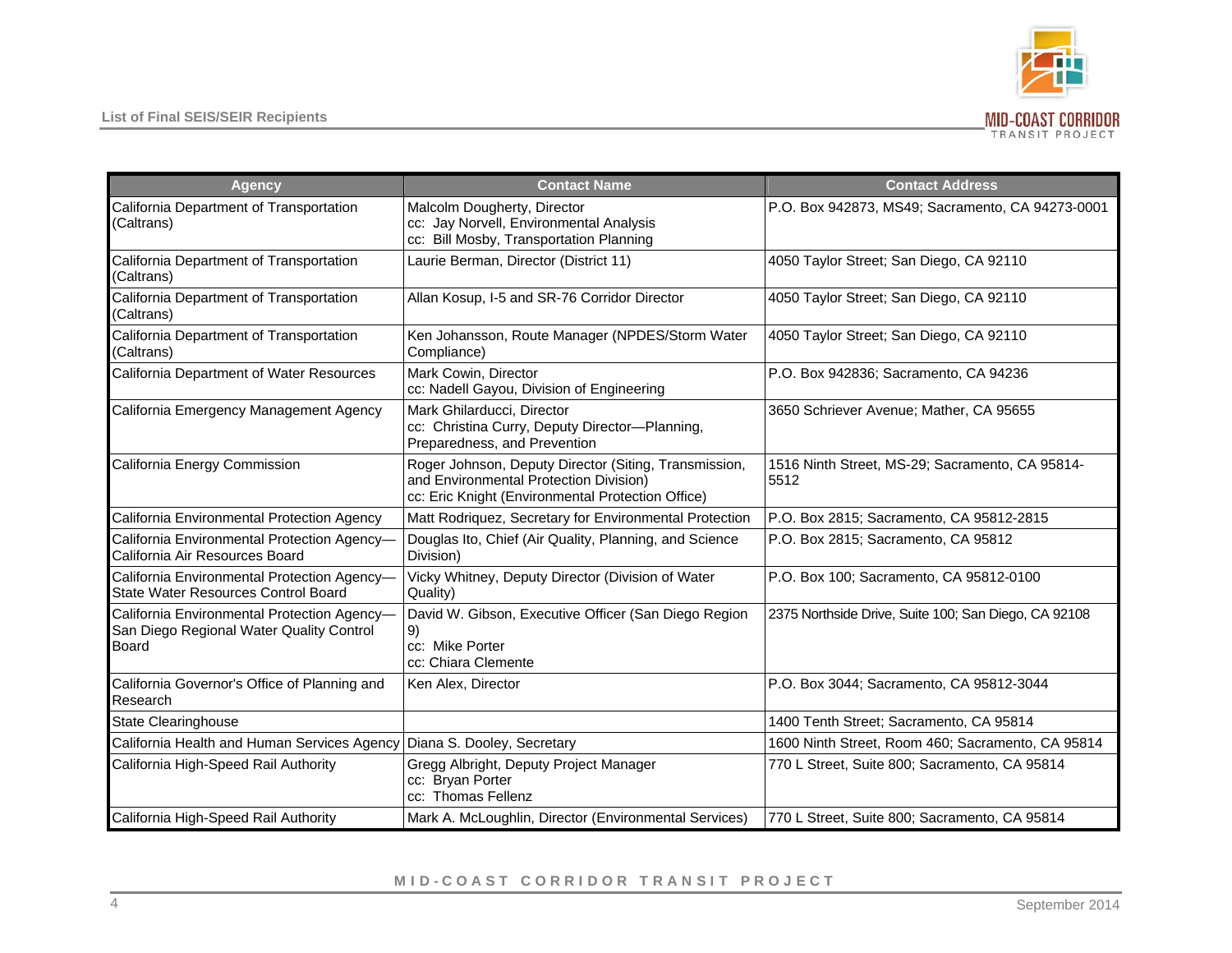



| <b>Agency</b>                                     | <b>Contact Name</b>                                                                                             | <b>Contact Address</b>                                         |
|---------------------------------------------------|-----------------------------------------------------------------------------------------------------------------|----------------------------------------------------------------|
| California Highway Patrol                         | Jim Abele, Division Chief (Border Division)                                                                     | 9330 Farnham Street; San Diego, CA 92123-1216                  |
| California State Lands Commission                 | Cy Oggins, Division Chief (Environmental Planning and<br>Management)                                            | 100 Howe Avenue, Suite 100 South; Sacramento, CA<br>95825      |
| California Native American Heritage<br>Commission |                                                                                                                 | 915 Capitol Mall, Room 364; Sacramento, CA 95814               |
| California Native American Heritage<br>Commission | Dave Singleton, Program Analyst                                                                                 | 1550 Harbor Boulevard, Suite 100; West Sacramento,<br>CA 95691 |
| California Natural Resources Agency               | John Laird, Secretary for Natural Resources                                                                     | 1416 Ninth Street, Suite 1311; Sacramento, CA 95814            |
| California Office of Historic Preservation        | Carol Roland-Nawi, State Historic Preservation Officer                                                          | 1725 23rd Street, Suite 100; Sacramento, CA 95816              |
| California Office of the Governor                 | Jerry Brown<br>Attn: Operations Department                                                                      | c/o State Capitol, Suite 1173; Sacramento, CA 95814            |
| California Public Utilities Commission            | Daren Gilbert, Manager (Rail Transit and Crossing<br>Branch, Safety and Enforcement Division)                   | 180 Promenade Circle, Suite 115; Sacramento, CA<br>95834-2939  |
| California Public Utilities Commission            | Paul Clanon, Executive Director                                                                                 | 505 Van Ness Avenue; San Francisco, CA 94102                   |
| California Public Utilities Commission            | Anton Garabetian, Supervisor (Rail Crossings<br><b>Engineering Section)</b>                                     | 320 West 4th Street, Suite 500; Los Angeles, CA 90013          |
| California Public Utilities Commission            | Joey Bigornia                                                                                                   | 320 West 4th Street, Suite 500; Los Angeles, CA 90013          |
| California Transportation Commission              | Andre Boutros, Executive Director                                                                               | 1120 N Street, Room 2221 (MS-52); Sacramento, CA<br>95814      |
| San Diego River Conservancy                       | Kevin McKernan, Executive Officer                                                                               | 1350 Front Street, Suite 3024; San Diego, CA 92101             |
| University of California Office of the President  | Patrick J. Lenz, Vice President (Budget and Capital<br><b>Resources Department)</b>                             | 1111 Franklin Street, 6th Floor; Oakland, CA 94607             |
| University of California, San Diego               | Pradeep K. Khosla, Chancellor<br>cc: Gary C. Matthews, Vice Chancellor for Resources<br>Management and Planning | 9500 Gilman Drive, MC 0005; La Jolla, CA 92093                 |
| University of California, San Diego               | Robert Clossin, Director (Physical and Community<br>Planning)                                                   | 9500 Gilman Drive #0074; La Jolla, CA 92093-0074               |
| <b>Regional Agencies</b>                          |                                                                                                                 |                                                                |
| <b>LOSSAN Rail Corridor Agency</b>                | Linda Culp, Principal Planner-Rail                                                                              | 401 B Street, Suite 800; San Diego, CA 92101                   |
| Metropolitan Transit System                       | Harry Mathis, Board Chairman                                                                                    | 1255 Imperial Avenue, Ste. 1000; San Diego, CA<br>92101        |
| Metropolitan Transit System                       | Paul Jablonski, Chief Executive Officer                                                                         | 1255 Imperial Avenue, Ste. 1000; San Diego, CA<br>92101        |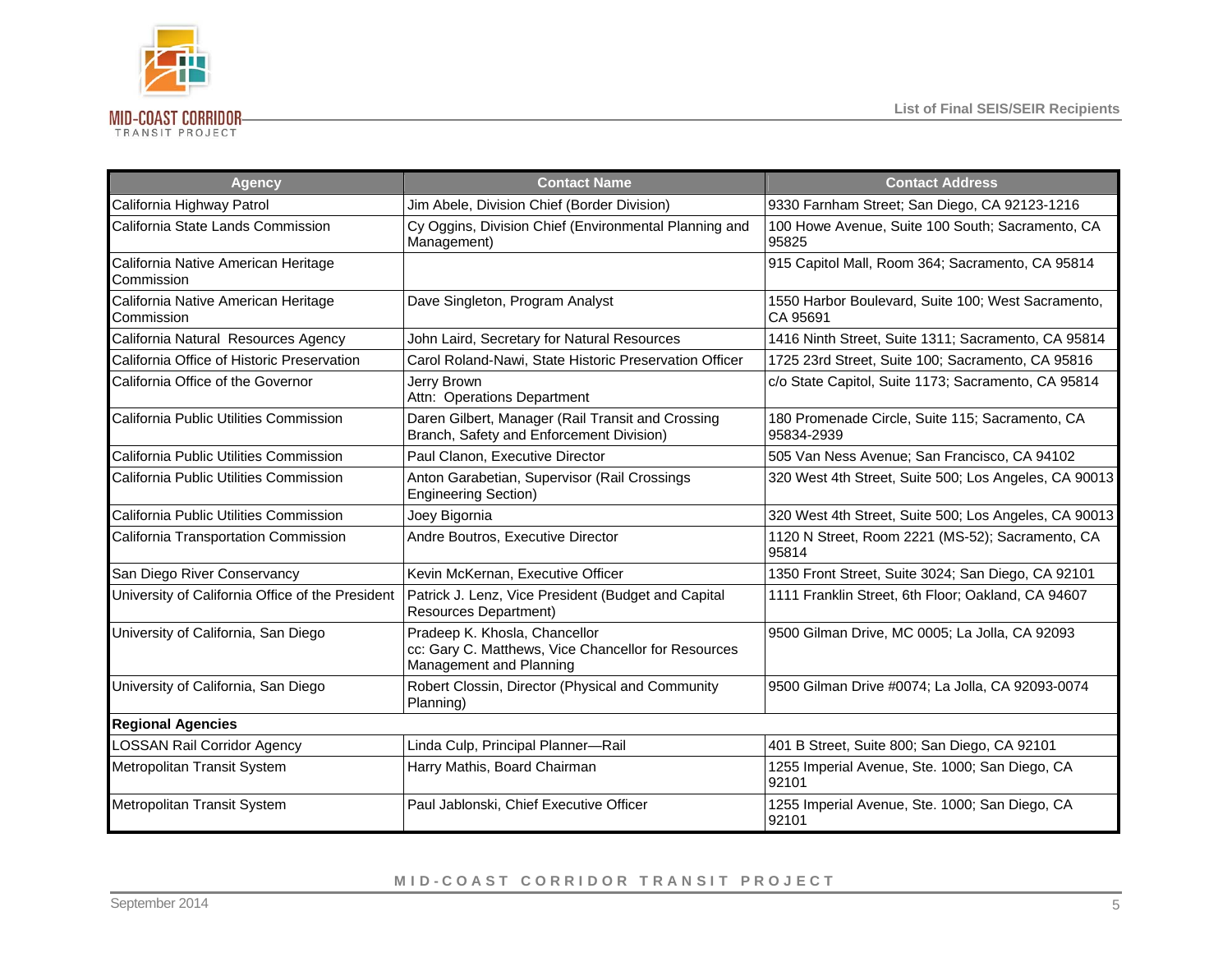| <b>Agency</b>                                         | <b>Contact Name</b>                                                                                          | <b>Contact Address</b>                                         |
|-------------------------------------------------------|--------------------------------------------------------------------------------------------------------------|----------------------------------------------------------------|
| Metropolitan Transit System                           | Sharon Cooney, Chief of Staff                                                                                | 1255 Imperial Avenue, Ste. 1000; San Diego, CA<br>92101        |
| Metropolitan Water District of Southern<br>California | Deirdra West, Team Manager 7                                                                                 | P.O. Box 54153; Los Angeles, CA 90054-0153                     |
| North County Transit District                         | Bill Horn, Board Chairman                                                                                    | 1600 Pacific Highway; San Diego, CA 92101                      |
| North County Transit District                         | Matthew Tucker, Executive Director                                                                           | 810 Mission Avenue; Oceanside, CA 92054                        |
|                                                       | San Diego County Air Pollution Control District Robert Reider, Supervisor (Planning and Rule<br>Development) | 10124 Old Grove Road; San Diego, CA 92131                      |
| <b>Local Agencies</b>                                 |                                                                                                              |                                                                |
| City of San Diego                                     | Kevin Faulconer, Mayor                                                                                       | 202 C Street, 11th Floor; San Diego, CA 92101                  |
| City of San Diego                                     | Thyme Curtis, Director (ADA and Disability Services)                                                         | 1200 Third Avenue, Suite 924, MS-56G; San Diego, CA<br>92101   |
| City of San Diego                                     | Scott Chadwick, Chief Operating Officer                                                                      | 1200 Third Avenue, Suite 1300; San Diego, CA 92101             |
| City of San Diego                                     | Cathy Winterrowd, Assistant Deputy Director<br>(Development Services Department)                             | 1222 First Avenue, MS 301; San Diego, CA 92101                 |
| City of San Diego                                     | Farah Mahzari, Development Services Department                                                               | 1222 First Avenue, MS 301; San Diego, CA 92101                 |
| City of San Diego                                     | Holly Kicklighter, Multiple Species Conservation Program                                                     | 1222 1st Avenue, MS 413; San Diego, CA 92101                   |
| City of San Diego                                     | Herman Parker, Director (Park and Recreation)                                                                | 202 C Street, MS 37-C; San Diego, CA 92101                     |
| City of San Diego                                     | Kris McFadden, Director (Transportation and<br>Stormwater)                                                   | 202 C Street, MS 9A; San Diego, CA 92101                       |
| City of San Diego                                     | Halla Razak, Director (Public Utilities)                                                                     | 1222 First Avenue, MS 413; San Diego, CA 92101                 |
| City of San Diego                                     | Tony Heinrichs, Deputy Chief Operating Officer (Public<br>Works)<br>cc: Jamal Batta, Floodplain Manager      | 1222 First Avenue, MS 413; San Diego, CA 92101                 |
| City of San Diego                                     | Steve Celniker, Senior Traffic Engineer                                                                      | 401 B Street, Suite 800; San Diego, CA 92101                   |
| City of San Diego                                     | Elizabeth Maaland, City Clerk                                                                                | 202 C Street, 2nd Floor; San Diego, CA 92101                   |
| City of San Diego                                     | Sherri S. Lightner, Council President Pro Tem (District 1)                                                   | 202 C Street, MS #10A; San Diego, CA 92101                     |
| County of San Diego                                   | Helen Robbins, Chief Administrative Officer                                                                  | 1600 Pacific Highway, Room 209, MS A-6; San Diego,<br>CA 92101 |
| County of San Diego                                   | Sarah Aghassi, General Manager/Deputy Chief<br>Administrative Officer (Land Use and Environmental<br>Group)  | 1600 Pacific Highway, Room 212, MS A-6; San Diego,<br>CA 92101 |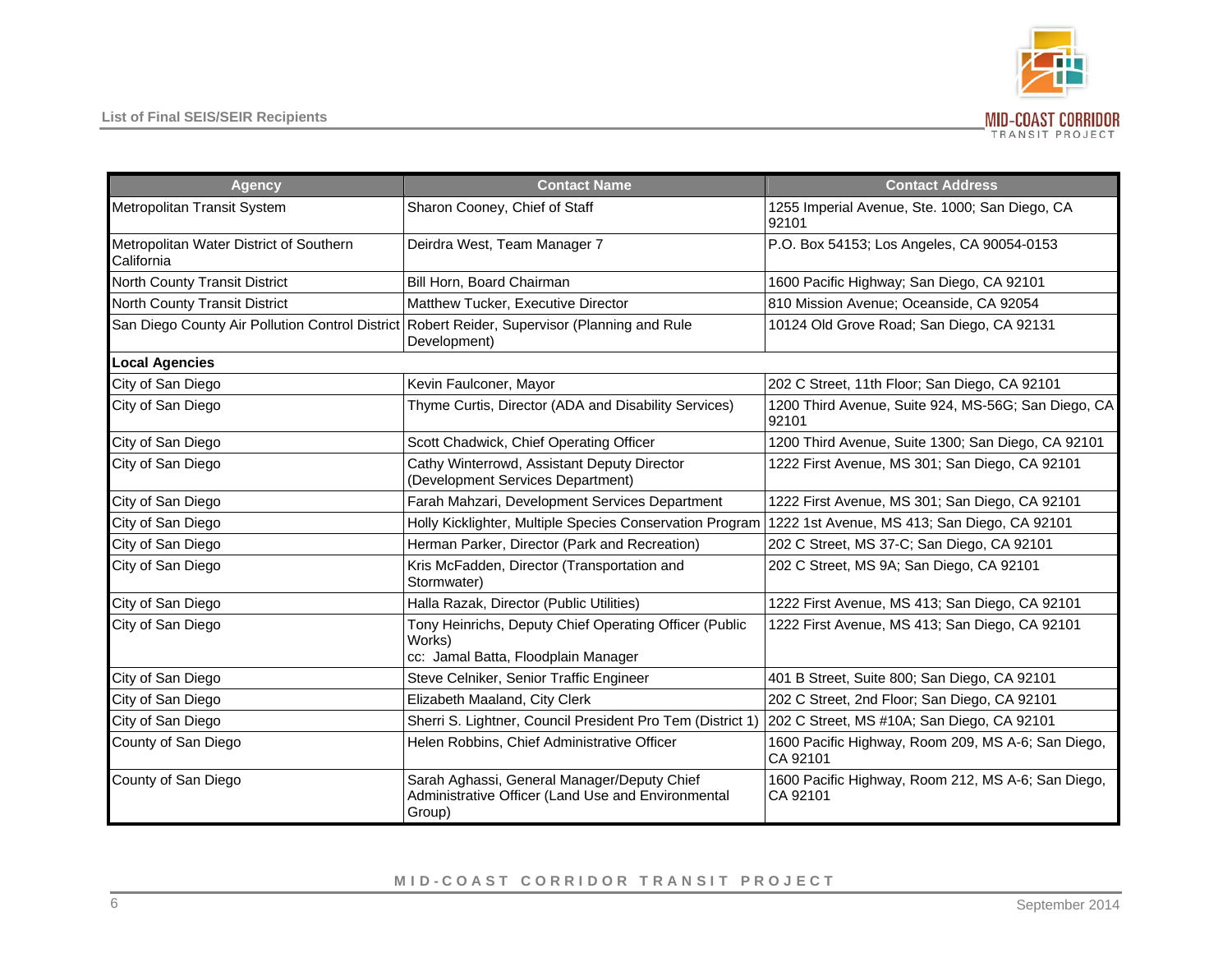



| <b>Agency</b>                               | <b>Contact Name</b>                                                            | <b>Contact Address</b>                                           |
|---------------------------------------------|--------------------------------------------------------------------------------|------------------------------------------------------------------|
| County of San Diego                         | Mark Wardlaw, Director (Planning and Development<br>Services)                  | 5510 Overland Avenue, MS 0650; San Diego, CA<br>92123            |
| County of San Diego                         | Brian Albright, Director (Parks and Recreation)                                | 5500 Overland Avenue, Suite 410, MS 029; San Diego,<br>CA 92123  |
| County of San Diego                         | Richard E. Crompton, Director (Public Works)                                   | 5510 Overland Avenue, Suite 410, MS 0332; San<br>Diego, CA 92123 |
| County of San Diego                         | Elizabeth A. Pozzebon, Acting Director (Environmental<br>Health)               | 5500 Overland Avenue, Suite 170, MS 0560; San<br>Diego, CA 92123 |
| County of San Diego                         | Dave Roberts, Supervisor, County of San Diego (District                        | 1600 Pacific Highway, Room 335; San Diego, CA<br>92101           |
| County of San Diego                         | Ron Roberts, Supervisor, County of San Diego (District                         | 1600 Pacific Highway, Room 335; San Diego, CA<br>92101           |
| San Diego County Clerk                      | Ernest J. Dronenburg, County Clerk                                             | 1600 Pacific Highway, Suite 110, MS A-4; San Diego,<br>CA 92101  |
| San Diego County Regional Airport Authority | Thella F. Bowens, President/CEO<br>cc: Marianne Phelps (Environmental Affairs) | P.O. Box 82776; San Diego, CA 92138-2776                         |
| San Diego County Water Authority            | Maureen Stapleton, General Manager                                             | 4677 Overland Avenue; San Diego, CA 92123                        |
| San Diego Fire-Rescue Department            | Javier Mainar, Fire Chief                                                      | 1010 Second Avenue, Suite 400; San Diego, CA 92101               |
| San Diego Regional Chamber of Commerce      | Jerry Sanders, President & CEO                                                 | 402 West Broadway, Suite 1000; San Diego, CA 92101               |
| San Diego Unified Port District             | Eileen Maher, Assistant Director (Environmental Services)                      | P.O. Box 120488; San Diego, CA 92112                             |
| San Diego Unified School District           | Cindy Marten, Superintendent                                                   | 4100 Normal Street, Room 2219; San Diego, CA 92103               |
| <b>Native American Tribes</b>               |                                                                                |                                                                  |
| Barona Band of Mission Indians              | Clifford LaChappa, Chairman                                                    | 1095 Barona Road; Lakeside, CA 92040                             |
| Campo Kumeyaay Nation                       | Ralph Goff, Chairman                                                           | 36190 Church Road; Campo, CA 91906                               |
| Ewiiaapaayp Band of Kumeyaay Indians        | Robert Pinto Sr., Chairman                                                     | 4054 Willows Road; Alpine, CA 91901                              |
| lipay Nation of Santa Ysabel                | Clint Linton, Director of Cultural Resources                                   | P.O. Box 507; Santa Ysabel, CA 92070                             |
| Inaja-Cosmit Band of Indians                | Rebecca M. Osuna, Chairwoman                                                   | 2005 South Escondido Boulevard; Escondido, CA<br>92025           |
| Jamul Indian Village, A Kumeyaay Nation     | Raymond Hunter Sr., Chairman                                                   | P.O. Box 612; Jamul, CA 91935                                    |
| La Jolla Band of Luiseno Indians            | LaVonne Peck, Tribal Chair                                                     | 22000 Highway 76; Pauma Valley, CA 92061                         |
| La Posta Band of Mission Indians            | Gwendolyn Parada, Chairperson                                                  | 8 1/2 Crestwood Road; Boulevard, CA 91905                        |
| Los Coyotes Band of Mission Indians         | Shane Chapparosa, Spokesperson                                                 | P.O. Box 189; Warner Springs, CA 92086                           |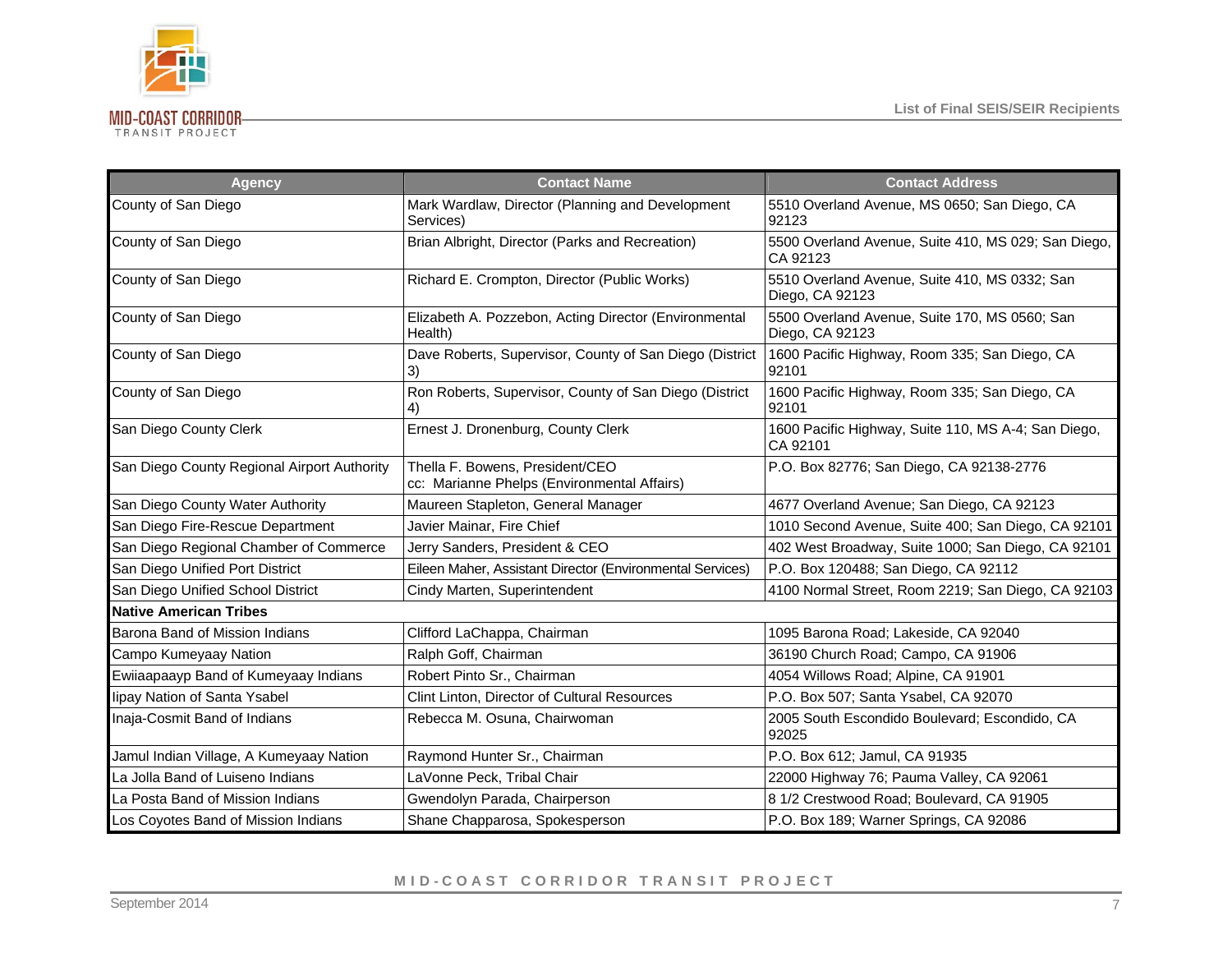| <b>Agency</b>                         | <b>Contact Name</b>        | <b>Contact Address</b>                           |
|---------------------------------------|----------------------------|--------------------------------------------------|
| Manzanita Band of the Kumeyaay Nation | Leroy Elliott, Chairman    | P.O. Box 1302; Boulevard, CA 91905               |
| Mesa Grande Band of Mission Indians   | Mark Romero, Chairman      | P.O. Box 270; Santa Ysabel, CA 92070             |
| Pala Band of Mission Indians          | Robert Smith, Chairman     | PMB 50, 35008 Pala Temecula Road; Pala, CA 92059 |
| Pauma Band of Mission Indians         | Randall Majel, Chairman    | P.O. Box 369; Pauma Valley, CA 92061             |
| Rincon Band of Luiseno Indians        | Bo Mazzetti, Chairman      | 1 West Tribal Road; Valley Center, CA 92082      |
| San Pasqual Band of Mission Indians   | Allen E. Lawson, Chairman  | P.O. Box 365; Valley Center, CA 92082            |
| Santa Ysabel Band of Diegueno Indians | Virgil Perez, Chairman     | P.O. Box 130; Santa Ysabel, CA 92070             |
| Sycuan Band of the Kumeyaay Nation    | Daniel J. Tucker, Chairman | Kwaaypaay Court; El Cajon, CA 92019              |
| Viejas Band of Kumeyaay Indians       | Anthony R. Pico, Chairman  | P.O. Box 908; Alpine, CA 91903-0908              |

## **Community Planning Groups, Town Councils, and Home Owners Associations (HOAs)**

| Group, Council, or HOA                                    | <b>Contact Name</b>                                                                   | <b>Contact Address</b>                                                 |
|-----------------------------------------------------------|---------------------------------------------------------------------------------------|------------------------------------------------------------------------|
| <b>Cambridge Park Apartments</b>                          | Manager                                                                               | 3394 Daley Center Drive; San Diego, CA 92123                           |
| Carmel Valley Community Planning Board                    | Frisco White, Chair                                                                   | 5335 Caminito Exquisito; San Diego, CA 92130                           |
| Downtown Community Planning Council                       | Laura Garrett, Chair                                                                  | 1585 Kettner Boulevard; San Diego, CA 92101                            |
| <b>Clairemont Community Planning Group</b>                | Jeff Barfield, Chair                                                                  | 9755 Clairemont Mesa Boulevard, Suite 100; San Diego, CA<br>92124-1324 |
| <b>Clairemont Mesa Town Council</b>                       | Ryan Trabuco, President                                                               | P.O. Box 17793; San Diego, CA 92177-7793                               |
| Colony La Paz Condominium Association                     | Audrey Kane, Association Manager                                                      | P.O. Box 90928; San Diego, CA 92169                                    |
| Community Planners Committee (CPC)                        | Joe LaCava, Chairman                                                                  | 5274 La Jolla Boulevard; La Jolla, CA 92027                            |
| Costa Verde Apartments - North & South                    | Mark Warren, Property Manager                                                         | 8720 Costa Verde Boulevard; San Diego, CA 92122                        |
| Downtown Residents Group                                  | Gary Smith, Chairman                                                                  | P.O. Box 124715; San Diego, CA 92112                                   |
| <b>East Village Association</b>                           | David Hasson, President                                                               | 1041 Market Street, #200; San Diego, CA 92101                          |
| <b>Gaslamp Quarter Association</b>                        | Jimmy Parker                                                                          | 614 Fifth Avenue, Suite E; San Diego, CA 92101                         |
| La Jolla Colony HOA, Barcelona HOA, and<br>Las Palmas HOA | Sean DeFreitas, Manager, A. McKibbin & Co.<br><b>Community Association Management</b> | 7529 Draper Avenue, Suite D; La Jolla, CA 92037                        |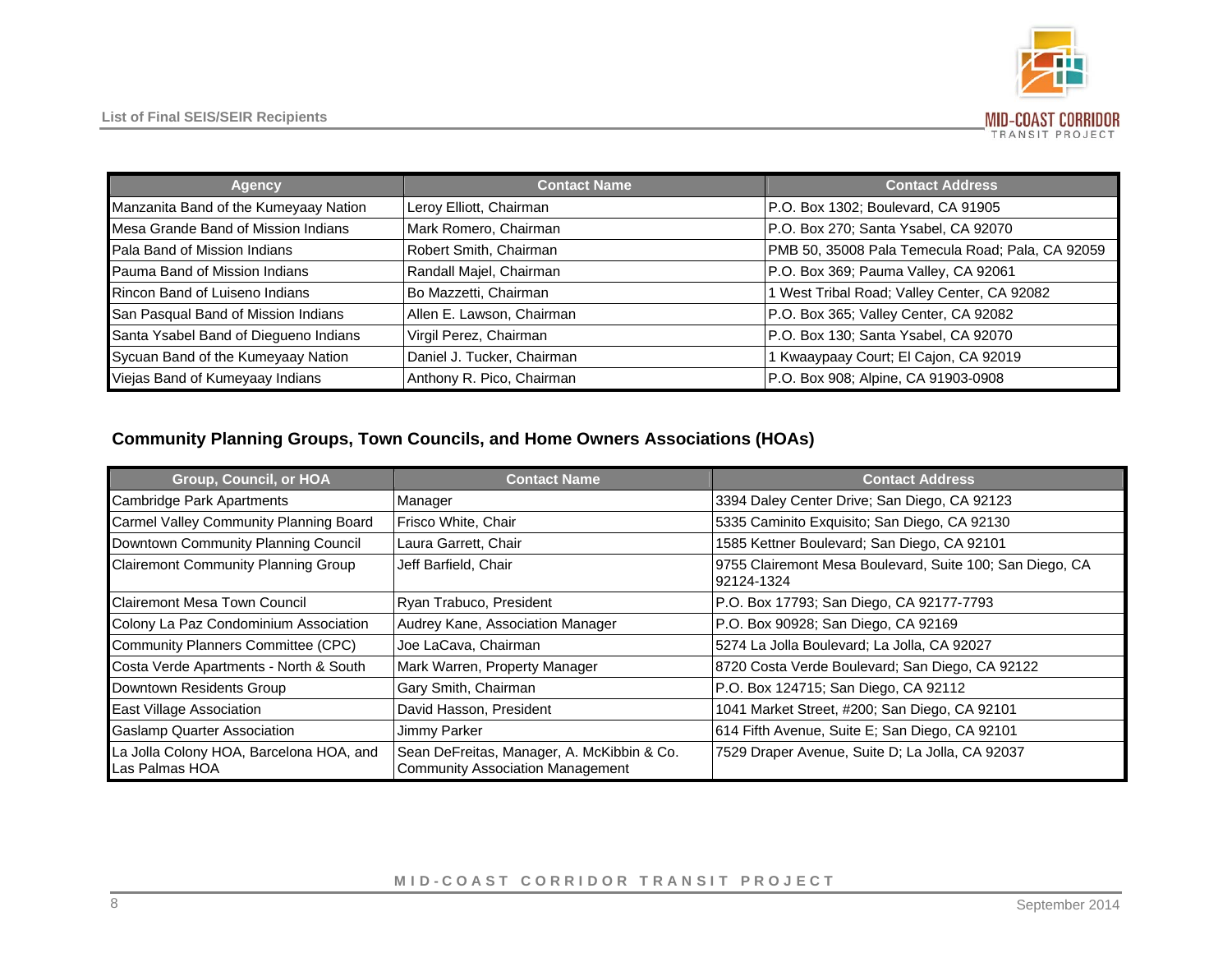



| <b>Group, Council, or HOA</b>                             | <b>Contact Name</b>                           | <b>Contact Address</b>                                       |
|-----------------------------------------------------------|-----------------------------------------------|--------------------------------------------------------------|
| La Jolla Community Planning Association                   | Joe LaCava, Chair                             | P.O. Box 889; La Jolla, CA 92038                             |
| La Jolla International Garden Apartments                  |                                               | 3417 Lebon Drive; San Diego, CA 92122                        |
| La Jolla Shores Association                               | Audrey Keane, Chair                           | P.O. Box 64; La Jolla, CA 92038                              |
| La Jolla Town Council                                     | <b>Cindy Greatrex</b>                         | 1150 Silverado Street; La Jolla, CA 92038                    |
| La Jolla Village Community Council                        | Janay Kruger, Chair                           | 4660 La Jolla Village Drive, Suite 1080; San Diego, CA 92122 |
| La Scala Luxury Villas                                    |                                               | 3845 Nobel Drive; San Diego, CA 92122                        |
| Linda Vista Community Collaborative                       | Adriana Gallardo                              | 2202 Comstock Street; San Diego, CA 92111                    |
| Linda Vista Planning Group                                | Drew Corley, Chair                            | P.O. Box 710174; San Diego, CA 92171                         |
| Little Italy Association                                  | Marco LiMandri, Chief Executive Administrator | 2210 Columbia Street; San Diego, CA 92101                    |
| Little Italy Residents Association                        | Annie Eichman                                 | 1572 Columbia Street; San Diego, CA 92101                    |
| Midway/Pacific Highway Community<br><b>Planning Group</b> | Melanie Nickel, Chair                         | 3446 Hancock Street, #C; San Diego, CA 92110                 |
| Mission Beach Precise Planning Board                      | Debbie Watkins, Chair                         | 713 Isthmus Court; San Diego, CA 92109                       |
| Mission Beach Town Council                                | Scott Morrison, President                     | P.O. Box 9842; San Diego, CA 92169                           |
| Mission Valley Planning Group                             | Dottie Surdi, Chair                           | 9215 Piantino Way; San Diego, CA 92108                       |
| Morena Business Association                               | Nevin Kleege, President                       | 1244 Knoxville Street; San Diego, CA 92110                   |
| Morena Business Association                               | Kimberly Weber                                | 1244 Knoxville Street; San Diego, CA 92110                   |
| Ocean Beach Planning Board                                | Peter Ruscitti, Chair                         | P.O. Box 7090; San Diego, CA 92167                           |
| Old Town Community Planning Committee                     | Thurston Coe, Chair                           | 2836 Juan Street; San Diego, CA 92110                        |
| One VA                                                    | Stephen Arends                                | 1370 Don Carlos Court; Chula Vista, CA 91910                 |
| Pacific Beach Planning Group                              | Brian Curry, Chair                            | 1351 Chalcedony Street; San Diego, CA 92109                  |
| Pacific Beach Town Council                                | Alan Harris, President                        | 1706 Garnet Avenue; San Diego, CA 92109                      |
| Peninsula Community Planning Board                        | Julia Quinn, Chair                            | P.O. Box 7994; San Diego, CA 92167                           |
| Playmor Terrace West HOA                                  | Geoff Laundy, President                       | 7529 Draper Avenue, Suite D; La Jolla, CA 92037              |
| Regency Villas Senior Complex                             | Niles Johanson                                | 6083 Via Regla; San Diego, CA 92122                          |
| Torrey Hills Community Planning Board                     | Kathryn Burton, Chair                         | 4106 Via Mar de Delfinas; San Diego, CA 92130                |
| <b>Torrey Pines Community Planning Group</b>              | Dennis Ridz, Chair                            | 14151 Boquita Drive; Del Mar, CA 92014                       |
| University City Community Association                     | Barry Bernstein, President                    | 3268 Governor Drive, Box 121; San Diego, CA 92122            |
| University Community Planning Group                       | Janay Kruger, Chair                           | 4660 La Jolla Village Drive, Ste. 1080; San Diego, CA 92122  |
| <b>Uptown Planners</b>                                    | Leo Wilson, Chair                             | 536 Maple Street, #202; San Diego, CA 92103                  |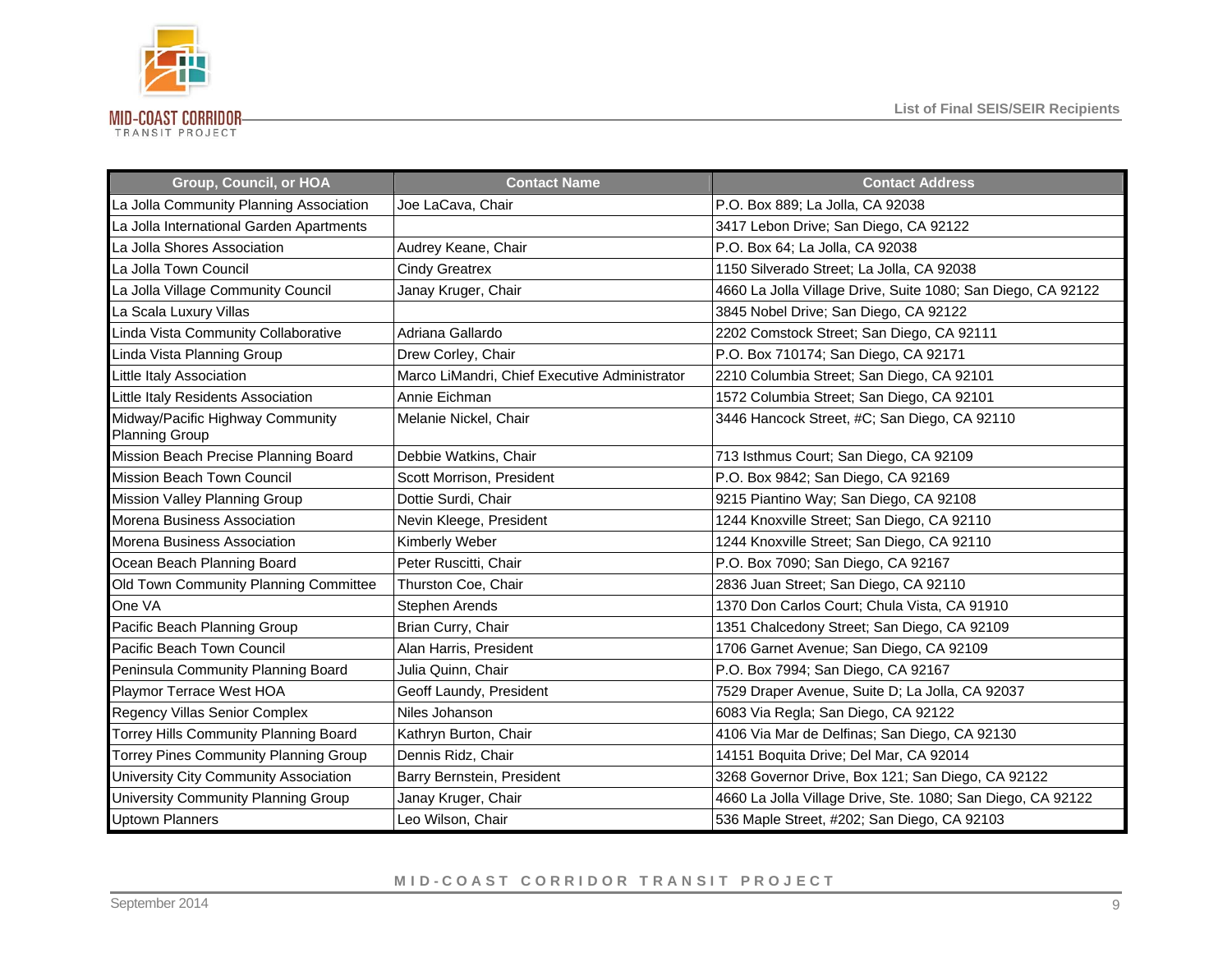

| <b>Group, Council, or HOA</b>    | <b>Contact Name</b>      | <b>Contact Address</b>                   |
|----------------------------------|--------------------------|------------------------------------------|
| Venetian Condos HOA              | Pamela Walker, Manager   | 9610 Waples Street; San Diego, CA 92121  |
| Village Apartments on the Square | Anjanette Soban, Manager | 8683 Via Mallorca; San Diego, CA 92037   |
| Windemere HOA                    | Ed Roth, Manager         | 2665 Caminito Merion; La Jolla, CA 92037 |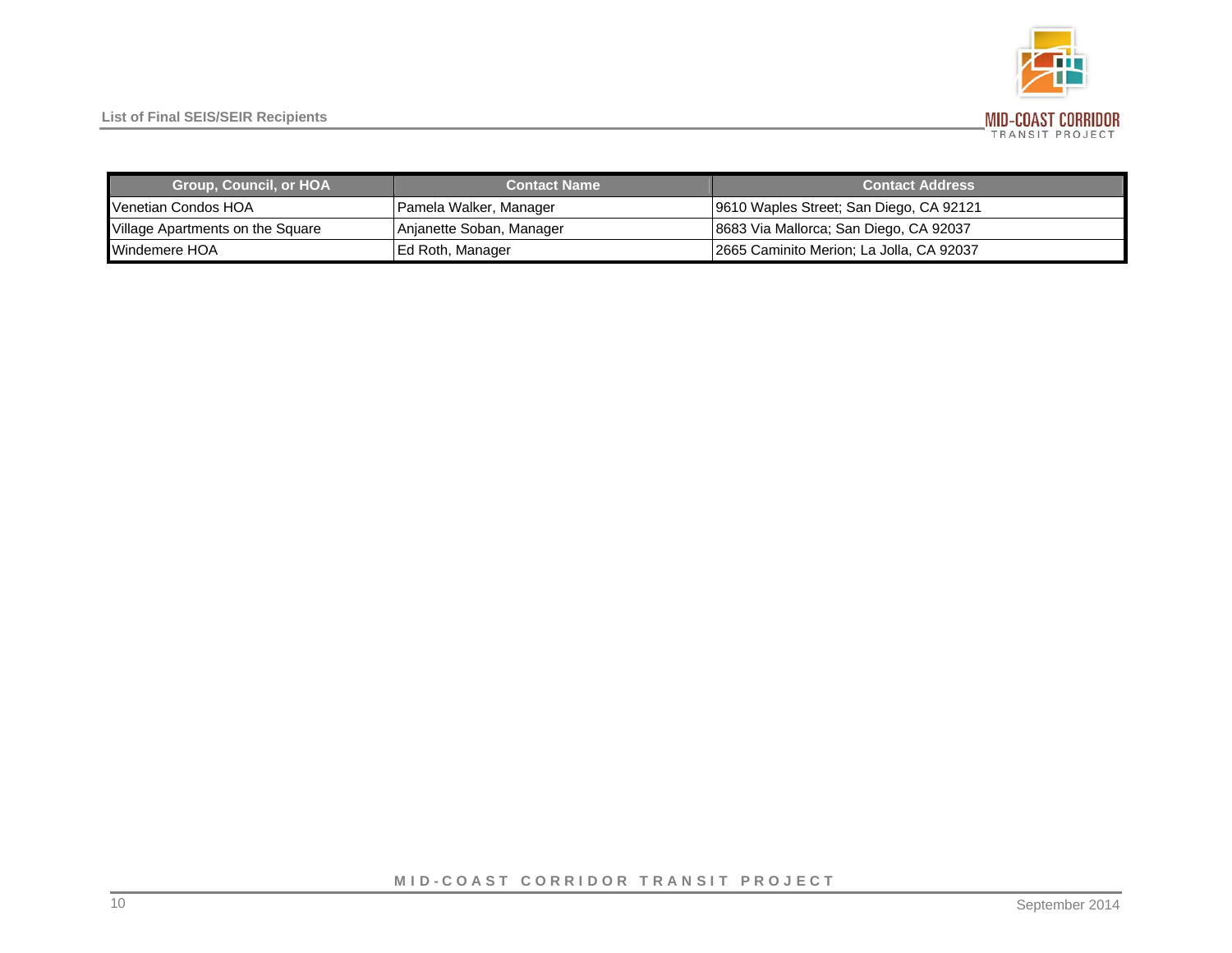

# **Environmental Organizations**

| <b>Organization</b>                                                            | <b>Contact Name</b>                 | <b>Contact Address</b>                                                              |
|--------------------------------------------------------------------------------|-------------------------------------|-------------------------------------------------------------------------------------|
| Association of Environmental Professionals                                     | Julie Wang, President               | P.O. Box 82604; San Diego, CA 92138                                                 |
| California Coastal Coalition                                                   | Steve Aceti, Executive Director     | 1133 2nd Street; Encinitas, CA 92024                                                |
| California Native Plant Society c/o San Diego Natural<br><b>History Museum</b> |                                     | 1788 El Prado; San Diego, CA 92101                                                  |
| DeLano & DeLano on behalf of Friends of Rose Canyon                            | Everett L DeLano III                | 220 W. Grand Avenue; Escondido, CA 92025                                            |
| <b>Endangered Habitats League</b>                                              | Michael Beck, San Diego Director    | 560 La Cresta Boulevard; Crest, CA 92021                                            |
| <b>Environmental Health Coalition</b>                                          | Diane Takvorian, Executive Director | 401 Mile of Cars Way, Suite 310; National City, CA 91950                            |
| Friends of Rose Canyon                                                         | Deborah Knight, Executive Director  | P.O. Box 221051; San Diego, CA 92192                                                |
| Friends of Rose Canyon                                                         | Deborah Knight, Executive Director  | 6804 Fisk Avenue; San Diego, CA 92122                                               |
| <b>Friends of Rose Creek</b>                                                   | <b>Karin Zirk</b>                   | 4629 Cass Street #188; San Diego, CA 92109                                          |
| Friends of Tecolote Canyon                                                     | Shirley Miller, President           | 5643 Tamres Drive; San Diego, CA 92111                                              |
| Friends of the River Mouth Chapter of the San Diego River<br>Park Foundation   | Lindsay Goodwin                     | 1010 Santa Clara Place; San Diego, CA 92109                                         |
| Industrial Environmental Association                                           | Jack Monger                         | 1330 Orange Avenue; Coronado, CA 92118                                              |
| Marian Bear Natural Park Recreation Council                                    | Deron Bear, Chairman                | c/o North Clairemont Recreation Center; 4421 Bannock<br>Avenue; San Diego, CA 92117 |
| Rose Creek Watershed Alliance                                                  | Ann Van Leer                        | 4079 Governor Drive, #330; San Diego, CA 92122                                      |
| San Diego Audubon Society                                                      | Chris Redfern, Executive Director   | 4010 Morena Boulevard, #100; San Diego, CA 92117                                    |
| San Diego Canyonlands                                                          | Eric Bowlby, Executive Director     | 3552 Bancroft Street; San Diego, CA 92104                                           |
| San Diego Coastkeeper                                                          | Megan Baehrens, Executive Director  | 2825 Dewey Road, Suite 200; San Diego, CA 92106                                     |
| San Diego Earth Times                                                          | Carolyn Chase                       | 2511 Loring Street; San Diego, CA 92109                                             |
| San Diego River Park Foundation                                                | Rob Hutsel, Executive Director      | P.O. Box 80126; San Diego, CA 92138                                                 |
| San Diego River Conservancy                                                    | Kevin McKernan, Executive Officer   | 1350 Front Street, Suite 3024; San Diego, CA 92101                                  |
| San Diego Sierra Club                                                          | Dave Grubb, Chair                   | 8304 Clairemont Mesa Boulevard #101; San Diego, CA<br>92111                         |
| Southwest Wetlands Interpretive Association                                    | Debi Carey, Administrative Director | P.O. Box 575; Imperial Beach, CA 91933                                              |
| Surfrider Foundation, San Diego Chapter                                        | Roger Kube, Chair                   | 9883 Pacific Heights Boulevard, Suite D; San Diego, CA<br>92121                     |
| Tecolote Canyon Citizens Advisory Council                                      | Don Steele                          | 5550 Balboa Arms Drive, #35; San Diego, CA 92117                                    |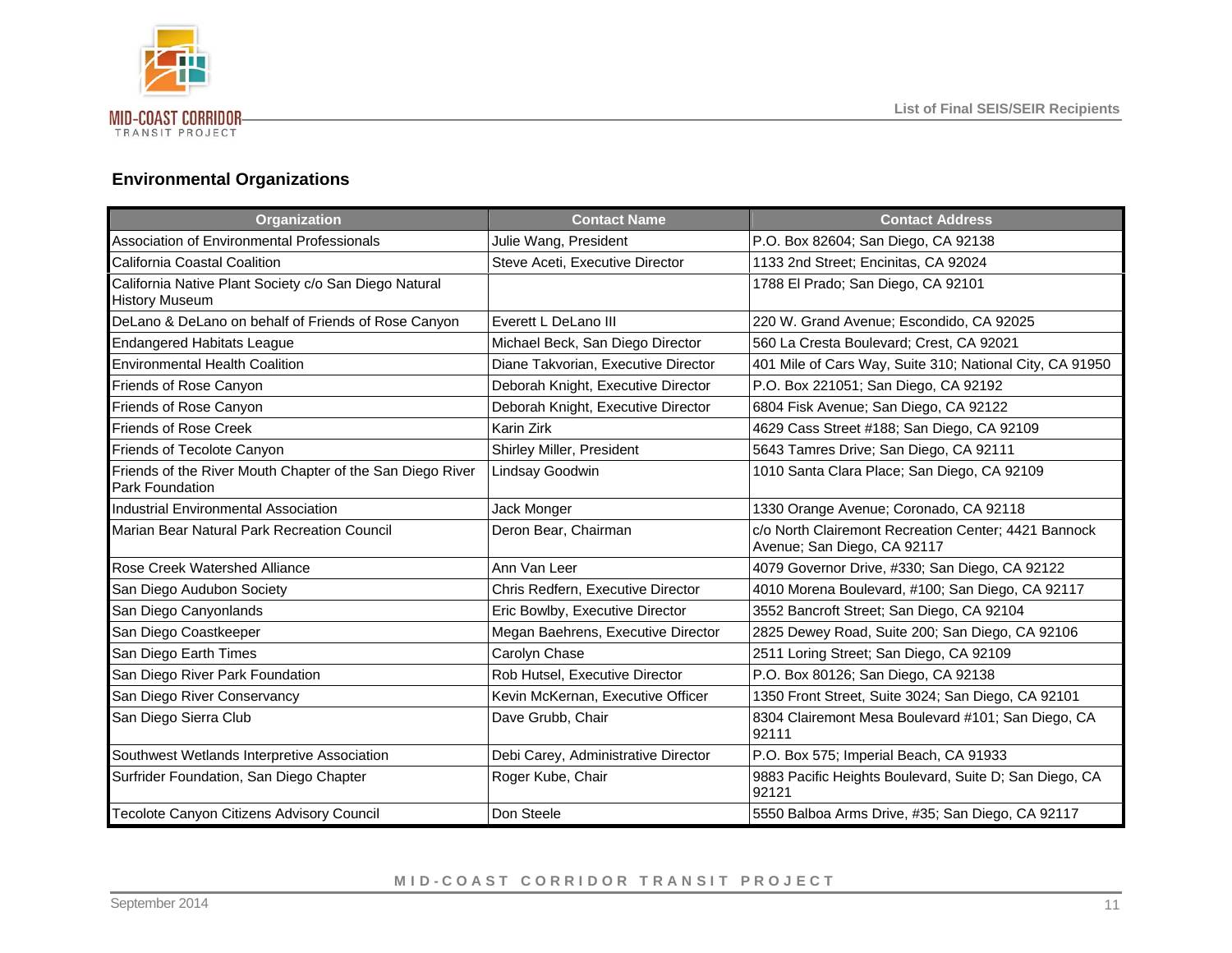## **Businesses, Business Groups, Community Services**

| <b>Business</b>                                   | <b>Contact Name</b>                                                                                                                                                       | <b>Contact Address</b>                                         |
|---------------------------------------------------|---------------------------------------------------------------------------------------------------------------------------------------------------------------------------|----------------------------------------------------------------|
| AIA-San Diego Urban Design Committee              | Paul Schroeder, Chair                                                                                                                                                     | 2265 India Street; San Diego, CA 92101-1725                    |
| Alexandria Real Estate Equities                   | Jason Moorhead                                                                                                                                                            | 4660 La Jolla Village Drive, Suite 725; San Diego, CA<br>92122 |
| All Saints Lutheran Church                        | Karen Whistler                                                                                                                                                            | 6355 Radcliffe Drive; San Diego, CA 92122                      |
| <b>Amylin Pharmaceuticals</b>                     | John Grohs, Esq. CSP                                                                                                                                                      | 9360 Towne Centre Drive, #714; San Diego, CA 92121             |
| <b>Armstrong Nursery</b>                          | Ian Hydoski, VP, Operations<br>cc: Monte Wright<br>cc: Stephanie Butkus<br>cc: Gary Jones<br>cc: Eric Asakawa, South and Bay Area Regional<br>Manager<br>cc: Will Bollard | 2200 E. Route 66, #200; Glendora, CA 91740-4673                |
| <b>BB&amp;T John Burnham Insurance Services</b>   | Iris Gladney                                                                                                                                                              | 750 B Street, Suite 2400; San Diego, CA 92101                  |
| Biocom                                            | Jimmy Jackson, VP of Public Policy                                                                                                                                        | 4510 Executive Drive, Plaza 7; San Diego, CA 92122             |
| <b>BriceHouse Starboard LLC</b>                   | G. Bradford Saunders                                                                                                                                                      | P.O. Box 6738; San Diego, CA 92166                             |
| <b>Building Owners &amp; Managers Association</b> | <b>Audrey Doherty</b>                                                                                                                                                     | P.O. Box 121166; San Diego, CA 92112                           |
| Congregation Adat Yeshurun                        | David Kupferberg, President                                                                                                                                               | 8625 La Jolla Scenic Drive N.; La Jolla, CA 92037              |
| Costco                                            | Sherri Eyler                                                                                                                                                              | 4605 Morena Boulevard; San Diego, CA 92117                     |
| Discover Pacific Beach                            | George Ondovchack, President                                                                                                                                              | 1503 Garnet Avenue; San Diego, CA 92109                        |
| Downtown San Diego Partnership                    | Janelle Riella, VP, Public Policy & Communications                                                                                                                        | 401 B Street, Suite 100; San Diego, CA 92101                   |
| Doyle Park & Recreation Center                    | Lou Ellen Robbins                                                                                                                                                         | 3203-1 Caminito Eastbluff; La Jolla, CA 92037                  |
| Evans Hotels                                      | David Cherashore                                                                                                                                                          | 998 West Mission Bay Drive; San Diego, CA 92109                |
| Genesee Executive Plaza                           | Katie Davis, Property Manager                                                                                                                                             | 9339 Genesee Avenue, Suite 130; San Diego, CA<br>92121         |
| Golden Triangle Chamber of Commerce               | George Schmall, President                                                                                                                                                 | 6235 Lusk Boulevard; San Diego, CA 92121                       |
| Greater Clairemont Mesa Chamber of<br>Commerce    | Janet Miller, President                                                                                                                                                   | 4203 Genesee Avenue #103-122; San Diego, CA<br>92117           |
| Kennebec Properties LLC                           |                                                                                                                                                                           | P.O. Box 847; Bonita, CA 91908                                 |
| La Jolla Eastgate Building LP                     |                                                                                                                                                                           | 1589 Calle Delicada; La Jolla, CA 92037                        |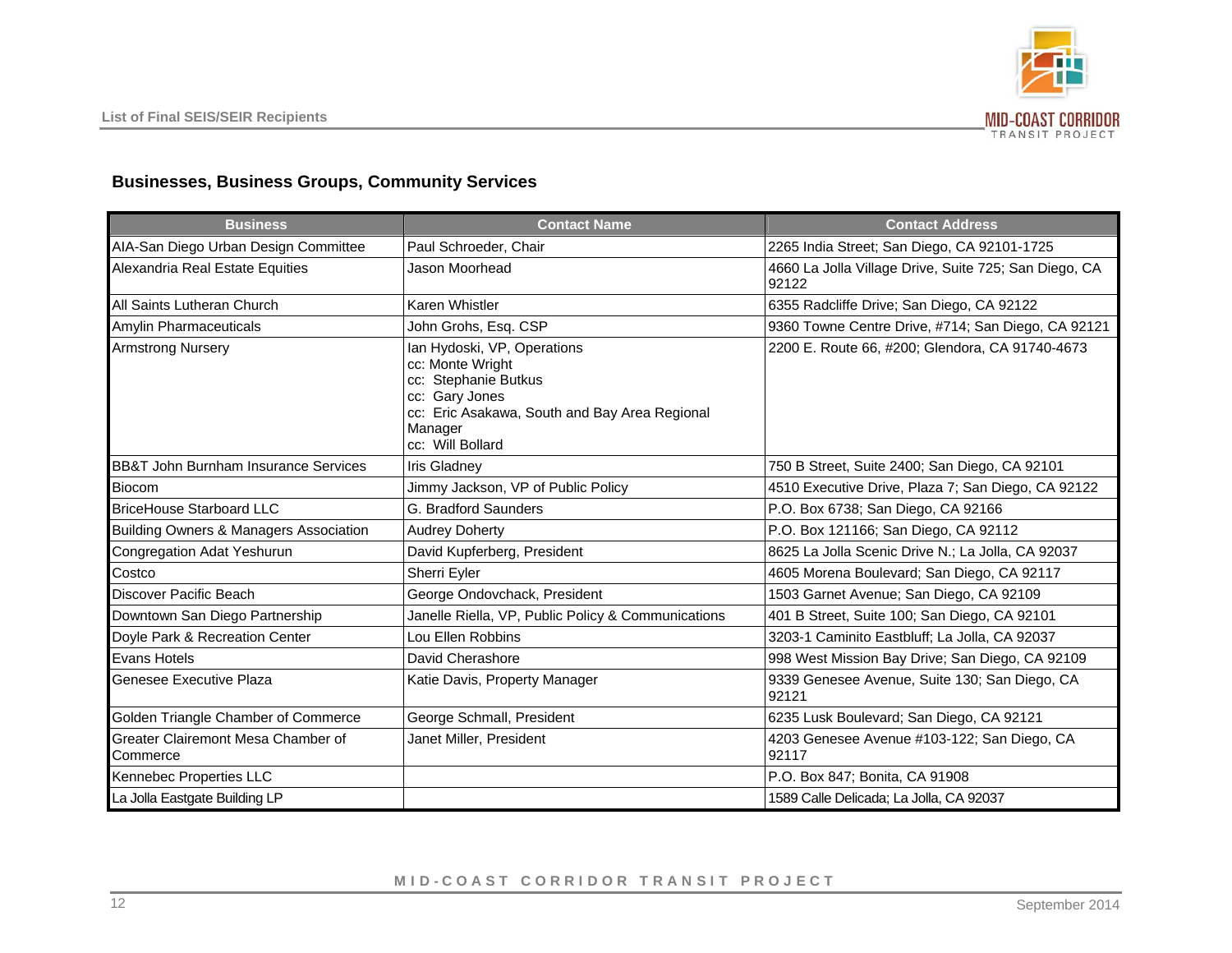



| <b>Business</b>                                       | <b>Contact Name</b>                                                                                                                                    | <b>Contact Address</b>                                         |
|-------------------------------------------------------|--------------------------------------------------------------------------------------------------------------------------------------------------------|----------------------------------------------------------------|
| La Jolla Golden Triangle Rotary Club                  | Linda Stouffer, President<br>cc: Cynthia Villis                                                                                                        | P.O. Box 13023; La Jolla, CA 92038                             |
| La Jolla Village Merchants Association                | <b>Phil Coller</b>                                                                                                                                     | 1162 Prospect Street; La Jolla, CA 92037                       |
| La Jolla Village Professional Center                  | Pele Wylde, Vice President                                                                                                                             | 8950 Villa La Jolla Drive; La Jolla, CA 92037                  |
| La Jolla Village Square - CBRE                        | Damon Bradshaw                                                                                                                                         | 8657 Villa La Jolla Drive; La Jolla, CA 92037                  |
| Lawrence Family Jewish Community Center               | Larry Katz, President<br>cc: Michael Cohen, Executive Director<br>cc: Julie Potiker, Past President<br>cc: Nate Stein<br>cc: David Wax, Past President | 4126 Executive Drive; La Jolla, CA 92037                       |
| Little Italy Association of San Diego                 | Marco LiMandri, Executive Director                                                                                                                     | 2210 Columbia Street; San Diego, CA 92101                      |
| Mission Bay Montessori Academy                        | Nan Madden, Principal                                                                                                                                  | 2640 Soderblum Avenue; San Diego, CA 92122                     |
| Morena Business Association                           | Nevin Kleege, President                                                                                                                                | 1244 Knoxville Street; San Diego, CA 92110                     |
| <b>NAIOP</b>                                          | Karen Burges, Executive Director                                                                                                                       | 2658 Del Mar Heights Road #559; Del Mar, CA 92014              |
| Old Town Chamber of Commerce                          | <b>Richard Stegner</b>                                                                                                                                 | 2415 San Diego Avenue; San Diego, CA 92110                     |
| Qualcomm                                              | Monique Rodriguez                                                                                                                                      | 5775 Morehouse Drive; San Diego, CA 92121                      |
| <b>Regency Centers</b>                                | Stephen W. Hargrave, Senior Property Manager                                                                                                           | 420 Stevens Avenue, Suite 320; Solana Beach, CA<br>92075       |
| Regents Square La Jolla LLC                           |                                                                                                                                                        | 550 Newport Center Drive; Newport Beach, CA 92660              |
| Rubens George J & Yvonne M Family Trust               |                                                                                                                                                        | 1305 Chalcedony Street; San Diego, CA 92109                    |
| Samuel Blick on behalf of La Jolla Village Square     |                                                                                                                                                        | P.O. Box 9477; Rancho Santa Fe, CA 92067                       |
| San Diego BID Council                                 | Tiffany Bromfield, CEO                                                                                                                                 | P.O. Box 70169; San Diego, CA 92167                            |
| San Diego California LDS Temple                       | Kevin Moesser, Temple Recorder                                                                                                                         | 7474 Charmant Drive; San Diego, CA 92122-5000                  |
| San Diego Coastal Chamber of Commerce                 | Nancy Wasko, President/CEO                                                                                                                             | 2002 Jimmy Durante Boulevard, Suite 136; Del Mar,<br>CA 92014  |
| San Diego Convention Center Corp.                     | Carol Wallace, President/CEO                                                                                                                           | 111 W. Harbor Drive; San Diego, CA 92101                       |
| San Diego County Taxpayers Association                | Felipe Monroig, President & CEO                                                                                                                        | 707 Broadway, Suite 905; San Diego, CA 92101                   |
| San Diego Land Lawyers on behalf of Scripps<br>Health | Robin Madaffer                                                                                                                                         | 1620 Fifth Avenue, Suite 400; San Diego, CA 92101              |
| San Diego Mesa College                                | Ian Kay, Co-Chair (Architecture)                                                                                                                       | 7250 Mesa College Drive, Mailbox Z-208; San Diego,<br>CA 92111 |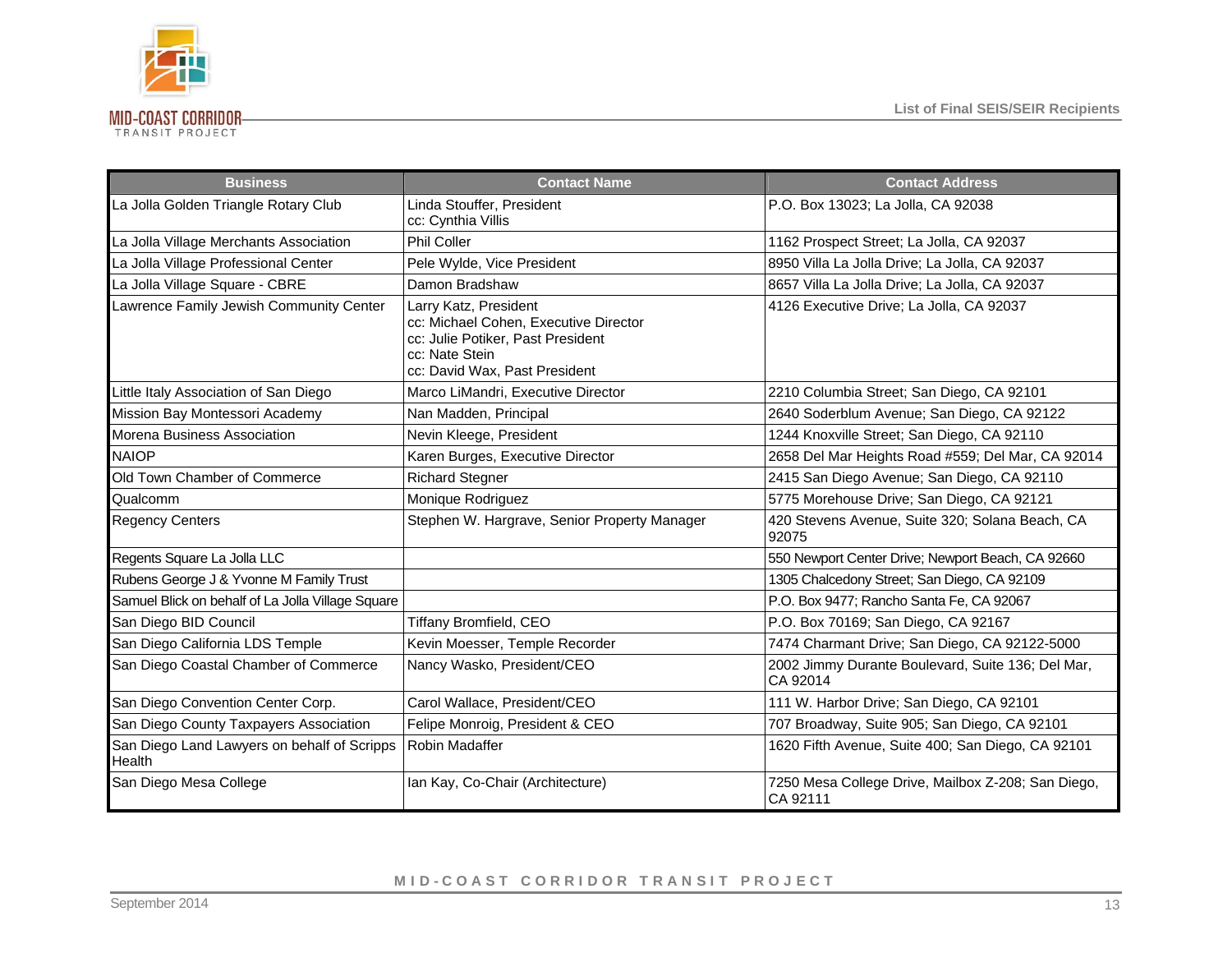| <b>Business</b>                                                   | <b>Contact Name</b>                                                                                                        | <b>Contact Address</b>                                             |
|-------------------------------------------------------------------|----------------------------------------------------------------------------------------------------------------------------|--------------------------------------------------------------------|
| San Diego Mesa College                                            | Genevieve Esguerra, Outreach Coordinator                                                                                   | 7250 Mesa College Drive, Room I4-101; San Diego, CA<br>92111       |
| San Diego Padres                                                  | Sarah Farnsworth, Senior Vice President of Public<br>Affairs                                                               | 100 Park Boulevard; San Diego, CA 92101                            |
| San Diego Regional Center                                         | <b>Paul Mansell</b>                                                                                                        | 4355 Ruffin Road, Suite 114; San Diego, CA 92123                   |
| San Diego Regional Chamber of Commerce                            | Carmen Sandoval, Public Policy                                                                                             | 402 West Broadway, Suite 1000; San Diego, CA 92101                 |
| San Diego Regional EDC                                            | Lauree Sahba, Chief Operating Officer                                                                                      | 530 B Street, 7th Floor; San Diego, CA 92101                       |
| San Diego Tourism Authority                                       | Joe Terzi                                                                                                                  | 750 B Street, Suite 1500; San Diego, CA 92101                      |
| <b>Scripps Health</b>                                             | Michael Bardin, Sr. Director of Public & Gov't Affairs<br>cc: Jennifer Barker<br>cc: Annette Blatt<br>cc: Suzie Bustamante | 4275 Campus Point Court; San Diego, CA 92121                       |
| <b>Scripps Health</b>                                             | <b>Bruce Rainey</b>                                                                                                        | 10130 Sorrento Valley Road, Suite C, SV100; San<br>Diego, CA 92121 |
| Shute, Mihaly, and Weinberger, LLP                                | Deborah Miller                                                                                                             | 396 Hayes Street; San Francisco, CA 94102-4421                     |
| Skye Pharmaceuticals/Pacira<br>Pharmaceuticals                    | David Stack, CEO                                                                                                           | 10450 Science Center Drive; San Diego, CA 92121                    |
| <b>Standley Middle School</b>                                     | Godwin Hega, Principal                                                                                                     | 6298 Radcliffe Drive; San Diego, CA 92122-3330                     |
| Temple Corp of the Church of Jesus Christ of<br>Latter-Day Saints |                                                                                                                            | 50 E. North Temple #2225; Salt Lake City, UT 84150                 |
| The Irvine Company                                                | John Boslet                                                                                                                | 550 Newport Center Drive; Newport Beach, CA 92660                  |
| The Irvine Company                                                | <b>Thomas Sullivan</b>                                                                                                     | 750 B Street, Suite 1200; San Diego, CA 92101                      |
| The Irvine Company                                                | Kristopher Kopensky                                                                                                        | 4225 Executive Square, Suite 400; La Jolla, CA 92307               |
| <b>Torrey Pines Christian Church</b>                              | Jim Brandt, Business Manager                                                                                               | 8320 La Jolla Scenic Drive N.; La Jolla, CA 92037                  |
| <b>Torrey Pines Elementary School</b>                             | Jim Solo, Principal                                                                                                        | 8350 Cliffridge Avenue; La Jolla, CA 92037                         |
| Toys R Us                                                         | David Picot                                                                                                                | One Geoffrey Way; Wayne, NJ 7470                                   |
| TRU 2005 RE I LLC-Harbor Investment Co.<br><b>LLC</b>             |                                                                                                                            | One Geoffrey Way; Wayne, NJ 07470                                  |
| <b>UC Connection</b>                                              | Marcia Munn                                                                                                                | 6255 Radcliffe Drive; San Diego, CA 92122                          |
| <b>UC Golden</b>                                                  | Daniel Arovas                                                                                                              | 3202 Lahitte Court; San Diego, CA 92122                            |
| <b>UCSD Graduate Student Association</b>                          |                                                                                                                            | 9500 Gilman Drive, #0064; La Jolla, CA 92093                       |
| <b>UCSD Thornton Hospital</b>                                     | Debbie Wayne, Interim Director                                                                                             | 9300 Campus Point Drive; La Jolla, CA 92037                        |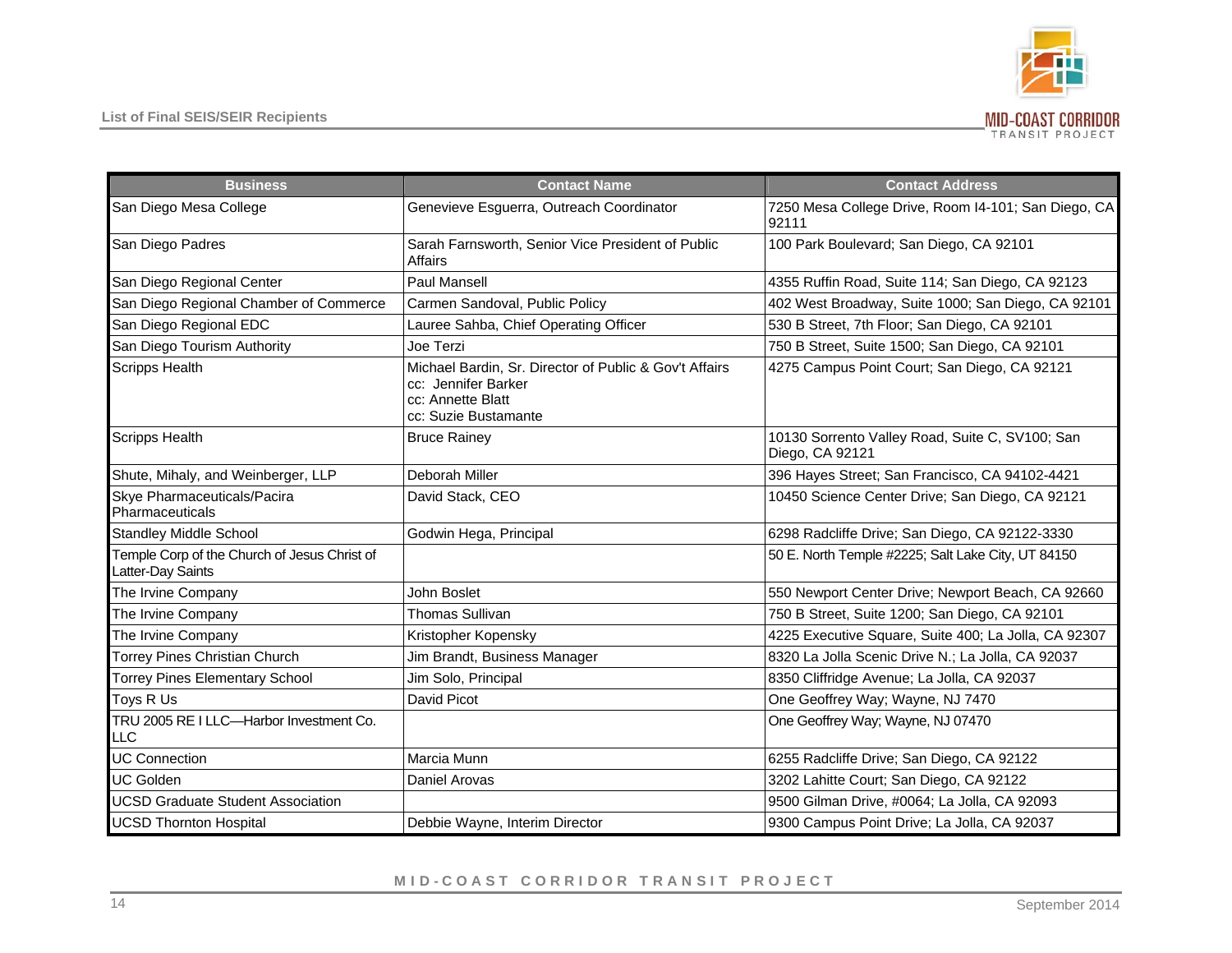



| <b>Business</b>                                   | <b>Contact Name</b>                                                                                                            | <b>Contact Address</b>                                    |
|---------------------------------------------------|--------------------------------------------------------------------------------------------------------------------------------|-----------------------------------------------------------|
| <b>UCSD, Government &amp; Community Relations</b> | Anu Delouri, Principal Community Planner                                                                                       | 9500 Gilman Drive, MC 0074; La Jolla, CA 92093            |
| <b>UCSD, Student Human Relations</b>              | Gary Anderson, Manager                                                                                                         | 9500 Gilman Drive, MC 0352; La Jolla, CA 92093            |
| <b>UCSD, Transportation Services</b>              | <b>Curt Lutz</b>                                                                                                               | 9500 Gilman Drive ; La Jolla, CA 92093-0011               |
| University City High School                       | Ernie Smith, Principal                                                                                                         | 6949 Genesee Avenue; San Diego, CA 92122-2455             |
| University Lutheran Church                        | Brian Hooper, Pastor                                                                                                           | 9595 La Jolla Shores Drive; La Jolla, CA 92037            |
| University of San Diego                           | Tom Cleary, Senior Director                                                                                                    | Maher 264, 5998 Alcala Park; San Diego, CA 92110-<br>2492 |
| VA San Diego Healthcare System                    | Cynthia Butler<br>cc: John Norwood                                                                                             | 3350 La Jolla Village Drive; San Diego, CA 92161          |
| Westfield Corp.                                   | John Alderson                                                                                                                  | 225 Broadway, Suite 1700; San Diego, CA 92101             |
| Westfield UTC                                     | John Alderson, Vice President-Development<br>cc: Jerry Engen, Supervisor-Development<br>cc: David Reitz, Vice President-Design | 225 Broadway, Suite 1700; San Diego, CA 92101             |

## **Accessibility Advocates**

| <b>Organization</b>                                                                 | <b>Contact Name</b>                                                                   | <b>Contact Address</b>                                     |
|-------------------------------------------------------------------------------------|---------------------------------------------------------------------------------------|------------------------------------------------------------|
| Access to Independence of San Diego                                                 | Louis Frick, Executive Director                                                       | 8885 Rio San Diego Drive, Suite 131; San Diego, CA 92108   |
| <b>Braille Institute</b>                                                            | Jay Comstock, San Diego Regional Director   4555 Executive Drive; San Diego, CA 92121 |                                                            |
| Mayor's Committee on Disability                                                     | Susan Madison                                                                         | 1200 Third Avenue, Suite 1300, MS 56C; San Diego, CA 92101 |
| SANDAG Social Services Transportation Erick Asero, Chair<br><b>Advisory Council</b> |                                                                                       | 6952 Del Cerro Boulevard; San Diego, CA 92120              |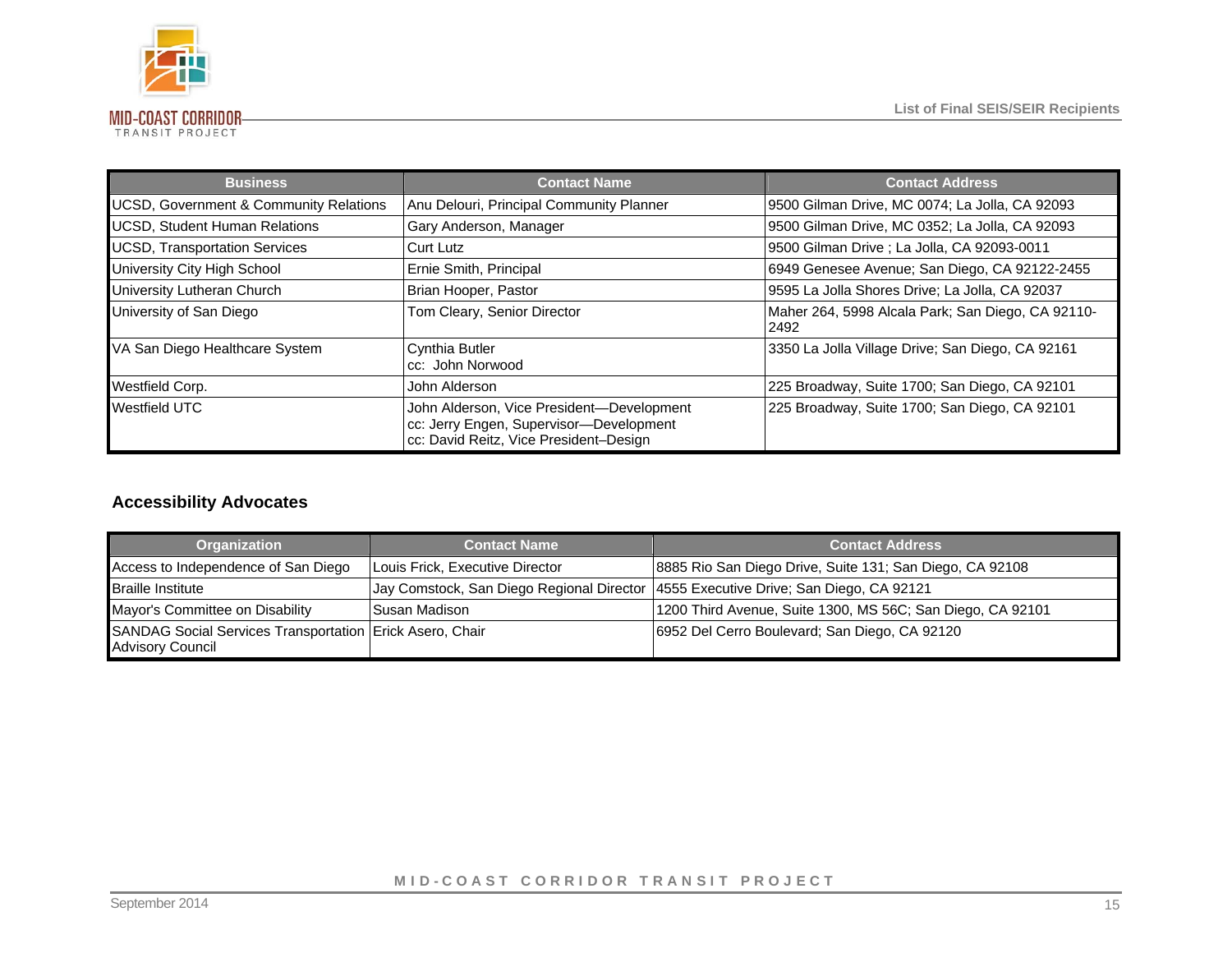

## **Minority Organizations**

| <b>Organization</b>                                          | <b>Contact Name</b>                                           | <b>Contact Address</b>                                    |
|--------------------------------------------------------------|---------------------------------------------------------------|-----------------------------------------------------------|
| Asian Business Association                                   | Wendy Urushima-Conn, President & CEO                          | 7675 Dagget Street, Suite 340; San Diego, CA 92111        |
| <b>Bayside Community Center</b>                              | Jorge Riquleme, Executive Director                            | 2202 Comstock Street; San Diego, CA 92171                 |
| Chicano Federation                                           | Raymond Uzeta, President & CEO<br>cc: Michelle Soltero, Chair | 3180 University, Suite 317; San Diego, CA 92104           |
| Filipino-American Chamber of Commerce of San Diego<br>County | Willie Racelis, President                                     | 415 Laurel Street, PMB 218; San Diego, CA 92101           |
| <b>MAAC Project</b>                                          | Antonio Pizano, President & CEO                               | 1385 Third Avenue; San Diego, CA 91911                    |
| San Diego County Hispanic Chamber of Commerce                | Albert Clark, Chairman                                        | P.O. Box 131548; San Diego, CA 92170                      |
| San Diego Organizing Project (SDOP)                          | Kevin Malone, Executive Director                              | 4305 University Avenue, Suite 530; San Diego, CA<br>92105 |
| San Diego Urban League                                       | Ray King, President & CEO                                     | 720 Gateway Center Drive; San Diego, CA 92102             |
| San Diego Workforce Partnership                              | Peter Callstrom, President & CEO                              | 3910 University Avenue, Suite 400; San Diego, CA<br>92105 |

## **Transportation Advocates**

| Organization                                       | <b>Contact Name</b>                                         | <b>Contact Address</b>                                      |
|----------------------------------------------------|-------------------------------------------------------------|-------------------------------------------------------------|
| <b>Bike San Diego</b>                              | Samantha Ollinger, Executive Director<br>cc: Kelly Cummings | sam@bikesd.org                                              |
| <b>COMPACT</b>                                     | Bill Ferguson, Chairman                                     | 6253 Via Regla; San Diego, CA 92122                         |
| La Jolla Traffic & Transportation Board            | Todd Lesser                                                 | P.O. Box 889; La Jolla, CA 92038                            |
| Circulate San Diego                                | Jim Stone, Executive Director                               | 1111 6 <sup>th</sup> Avenue, Suite 402; San Diego, CA 92101 |
| Circulate San Diego                                | Elyse Lowe, Deputy Executive Director                       | 1111 $6th$ Avenue, Suite 402; San Diego, CA 92101           |
| San Diego County Bicycle Coalition                 | Andy Hanshaw, Executive Director                            | P.O. Box 34544; San Diego, CA 92163                         |
| Transit Alliance for a Better North County (TABNC) | Ted Owen, President                                         | 810 Mission Avenue; San Diego, CA 92054                     |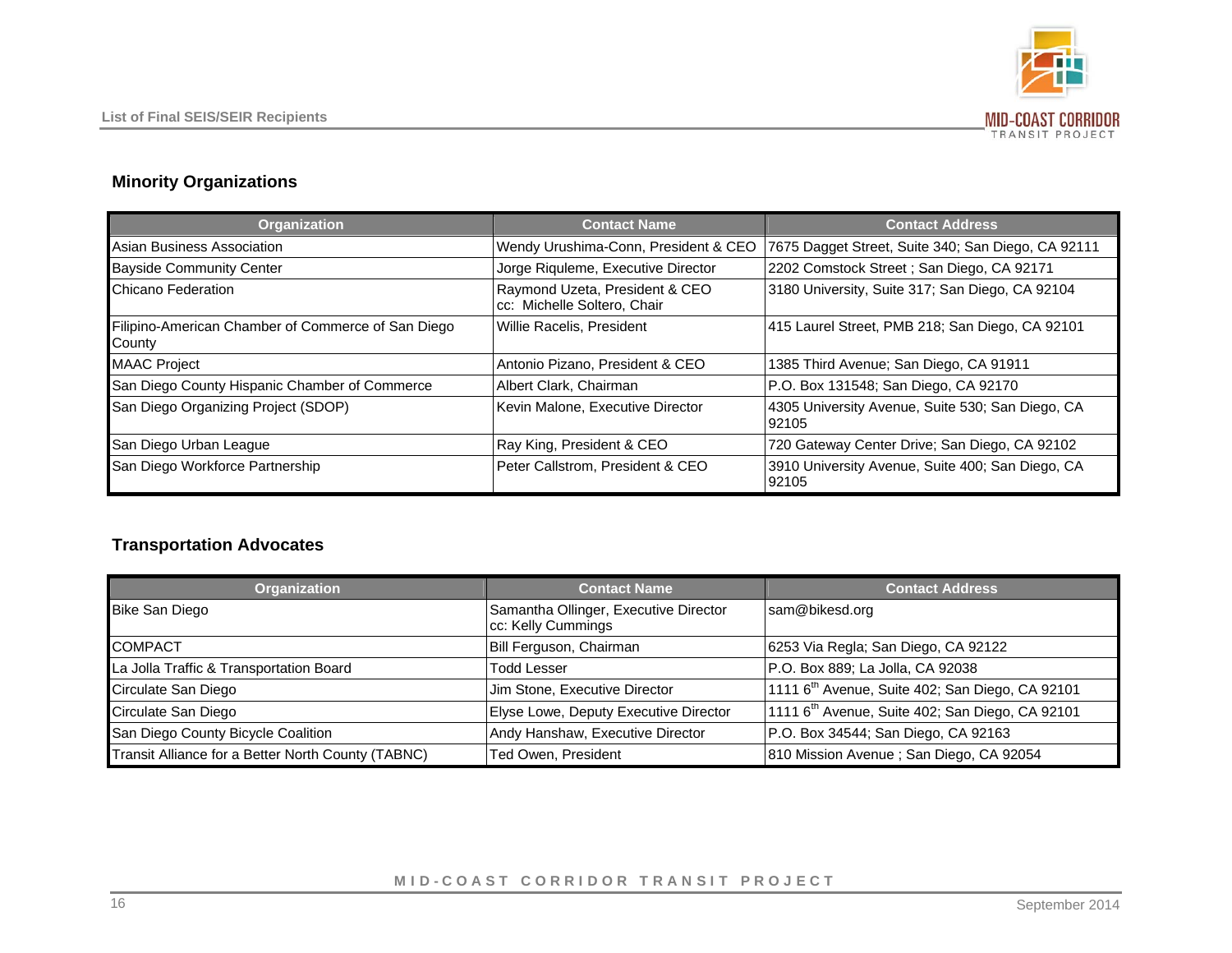

#### **Housing Advocates**

| Organization                 | <b>Contact Name</b>              | <b>Contact Address</b>                                         |
|------------------------------|----------------------------------|----------------------------------------------------------------|
| <b>IBIA</b>                  | Borre Winckel, Executive Officer | 9201 Spectrum Center Boulevard, Suite 110; San Diego, CA 92123 |
| San Diego Housing Federation | Tom Scott, Executive Director    | 110 West C Street; San Diego, CA 92101                         |
| San Diego Organizing Project | Kevin Malone, Executive Director | 4305 University Avenue, Suite 530; San Diego, CA 92105         |
| Urban Land Institute         | Mary Lydon, Executive Director   | 1249 F Street; San Diego, CA 92101                             |

# **Community Interest Groups**

| <b>Group</b>                                                                                                         | <b>Contact Name</b>     | <b>Contact Address</b>                                           |
|----------------------------------------------------------------------------------------------------------------------|-------------------------|------------------------------------------------------------------|
| Adams Broadwell Joseph & Cardozo on<br>behalf of San Diego County Building and<br><b>Construction Trades Council</b> | Robyn C. Purchia        | 601 Gateway Boulevard, Suite 1000; South San Francisco, CA 94080 |
| Hecht Solberg on behalf of Bay Park<br>Community                                                                     | Neil S. Hyytinen        | 600 West Broadway, 8th Floor; San Diego, CA 92101                |
| Kosa'aay (Cosoy)                                                                                                     | Geoffrey Mogilner       | 2737 San Diego Avenue; San Diego, CA 92110                       |
| Laborers International Union of North<br>America, Local Union 89                                                     | Bobby Pineda, President | 4161 Home Avenue; San Diego, CA 92105                            |
| La Jolla Colony Board of Directors<br>Management                                                                     | Sean DeFreitas          | 7529 Draper Avenue, Suite D; La Jolla, CA 92037                  |
| Live Well San Diego-North Central<br>Leadership Team                                                                 | Andy Hamilton           | 5055 Ruffin Road; San Diego, CA 92123                            |
| Lozeau Drury on behalf of Laborers<br>International Union of North America,<br>Local Union 89                        | Richard T. Drury        | 410 12th St # 250, Oakland, CA 94607                             |
| <b>Moderate Majority</b>                                                                                             | <b>Brian Kim</b>        | info@moderatemajorityusa.org                                     |
| San Diego County Building and<br><b>Construction Trades Council</b>                                                  | Joe Powell, President   | 3737 Camino del Rio South, Suite 202; San Diego, CA 92108        |
| United Veterans Council of San Diego<br>County                                                                       | <b>Jack Harkins</b>     | 2115 Park Boulevard; San Diego, CA 92101                         |
| University City Community Association                                                                                | <b>Barry Bernstein</b>  | 3268 Governor Drive, Box 121; San Diego, CA 92122                |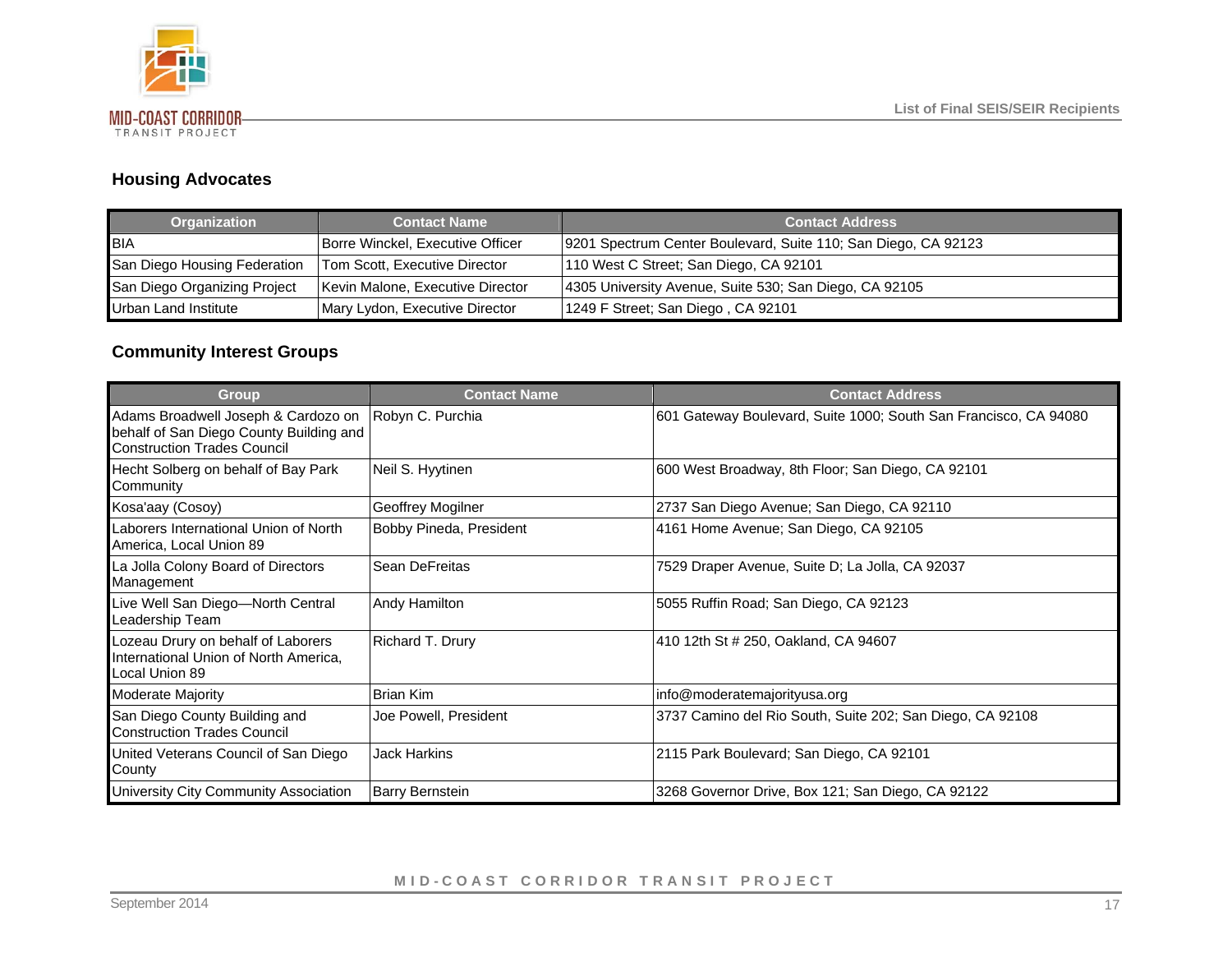

# **Project Working Group**

| <b>Contact Name</b>                                               | <b>Contact Address</b>                                         |
|-------------------------------------------------------------------|----------------------------------------------------------------|
| Ron Roberts, Supervisor, County of San Diego                      | 1600 Pacific Highway, Room 335; San Diego, CA 92101            |
| Dan Allen, La Jolla Resident                                      | 1714 Kearsarge Road; La Jolla, CA 92037                        |
| Bob Emery, Retired MTS Board Member and Poway City Council Member | 14360 Mountain Road; Poway, CA 92064                           |
| John Alderson, Westfield LLC                                      | 225 Broadway, Suite 1700; San Diego, CA 92101                  |
| Ian Foster, Clairemont Resident                                   | 3514 Baker Street; San Diego, CA 92117                         |
| Brian Gregory, UCSD Assistant Vice Chancellor                     | 9500 Gilman Drive, MS0057; La Jolla, CA 92093-0057             |
| Debra Gutzmer, CBRE, Inc.                                         | 14122 Powers Road; Poway, CA 92064                             |
| Joe LaCava, La Jolla Community Planning Group                     | 5274 La Jolla Boulevard; La Jolla, CA 92027                    |
| Mark Marcus, La Jolla Country Day School                          | 9490 Genesee Avenue; La Jolla, CA 92037                        |
| Evan McLaughlin, La Jolla Resident                                | 3737 Camino Del Rio South, Suite 403; San Diego, CA 92108      |
| Jeff Barfield, Clairemont Community Planning Group                | 9755 Clairemont Mesa Boulevard, Suite 100; San Diego, CA 92124 |
| Barbara Obrzut, La Jolla Resident                                 | 6840 Draper Avenue; La Jolla, CA 92037                         |
| David Potter, Clairemont Resident                                 | 4975 Milton Street; San Diego, CA 92110                        |
| Anette Blatt, Scripps Health                                      | 4275 Campus Point Court, San Diego CA 92121                    |
| Ann Van Leer, Land Conservation Brokerage, Inc.                   | P.O. Box 3799, Rancho Santa Fe, CA 92067                       |
| Janay Kruger, University Community Planning Group                 | 4660 La Jolla Village Drive, Suite 1080; San Diego, CA 92122   |
| Rob Hutsel, San Diego River Park Foundation                       | P.O. Box 80126; San Diego, CA 92138                            |
| Chanelle Hawken, San Diego Regional Chamber of Commerce           | 402 W. Broadway, Suite 1000; San Diego, CA 92101               |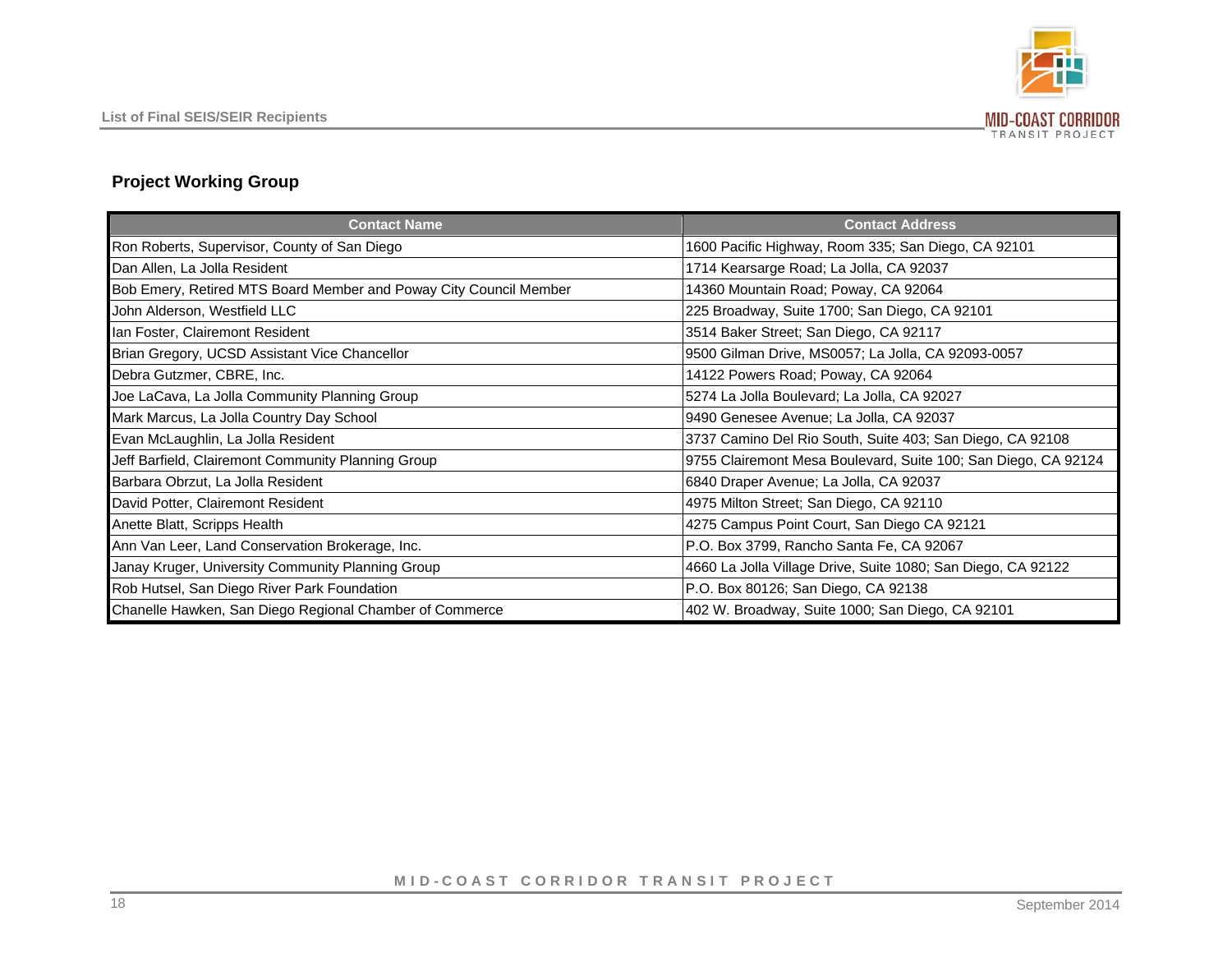

## **Libraries**

| <b>Name</b>                               | <b>Address</b>                                     |
|-------------------------------------------|----------------------------------------------------|
| Balboa Branch Library                     | 4255 Mt. Abernathy Avenue; San Diego, CA 92117     |
| City of San Diego Central Library         | 330 Park Boulevard; San Diego, CA 92101            |
| <b>Clairemont Branch Library</b>          | 2920 Burgener Boulevard; San Diego, CA 92110-1027  |
| Kensington-Normal Heights Branch Library  | 4121 Adams Avenue; San Diego, CA 92116-2507        |
| La Jolla/Riford Branch Library            | 7555 Draper Avenue; La Jolla, CA 92037-4802        |
| Linda Vista Branch Library                | 2160 Ulric Street; San Diego, CA 92111-6628        |
| Mesa College Library                      | 7250 Mesa College Drive, San Diego, CA 92111-4998  |
| Mission Hills Branch Library              | 925 W. Washington Street; San Diego, CA 92103-1806 |
| Mission Valley Branch Library             | 2123 Fenton Parkway; San Diego, CA 92108-4739      |
| North Clairemont Branch Library           | 4616 Clairemont Drive; San Diego, CA 92117-2701    |
| North Park Branch Library                 | 3795 31st Street; San Diego, CA 92104-3720         |
| North University Community Branch Library | 8820 Judicial Drive; San Diego, CA 92122-4684      |
| Ocean Beach Branch Library                | 4801 Santa Monica Avenue; San Diego, CA 92107      |
| Pacific Beach/Taylor Branch Library       | 4275 Cass Street; San Diego, CA 92109-4005         |
| Point Loma/Hervey Branch Library          | 3701 Voltaire Street; San Diego, CA 92139          |
| San Diego County Public Law Library       | 1105 Front Street; San Diego, CA 92101-3904        |
| Serra Mesa-Kearny Mesa Branch Library     | 3440 Sandrock Road; San Diego, CA 92123-2198       |
| <b>UCSD Geisel Library</b>                | 9600 John Jay Hopkins Drive; La Jolla, CA 92093    |
| University Community Branch Library       | 4155 Governor Drive; San Diego, CA 92122-2501      |
| University Heights Branch Library         | 4193 Park Boulevard; San Diego, CA 92103-2510      |
| University of San Diego Copley Library    | 5998 Alcala Park; San Diego, CA 92110              |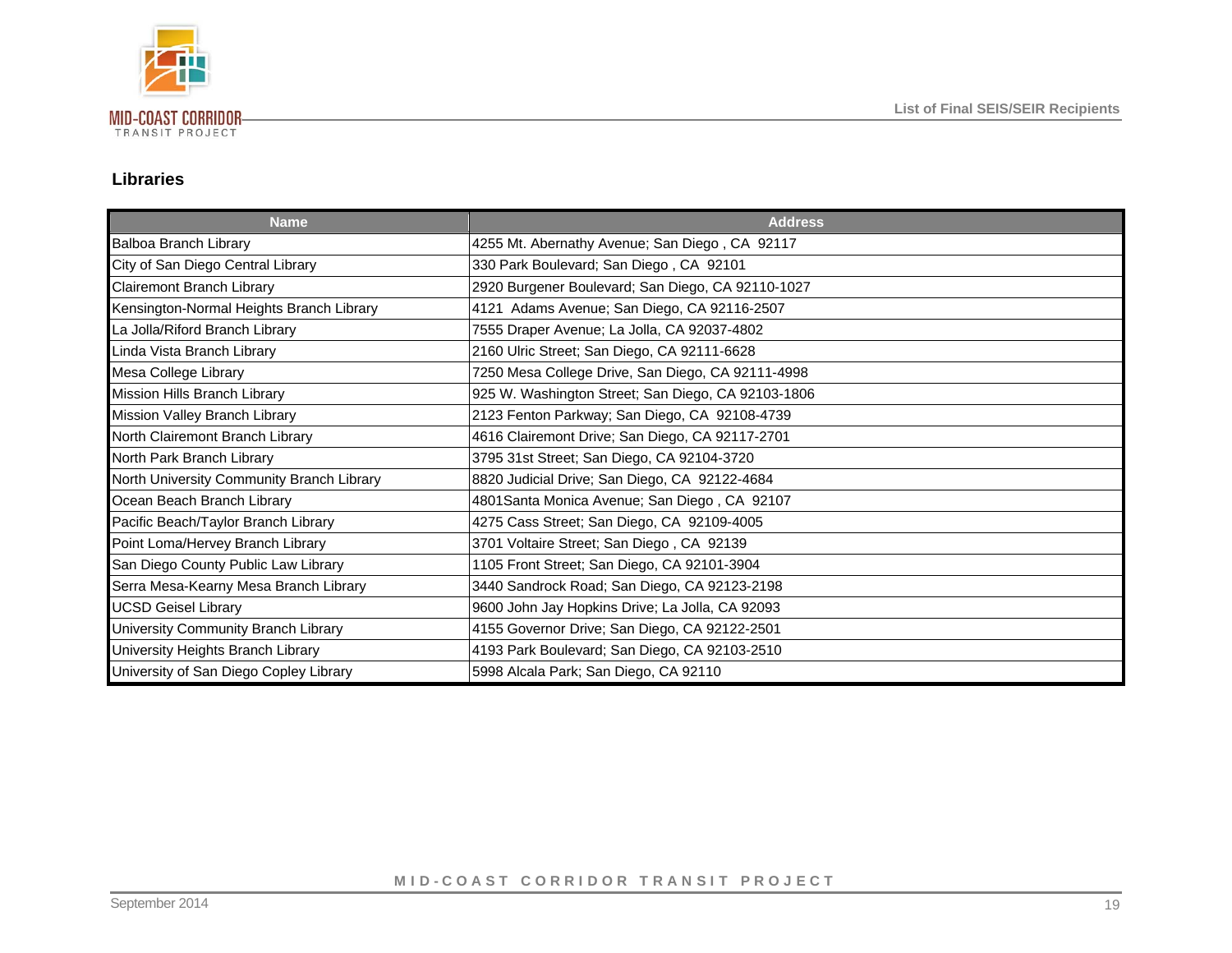# **Affected Property Owners and/or Property Representatives**

| <b>Contact Name</b>                                   | <b>Contact Address</b>                                    |
|-------------------------------------------------------|-----------------------------------------------------------|
| 8650 Villa La Jolla Inc.                              | 8657 Villa La Jolla Drive, #123; La Jolla, CA 92037       |
| Adams Family Trust                                    | 22992 Black Bear Trail; Conifer, CO 80433                 |
| Albertsons LLC-Regency Centers LP                     | P.O. Box 790830; San Antonio, TX 78279                    |
| Alecta Real Estate USA LLC                            | 4 Embarcadero Center, Suite 2500; San Francisco, CA 94111 |
| Alain H. Huang and Hua Li Ming Revocable Trust        | 287 Livorna Heights Road; Alamo, CA 94507                 |
| Allen D. Chang                                        | 9871 Genesee Avenue; San Diego, CA 92121                  |
| Amber Hewette Revocable Living Trust                  | 1711 W. Walnut Street; Carbondale, IL 62901               |
| Angel Family Trust and Jordan Angel Revocable Trust   | 298 Via La Paz; Greenbrae, CA 94904                       |
| Associated Microbreweries Inc.                        | 5985 Santa Fe Street; San Diego, CA 92109                 |
| Barbara A. Lorentz                                    | 4028 Mahaila Avenue #B; San Diego, CA 92122               |
| <b>Barbara Roberts</b>                                | 9839 Genesee Avenue; San Diego, CA 92121                  |
| <b>Barmatz Family Trust</b>                           | 9781 Genesee Avenue; San Diego, CA 92121                  |
| <b>Bartell Hotels</b>                                 | 4875 N. Harbor Drive; San Diego, CA 92106                 |
| <b>Bluewater Provisioning LLC</b>                     | 4455 Murphy Canyon Road, #200; San Diego, CA 92123        |
| Brazell Charles & Margaret Family Trust               | 4170 Morena Boulevard #E; San Diego, CA 92117             |
| Bridget L. Scanlan                                    | 9837 Genesee Avenue; San Diego, CA 92121                  |
| Changyi Zhu and Baohong Yang                          | 1038 Jacqueline Way; San Jose, CA 95129                   |
| Christos D. Svolopolous and Sheri Crampton            | 5105 Renaissance Avenue #A; San Diego, CA 92122           |
| Colony La Paz Condominium Association                 | P.O. Box 90928; San Diego, CA 92169                       |
| Costa Verde Hotel LLC                                 | 8895 Towne Centre Drive, #105-2; San Diego, CA 92122      |
| Edward C. Alexander and Edwina C. Alexander Trust     | 3381 Lone Jack Road; Encinitas, CA 92024                  |
| Elmer D. Lucas Jr. and Tina M. Lucas                  | 3346 Knollridge Drive; El Dorado Hills, CA 95762          |
| Epsilon lota Chapter of Delta Gamma House Corporation | 3250 Riverside Drive; Upper Arlington, Ohio 43221         |
| Eugene T. Lombardi and Sandra S. Lombardi             | 9803 Genesee Avenue; San Diego, CA 92121                  |
| Gateway Center LCC                                    | 4607 Mission Gorge Place; San Diego, CA 92190             |
| Guosheng Fu and Yafen Lu                              | 4808 Tula Court; San Diego, CA 92122                      |
| Genesee Executive Plaza LLC                           | 575 Market Street; San Francisco, CA 94105                |
| Geza Nagy and Ginny M. Nagy                           | 9831 Genesee Avenue; San Diego, CA 92121                  |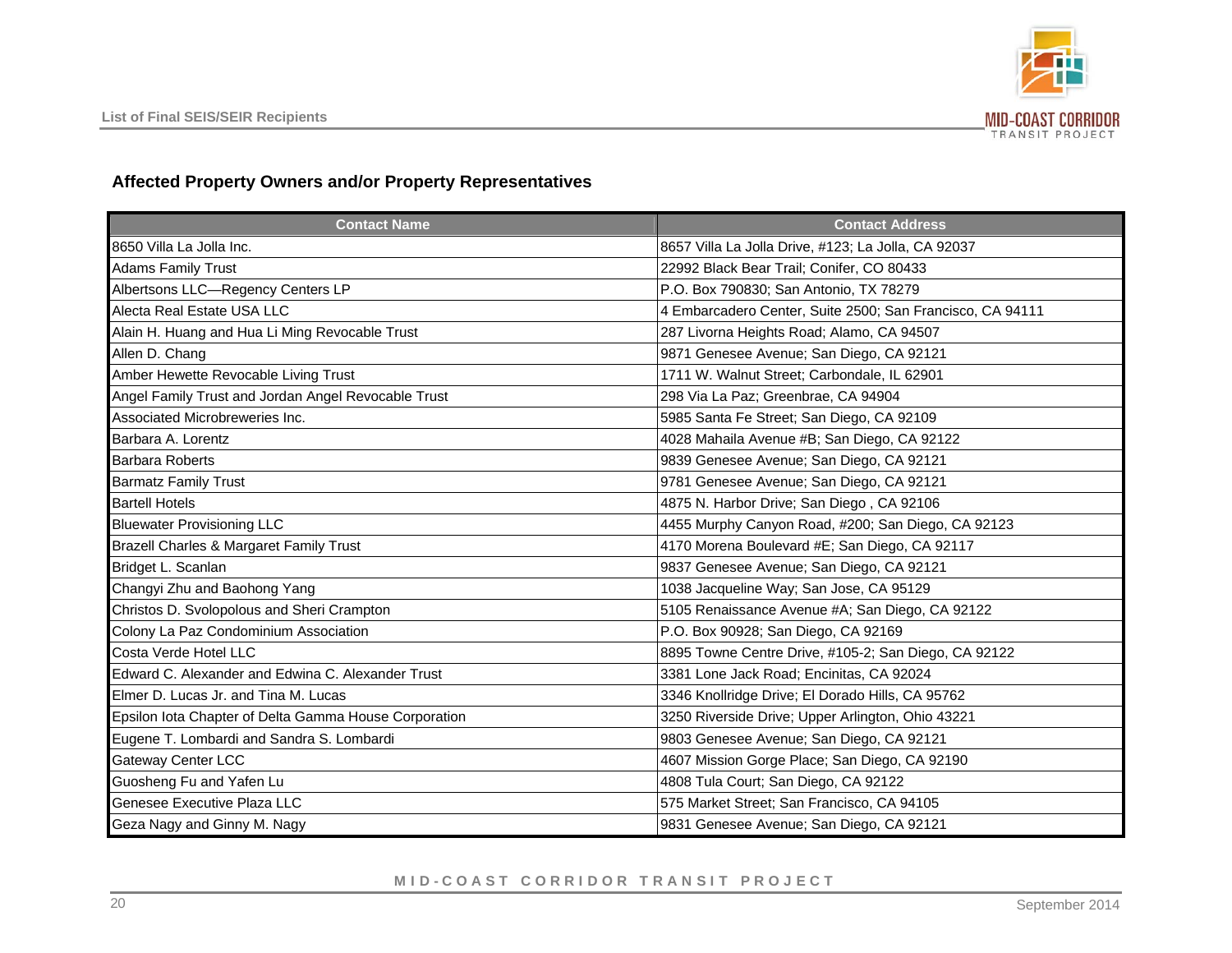

| <b>Contact Name</b>                                                     | <b>Contact Address</b>                                    |
|-------------------------------------------------------------------------|-----------------------------------------------------------|
| Good Samaritan Episcopal Church                                         | 4321 Eastgate Mall; San Diego, CA 92121                   |
| Harbor Investment Co. LLC                                               | P.O. Box 876; La Mesa, CA 91944                           |
| Harker G. Wesley Family Trust                                           | 9255 N. Magnolia Avenue #206; Santee, CA 92071            |
| Hashem-Nahid Family Trust and Berkus Yassaman Catayoun                  | 1666 Michael Lane; Pacific Palisades, CA 90272            |
| Irvine Company                                                          | 550 Newport Center Drive; Newport Beach, CA 92660         |
| Jennifer Whelan                                                         | 9775 Genesee Avenue; San Diego, CA 92121                  |
| Jerry R. Gallenson                                                      | P.O. Box 87079; San Diego, CA 92138                       |
| John P. Nguyen                                                          | 9825 Genesee Avenue; San Diego, CA 92121                  |
| Julie Atencio                                                           | 2834 Meadow Glen Way W.; Escondido, CA 92026              |
| <b>Julia Plant</b>                                                      | 9793 Genesee Avenue; San Diego, CA 92121                  |
| Kerchner Family Trust and Matthew Kerchner                              | 4152 Summit Ridge Court; Westlake Village, CA 91362       |
| La Jolla Business Center LLC                                            | 315 4th Avenue; San Diego, CA 92101                       |
| La Jolla Canyon Gardens LLC                                             | 8895 Towne Centre Drive, #105-2; San Diego, CA 92122      |
| La Jolla Country Day School                                             | 9409Regents Road; La Jolla, CA 92037                      |
| Lanza Morena LLC                                                        | 3978 Sorrento Valley Boulevard, #100; San Diego, CA 92121 |
| Lin Family Trust                                                        | 5250 Soledad Mountain Road; San Diego, CA 92109           |
| Malone Edward C & Barbara J Family Trust                                | 581 San Antonio Avenue; San Diego, CA 92106               |
| Marc H. Tayman and Susan D. Comer                                       | 2635 Camino Del Rio South #312; San Diego, CA 92108       |
| Maria I. McComb Trust                                                   | 3939 Walnut Avenue, #220; Carmichael, CA 95608            |
| McHugh Family Trust                                                     | 9771 Genesee Avenue; San Diego, CA 92121                  |
| Michael R. Jauregui and Kathleen J. Anderson Family                     | 8045 E. Del Cristal Drive; Scottsdale, AZ 85258           |
| Morena Investors                                                        | 5360 Eastgate Mall #G; San Diego, CA 92121                |
| Navarra Morena Properties LLC                                           | 16960 Mesamint Street; San Diego, CA 92127                |
| Nemeth-Eagle Trust                                                      | 3060 6th Avenue, #2; San Diego, CA 92103                  |
| P S Rose Canyon LLC                                                     | 701 Western Avenue #200; Glendale, CA 91201               |
| Paul Ciesko and William S. Maginnis III                                 | 14 Woodland Avenue; Hawthorne, NJ 07506                   |
| Peter Iverson and Nancy W. Iverson Revocable Living Trust               | 1328 Bulrush Court; Carlsbad, CA 92011                    |
| Ranindra A. Athale and Chanda R. Athale; Satish Samant and Jyoti Samant | 5311 Dunleigh Drive; Burke, VA 22015                      |
| Ravindra P. Mistry and Nayna R. Mistry                                  | 3531 Skyline Drive; Hayward, CA 94542                     |
| Regency Centers LP                                                      | 420 Stevens Avenue Suite 320; Solana Beach, CA 92075      |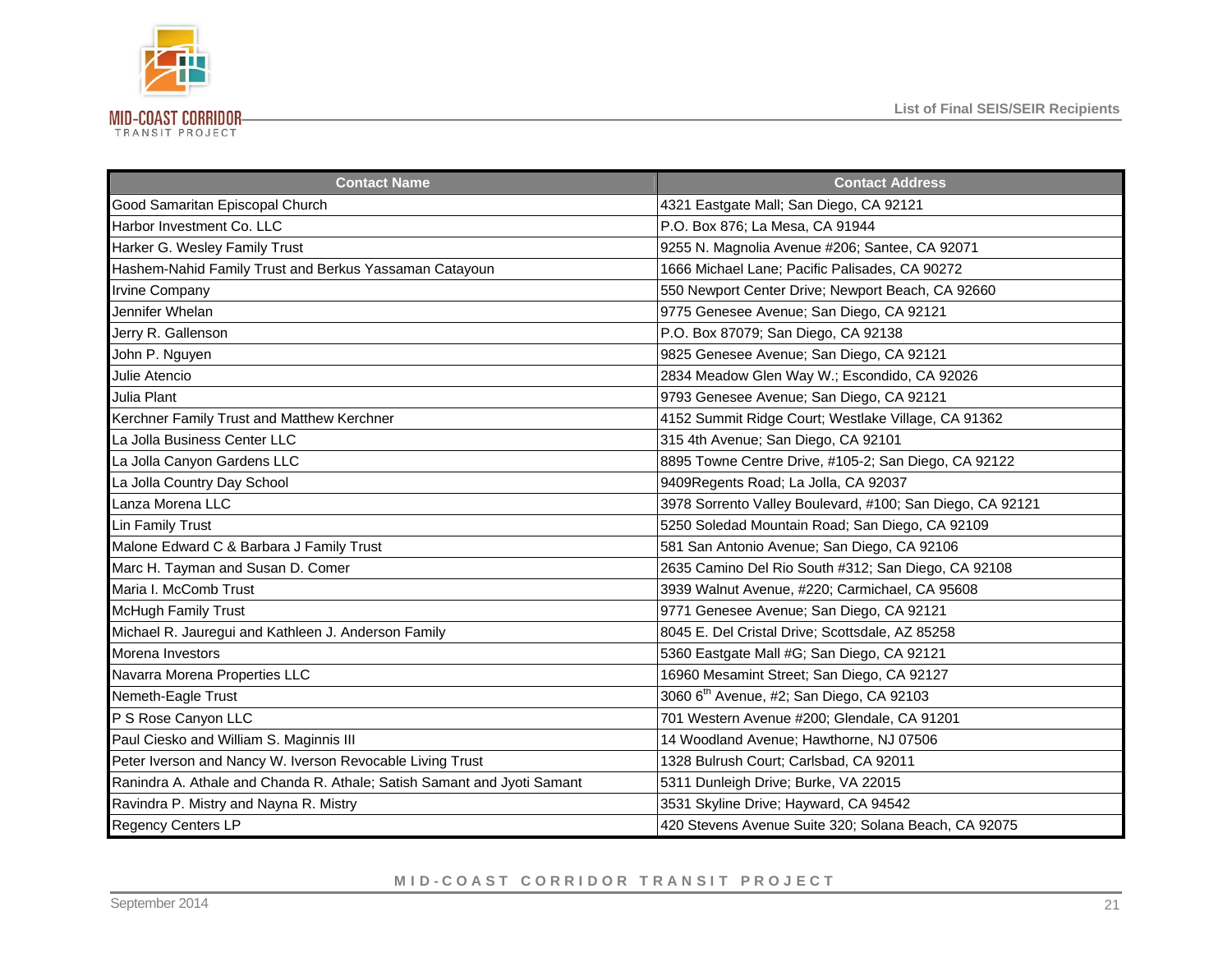

| <b>Contact Name</b>                                       | <b>Contact Address</b>                                          |
|-----------------------------------------------------------|-----------------------------------------------------------------|
| Regents of the University of California                   | 1111 Franklin Street, 12 <sup>th</sup> Floor; Oakland, CA 94607 |
| Rudie & Rudie LLC                                         | 4537 Mt. Henry Place; San Diego, CA 92117                       |
| Rusian Polinovsky and Olga Polinovsky; Diana Tishkovakaya | 1414 Bay Street; Santa Monica, CA 90405                         |
| S. A. Marina LLC                                          | 7029 Martano Place; Rancho Cucamonga, CA 91701                  |
| Sadler Company LLC                                        | 3021 Kona Way; San Diego, CA 92106                              |
| San Diego Data Processing Corp.                           | 5975 Santa Fe Street; San Diego, CA 92109                       |
| San Diego Gas & Electric                                  | 8326 Century Park Court; San Diego, CA 92123                    |
| San Diego Humane Society & SPCA                           | 5500 Gaines Street; San Diego, CA 92110                         |
| Scripps Health                                            | 10140 Campus Point Drive, #AX265; San Diego, CA 92121           |
| Simon Huang and Betty Yang Huang                          | 4785 W. 4 <sup>th</sup> Avenue; Vancouver, Canada V6T1C3        |
| <b>UTC Properties LLC</b>                                 | 550 Newport Center Drive; Newport Beach, CA 92660               |
| <b>UTC Venture LLC</b>                                    | P.O. Box 130940; Carlsbad, CA 92013                             |
| <b>Vallegjos Family Trust</b>                             | 794 Saugerties Avenue; San Diego, CA 92154                      |
| Victor Chan and Lonio Chan                                | 2129 Scudder Street; St. Paul, MN 55108                         |
| Warren H. Lu and Jane Lu                                  | 9791 Genesee Avenue; San Diego, CA 92121                        |
| William Hoffenberg and Carol C. Hoffenberg                | 1050 17 <sup>th</sup> Street, #24FL; Denver, CO 80265           |
| With Memorial Trust                                       | 6666 Caminito Sinnecock; La Jolla, CA 92037                     |
| Ying Wang                                                 | 1290 Upas Street; San Diego, CA 92103                           |
| Ying Wang                                                 | P.O. Box 3452; San Diego, CA 92163                              |
| Evelyn Heidelberg on behalf of Alecta Real Estate USA LLC | 525 B Street, Suite 2200; San Diego, CA 92101                   |
| James R. Dawe on behalf of Bartell Hotels                 | 750 B Street, Suite 2100; San Diego, CA 92101                   |
| Richard Schulman on behalf of Costa Verde Hotel LLC       | 600 West Broadway, Suite 800; San Diego, CA 92101               |
| Jeffrey Chine on behalf of Regency Centers                | 501 West Broadway, 15 <sup>th</sup> Floor; San Diego, CA, 92101 |
| Dan Zentmeyer on behalf of TRU 2005 REI LLC               | 3400 Carlisle Street, Suite 400; Dallas, TX, 75204              |
| Neal Maguire on behalf of UTC Venture LLC                 | 2801 Townsgate Road, Suite 215; Westlake Village, CA 91361      |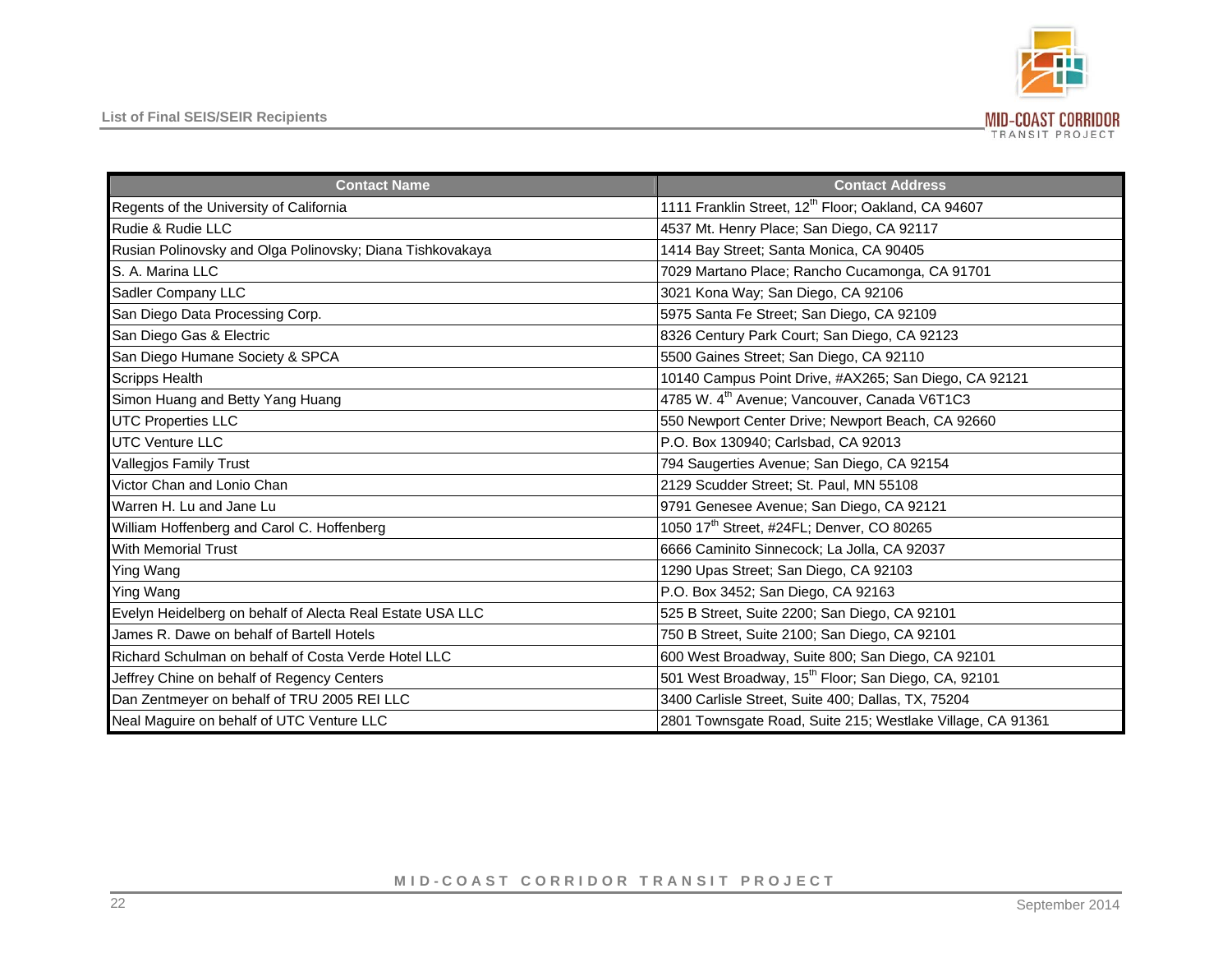



### **Individuals**

| <b>Contact Name</b>                                              | <b>Contact Address</b>                               |
|------------------------------------------------------------------|------------------------------------------------------|
| Name Not Provided                                                | bmagda@aol.com                                       |
| Name Not Provided                                                | 4042906824@mypixmessages.com                         |
| Theresa Acerro                                                   | P.O. Box 8697; Chula Vista, CA 91912                 |
| J. Deryl Adderson                                                | 6106 Regents Road; San Diego, CA 92122               |
| A. Aguilar                                                       | 4311 Moraga Avenue; San Diego, CA 92117              |
| Marilyn Ames                                                     | 4414 Field Street; San Diego, CA 92117               |
| Sam Ames                                                         | 4414 Field Street; San Diego, CA 92117               |
| Jason Anderson-Brustkern and Traci Anderson-<br><b>Brustkern</b> | 3936 Caminito Silvela; San Diego, CA 92122           |
| Melodee Arnold                                                   | 3184 Carnegie Court; San Diego, CA 92122             |
| Daniel Arovas                                                    | 3202 Lahitte Court; San Diego, CA 92122              |
| Eric Asakawa                                                     | 4186 Conner Court; San Diego, CA 92117               |
| George Ashby                                                     | 3693 Paul Jones Avenue; San Diego, CA 92117          |
| David Atz                                                        | data1@san.rr.com                                     |
| Eduardo Azucena                                                  | 7120 Shoreline Drive #2308; San Diego, CA 92122      |
| Ronald Bacon                                                     | 4670 Leathers Street; San Diego, CA 92117            |
| <b>Ed Baize</b>                                                  | 3911 Caminito Cassis; San Diego, CA 92122            |
| Erin Bala                                                        | erinbala@gmail.com                                   |
| lan J. Ball                                                      | 2980 Clairemont Drive, #35; San Diego, CA 92117-6728 |
| John Bassler                                                     | 3068 Award Row; San Diego, CA 92122                  |
| N Lee Bausch and Judith Bausch                                   | 3044 Fried Avenue; San Diego, CA 92122               |
| Rilla Baxter and Alan Baxter                                     | baxart@san.rr.com                                    |
| Meagan Beale                                                     | 3276 Willard Street; San Diego, CA 92122             |
| Daniel Beeman                                                    | 3897 Caminito Aguilar, Suite D; San Diego, CA 92111  |
| Al Bennett                                                       | 5728 Honors Drive; San Diego, CA 92122               |
| <b>Beth</b>                                                      | P.O. Box 178194; San Diego, CA 92117                 |
| <b>Butch Biendara</b>                                            | 4041 Mt. Everest Boulevard; San Diego, CA 92111      |
| Paul Bordieri                                                    | 1827 Goldfield Street; San Diego, CA 92110           |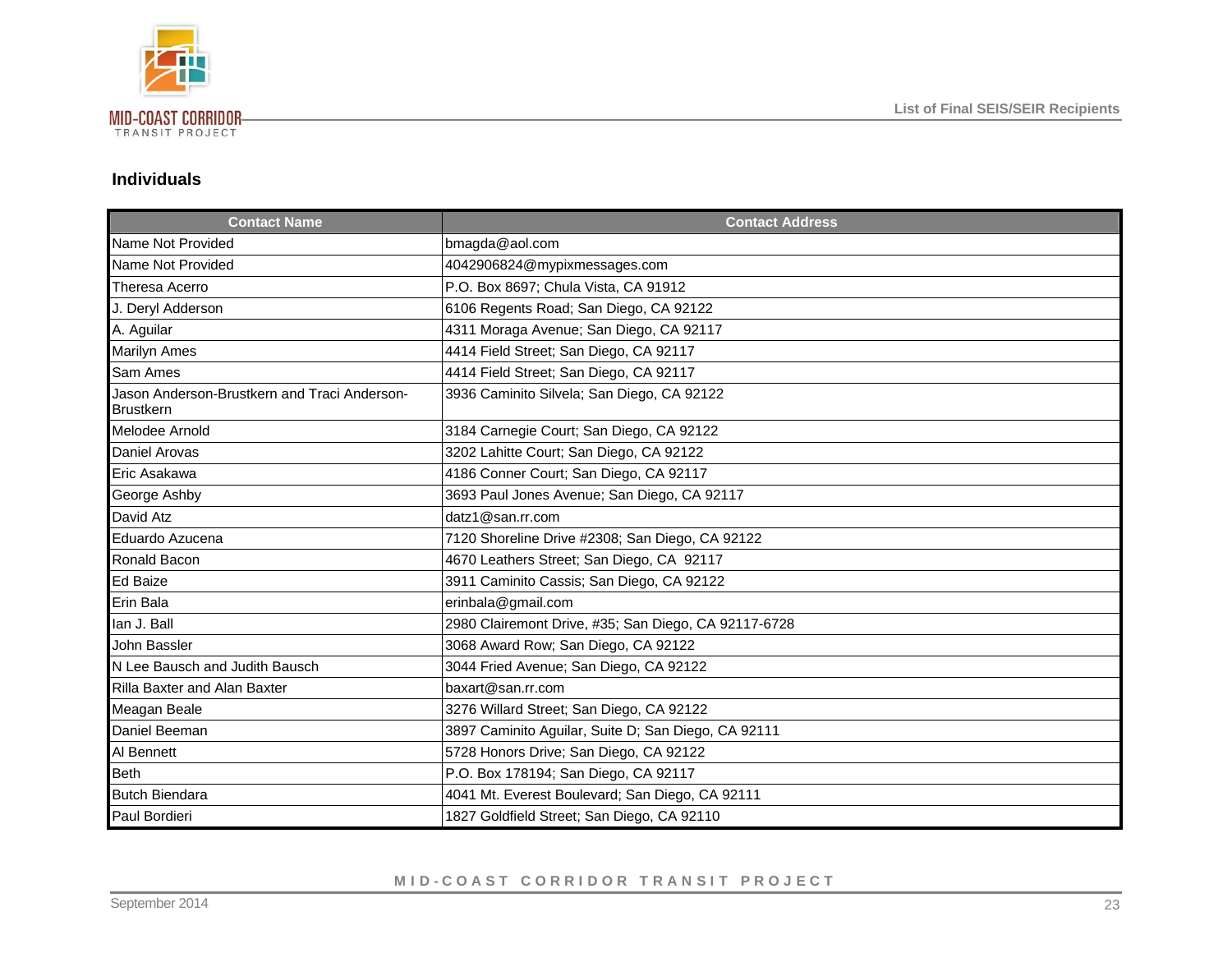

| <b>Contact Name</b>                       | <b>Contact Address</b>                          |
|-------------------------------------------|-------------------------------------------------|
| Mark Boydszon                             | 1601 Kettner Boulevard #29; San Diego, CA 92101 |
| Amanda Rose Brandon                       | 4477 Onondaga Avenue; San Diego, CA 92117       |
| <b>Marquis Bret</b>                       | 28634 Meadow Glen Way W; Escondido, CA 92026    |
| <b>Walter Brewer</b>                      | catcar38@verizon.net                            |
| David Brezic                              | 3962 Nobel Drive, Unit 301; San Diego, CA 92122 |
| Karen Brown                               | 3221 Brandywine Street; San Diego, CA 92117     |
| <b>Steve Brown</b>                        | 4737 Mt. Almagosa Drive; San Diego, CA 92111    |
| <b>Alice Buck</b>                         | 8839 Via Andar, San Diego, CA 92122             |
| Peter Burch                               | 2667 Angell Avenue; San Diego, CA 92122         |
| Nicole Burgess                            | 2233 Soto Street; San Diego, CA 92107           |
| Cindy Burrascano                          | 11195 Kelowna #83; San Diego, CA 92126          |
| <b>Robert Byrnes</b>                      | 4018 Nobel Drive #305; San Diego, CA 92122      |
| JD Calandro                               | 3772 Balboa Terrace A; San Diego, CA 92117      |
| Linda Caldwell                            | 8668-4 Villa La Jolla Drive; La Jolla, CA 92037 |
| Tan Cao                                   | tan.n.cao@gmail.com                             |
| Stephen Carlin and Christine Carlin       | 7144 Caminito Pantoja; San Diego, CA 92122      |
| Cesar                                     | P.O. Box 12904; San Diego, CA 92112             |
| Gary Chapman                              | 4145 Caminito Cassis; San Diego, CA 92122       |
| Shirley Chernowsky                        | 3131 Wayne Lane; San Diego, CA 92117            |
| Jon Christensen                           | 2327 Cowley Way; San Diego, CA 92110            |
| <b>BD</b> Christian                       | 5425 Lodi Street; San Diego, CA 92117           |
| Joan Christiansen                         | 3803 Camino Lindo; San Diego, CA 92122          |
| Kyley Christy on behalf of Gary Kent Team | kyley78@gmail.com                               |
| <b>Christine Clark</b>                    | 1810 Denver Street; San Diego, CA 92110         |
| Jay A. Clark                              | jayadair@yahoo.com                              |
| <b>Ross Clark</b>                         | 3552 Cowley Way; San Diego, CA 92117            |
| Karen Coleman                             | 5568 Renaissance Avenue #2; San Diego, CA 92122 |
| <b>Linda Colley</b>                       | 3589 Syracuse Avenue; San Diego, CA 92122       |
| David Conart                              | 4052 Albatross Street; San Diego, CA 92103      |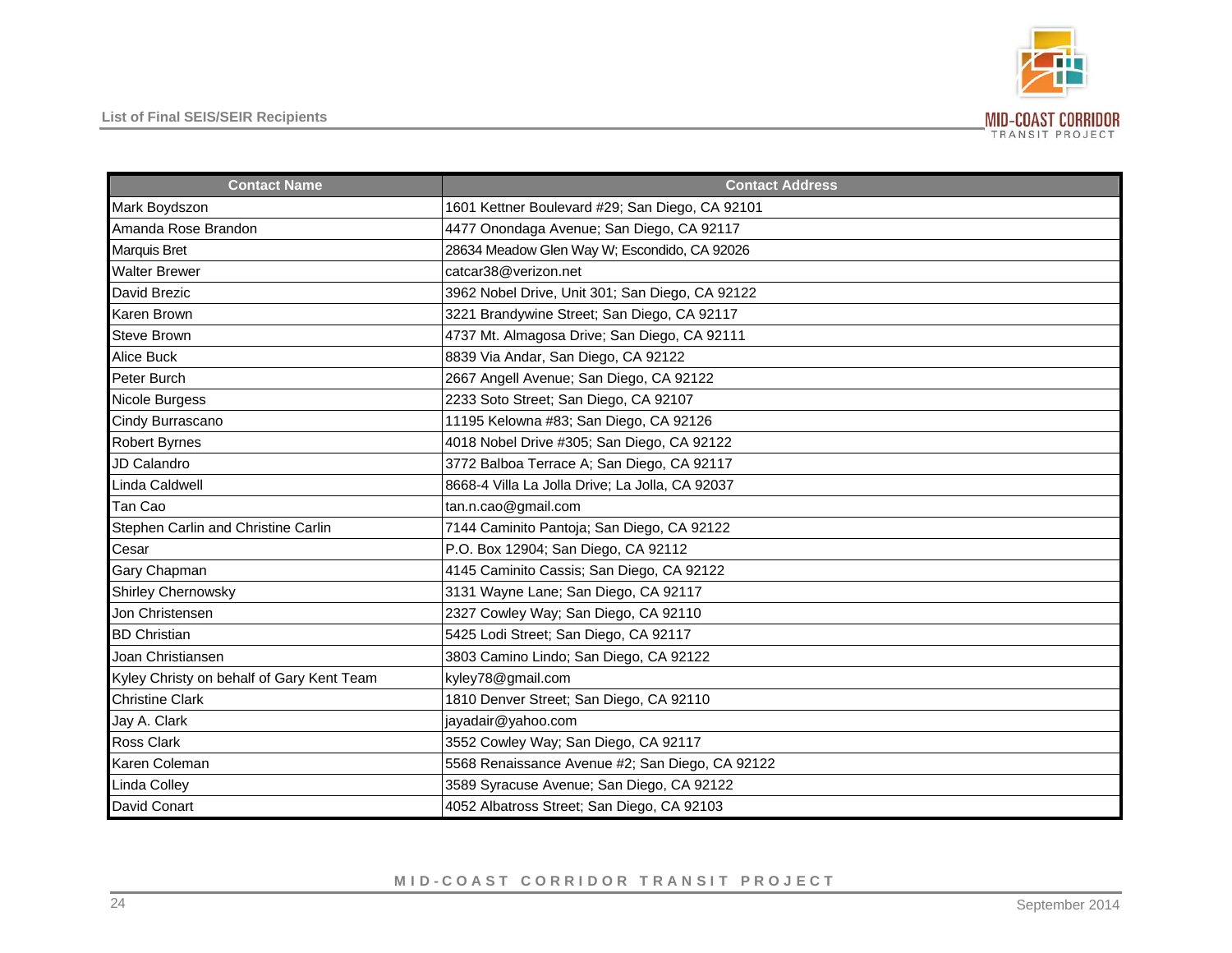

**MID-COAST CORRIDOR-**

| <b>Contact Name</b>              | <b>Contact Address</b>                             |
|----------------------------------|----------------------------------------------------|
| James Conklin and Sylvia Conklin | 3630 Ethan Allen Avenue; San Diego, CA 92117       |
| R. Cooke                         | raycooke@pacbell.net                               |
| Sylvia Corbin                    | 3268 Bunker Hill Street; San Diego, CA 92117       |
| <b>Gary Cottrell</b>             | 9500 Gilman Drive # 0404; La Jolla, CA 92093       |
| <b>Lily Cowen</b>                | 4025 Caminito Davila; San Diego, CA 92122          |
| John Coxe                        | 3596 Paul Jones Avenue; San Diego, CA 92117        |
| <b>Carol Crafts</b>              | 13030 Birch Lane; Poway, CA 92064                  |
| <b>Bill Crane</b>                | 3051 Pennant Way; San Diego, CA 92122              |
| Ken Crocker and Kim Crocker      | 3919 Caminito Cassis; San Diego, CA 92122          |
| <b>Bruce Cromer</b>              | 4327 Santa Cruz Avenue; San Diego, CA 92107        |
| Mark Croshier and Rose Croshier  | 3675 Ethan Allen Avenue; San Diego, CA 92117       |
| Ken Daniszewski                  | 2543 Congress Street, Apt 102; San Diego, CA 92110 |
| <b>Paul-Michael Decker</b>       | 6549 Mission Gorge Road, #205; San Diego, CA 92120 |
| Simone DeLira                    | simone.delira@everbank.com                         |
| Christina Deroche                | 4020 Porte La Paz #101; San Diego, CA 92122        |
| Dale Dickerson                   | daledickerson756@yahoo.com                         |
| Doris Dickinson                  | 3956 Nobel Drive; San Diego, CA 92122              |
| Gine Dobey                       | 2764-88 Ariane Drive; San Diego, CA 92117          |
| Dennis Doyle                     | 3155 Galloway Drive; San Diego, CA 92122           |
| Pat Drummy                       | pdrummy50@gmail.com                                |
| Marilyn Duffey                   | 8638 Villa La Jolla Drive, #6; La Jolla, CA 92037  |
| Pat Dube                         | patdube@ymail.com                                  |
| Sara Duke                        | tikapoozie@yahoo.com                               |
| Marilyn Dupree                   | 8092 Camino Tranquilo; San Diego, CA 92122         |
| Jon Eisen                        | 3275 Welmer Place; San Diego, CA 92122             |
| Elizabeth Elman                  | 4052 Albatross Street; San Diego, CA 92103         |
| <b>Linda Emery</b>               | 3741 Paul Jones Avenue; San Diego, CA 92117        |
| Phillip N. Enright               | drpenright@me.com                                  |
| Alexandra Epstein                | 617 3rd Avenue #18; Chula Vista, CA 91910          |
| David Erving                     | 5688 Lord Cecil Street; San Diego, CA 92122        |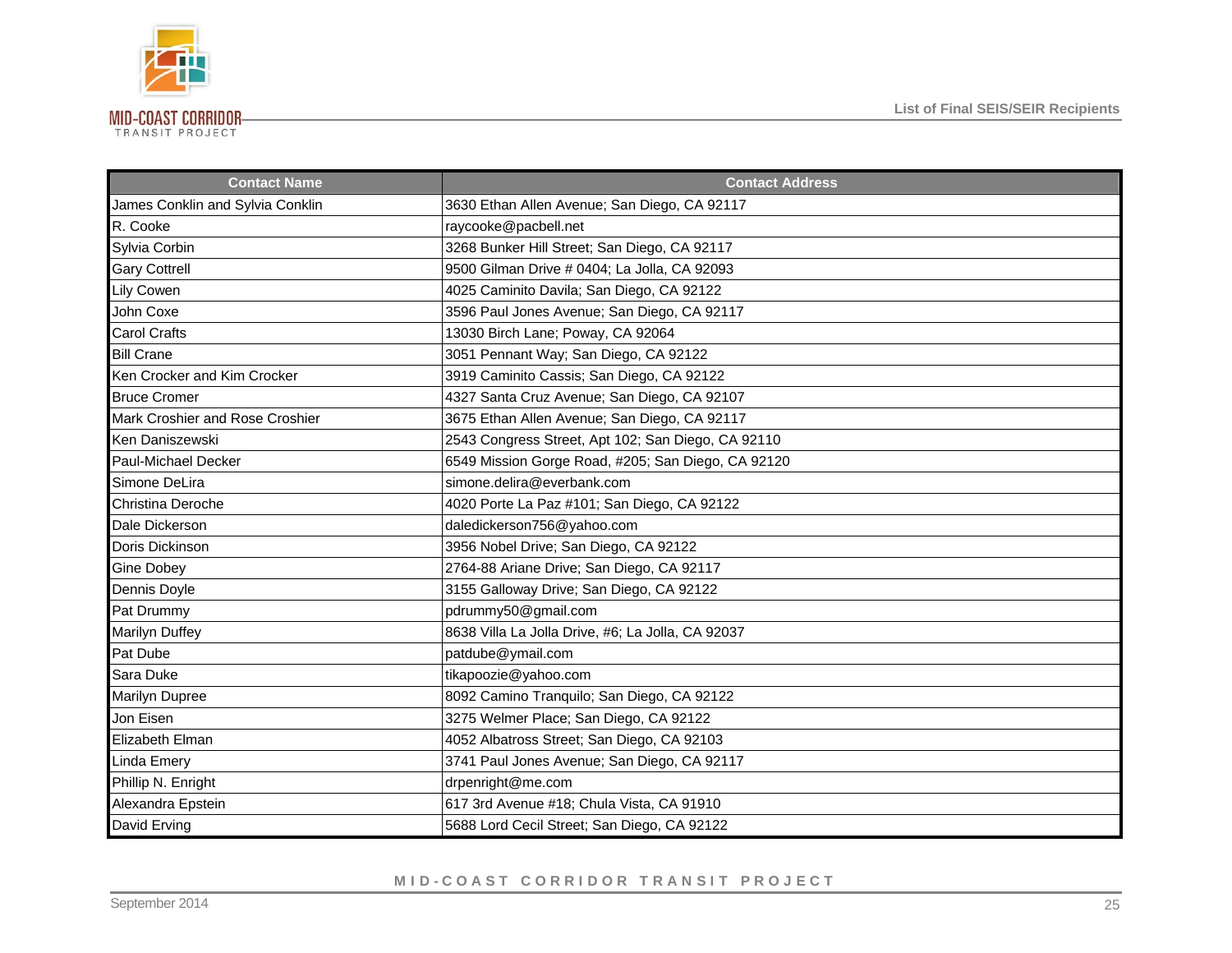

| <b>Contact Name</b>                    | <b>Contact Address</b>                                     |
|----------------------------------------|------------------------------------------------------------|
| Joe Falletta                           | 3749 Paul Jones Avenue; San Diego, CA 92117                |
| <b>Tiffany Farnsworth</b>              | tiffany.farnsworth@gmail.com                               |
| Meryl Faulkner                         | 5915 Desert View Drive; La Jolla, CA 92037                 |
| G. Ferrero                             | 4080 Hancock #3416; San Diego, CA 92110                    |
| <b>Greg Finely</b>                     | 2400 Historic Decatur Road, Suite 107; San Diego, CA 92106 |
| <b>Jeff Flowers</b>                    | 6244 Ferris Square; San Diego, CA 92121                    |
| Tom Ford                               | 3767 Vista De La Bahia; San Diego, CA 92117                |
| <b>Stewart Forster</b>                 | sforster@sbcglobal.net                                     |
| Melissa Foster                         | 4365 Executive Drive, Suite 1600; San Diego, CA 92122      |
| Lynn Fralic                            | 1282 Peach Avenue; El Cajon, CA 92021                      |
| Josephine P. Frodente                  | 3636 Ethan Allen Avenue; San Diego, CA 92117               |
| Jim Fry                                | 4046 Caminito Terviso; San Diego, CA 92122                 |
| Victor Gallego                         | 3927 Caminito Silvela; San Diego, CA 92122                 |
| Kristina Garcia                        | 1536 Beroy Street; San Diego, CA 92110                     |
| Arleen Garcia-Herbst                   | 3248 Geddes Drive; San Diego, CA 92117                     |
| Michael Gerber                         | 6151 Dorothy Drive; San Diego, CA 92115                    |
| Linda Gibson                           | lgibson2227@gmail.com                                      |
| Allen Giffen and Connie Giffen         | 5434 Bothe Avenue; San Diego, CA 92122                     |
| Sarah Gille                            | 9551 Poole Street; La Jolla, CA 92037                      |
| Marysue Glynn                          | marysu@me.com                                              |
| <b>Bill Godwin-Austen</b>              | billga@cox.net                                             |
| Peggy Goings                           | 1446 Lieta Street; San Diego, CA 92110                     |
| Ken Goodwill                           | 8875 Costa Verde Boulevard, #1704; San Diego, CA 92122     |
| David Gottfredson and Lois Gottfredson | 5953 Scripps Street; San Diego, CA                         |
| Joan Green                             | 2725 Tokalon Street; San Diego, CA 92110                   |
| Karlyn Griggs                          | karlyn.griggs@btinternet.com                               |
| William Griswold                       | 2769 Schenley Terrace; San Diego, CA 92122                 |
| <b>Brent Grizzle</b>                   | P.O. Box 9530; San Diego, CA 92067                         |
| <b>Walter Groth</b>                    | 1363 Frankfort Street; San Diego, CA 92110                 |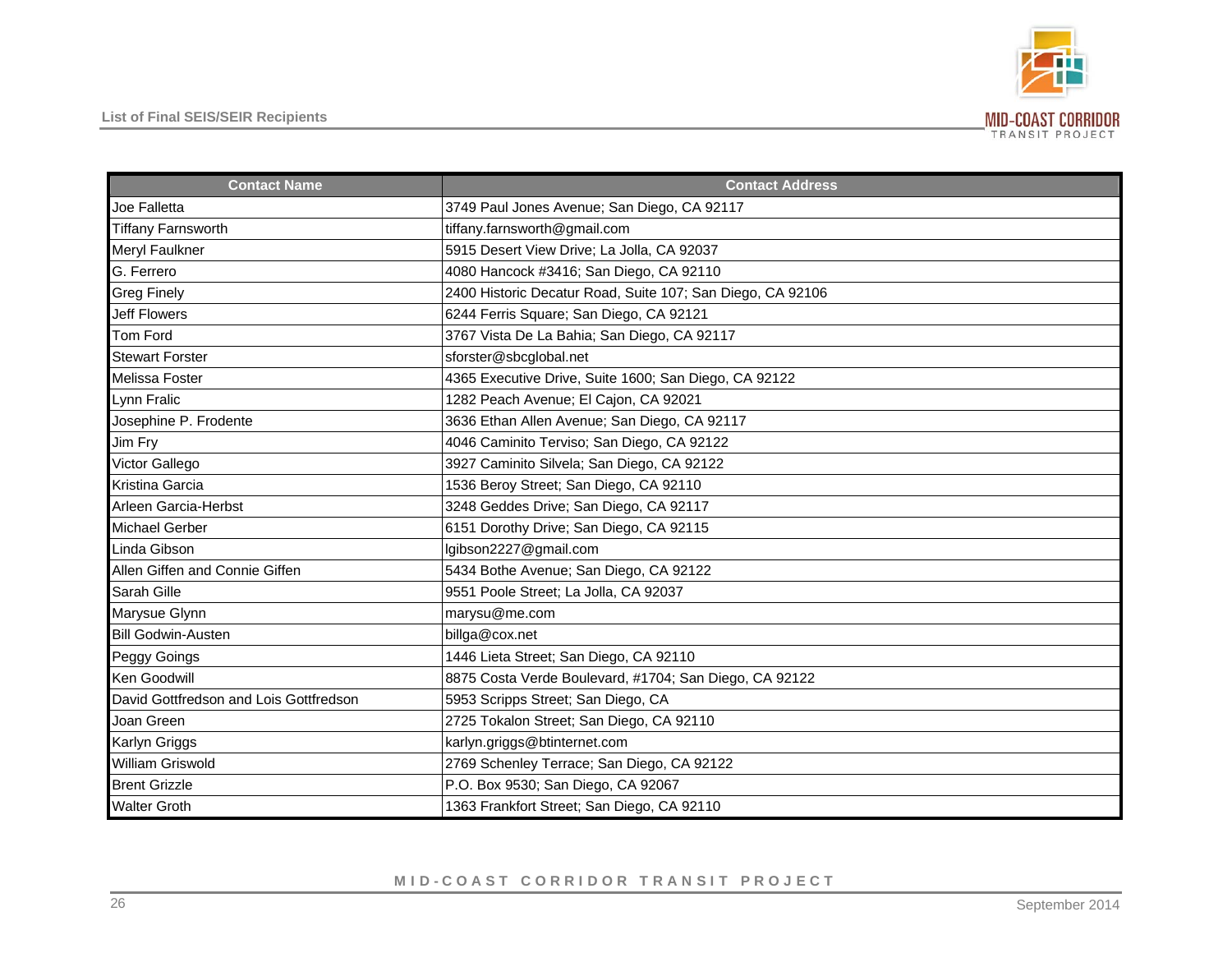

| <b>Contact Name</b>                | <b>Contact Address</b>                                |
|------------------------------------|-------------------------------------------------------|
| Nancy Groves                       | 2955 Renault Place; San Diego, CA 92122               |
| Lynn Guidoboni                     | 5446 Renaissance Avenue; San Diego, CA 92122          |
| Michele Hagstrom and Rick Hagstrom | 2642 Lange Avenue; San Diego, CA 92122                |
| Lucia KB Hall                      | 2885 Havasupai Avenue; San Diego, CA 92117            |
| Miranda K. Hall                    | 3767 Southview Drive, #222; San Diego, CA 92117       |
| <b>Sheryl Harris</b>               | 2897 Ariane Drive; San Diego, CA 92117                |
| <b>Beth Hartman</b>                | 3280 Mt. Tami Drive; San Diego, CA 92111              |
| <b>Keith Hartz</b>                 | khartz90@hotmail.com                                  |
| <b>Brian Hassler</b>               | 2912 Fried Avenue; San Diego, CA 92122                |
| Jan Hawkins                        | 3233 Wellesly Avenue; San Diego, CA 92122             |
| Charlotte Healy                    | 3631 Ethan Allen Avenue; San Diego, CA 92117          |
| Charles Heisman                    | 72 17th Street Apt. #411-Box #58; San Diego, CA 92101 |
| Larry Hemmerly and Lynne Hemmerly  | 3702 Brandywine Street; San Diego, CA 92117           |
| Janis Heppell                      | janishere@sbcglobal.net                               |
| Jacqueline Higgins                 | 3609 Moultrie Avenue; San Diego, CA 92117             |
| Steven Higgins                     | 5421 Via Aguario; San Diego, CA 92111                 |
| Elizabeth Hill                     | 6216 Agee Street #121; San Diego, CA 92122            |
| F. Hill                            | fhill777@netscape.net                                 |
| Donald Hoffhine                    | 6361 Caminito Luisito; San Diego, CA 92111            |
| Gary Hoffman                       | ghoffman@ucsd.edu                                     |
| Louise Hofheimer                   | 3069 Renault Street; San Diego, CA 92122              |
| Larry Hogue                        | 3590 Stetson Avenue; San Diego, CA 92122              |
| Sonja Honeyman                     | 8216 Caminito Modena; La Jolla, CA 92037              |
| Judith Hood                        | 3416 Tony Drive; San Diego, CA 92122                  |
| Peter Hopf                         | 5111-D Renaissance Avenue; San Diego, CA 92122        |
| Kelly Houston                      | 4121 Calgary Avenue; San Diego, CA 92122              |
| <b>Tim Hull</b>                    | tim@timhull.org                                       |
| Doug Hovland                       | 969 Buenos Avenue; San Diego, CA 92110                |
| David Hurst                        | 9501 Genesee Avenue, #615; San Diego, CA 92121-2015   |
| Pamela Hutton                      | 8870 Villa La Jolla Drive, #311; La Jolla, CA 92073   |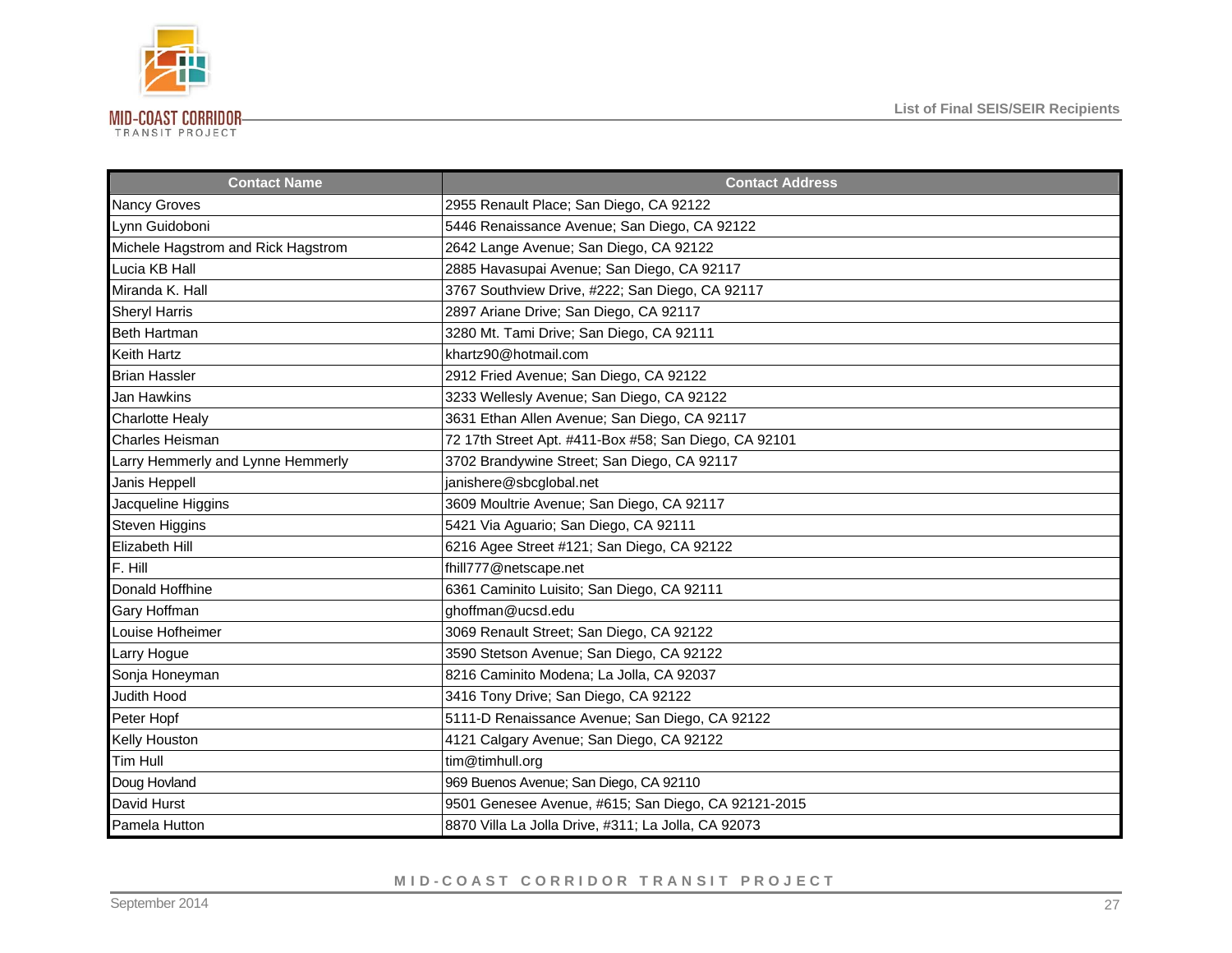

| <b>Contact Name</b>        | <b>Contact Address</b>                         |
|----------------------------|------------------------------------------------|
| Andrea Ito                 | 5864 Carnegie Street; San Diego, CA 92122      |
| Lisa Iturzaeta             | lisaiturzaeta@yahoo.com                        |
| Mark Iturzaeta             | 3648 Paul Jones Avenue; San Diego, CA 92117    |
| Paul Jamason               | 4619 Biona Drive; San Diego, CA 92116          |
| Cindy Jenson-Elliott       | 2615 Luna Avenue; San Diego, CA 92117          |
| Eamon Johnston             | 722 Venice Court; San Diego, CA 92109          |
| Scott Jones                | plantproco@att.net                             |
| <b>Robert Kanters</b>      | 1855 Morena Boulevard; San Diego, CA 92110     |
| Susan Kearney              | 3612 Paul Jones Avenue; San Diego, CA 92117    |
| Reginald G. Keetley        | 4013 Caminito Meliado; San Diego, CA 92122     |
| Gary Keller and Ida Keller | 5572 Stresemann Street; San Diego, CA 92122    |
| Lenora Kellough            | 3321 Morena Boulevard; San Diego, CA 92117     |
| David Keenan               | chainblaster@gmail.com                         |
| Karen Keeven               | tom_keeven@yahoo.com                           |
| <b>Kelly Kirkland</b>      | 8629 Via Mallorca, Unit F; La Jolla, CA 92037  |
| <b>Kristin Kistler</b>     | 3250 Millikin Avenue; San Diego, CA 92122      |
| MaryAnn Klima              | 5672 Carnegie Street; San Diego, CA 92122      |
| Rob Klima                  | robklima@gmail.com                             |
| Christianne Knopp          | 3092 C Street; San Diego, CA 92102             |
| <b>Bryan Knowlton</b>      | 4301 Vallejo Avenue; San Diego, CA 92117       |
| L Kotenko                  | 3466 Millikin Avenue; San Diego, CA 92122      |
| Henry Krous                | 4215 Caminito Cassis; San Diego, CA 92122      |
| Janay Kruger               | 4013 Porte de Palmas, #53; San Diego, CA 92122 |
| Peter Krysl                | 4013 Camino Lindo; San Diego, CA 92122         |
| David Krysl                | 4013 Camino Lindo; San Diego, CA 92122         |
| Jeff Kucharski             | kucharskijeff@hotmail.com                      |
|                            | Bizstuff8@sbcglobal.net                        |
| Joe LaCava                 | 5274 La Jolla Boulevard; La Jolla, CA 92037    |
| <b>Judith Landau</b>       | 5989 Agee Street; San Diego, CA 92122          |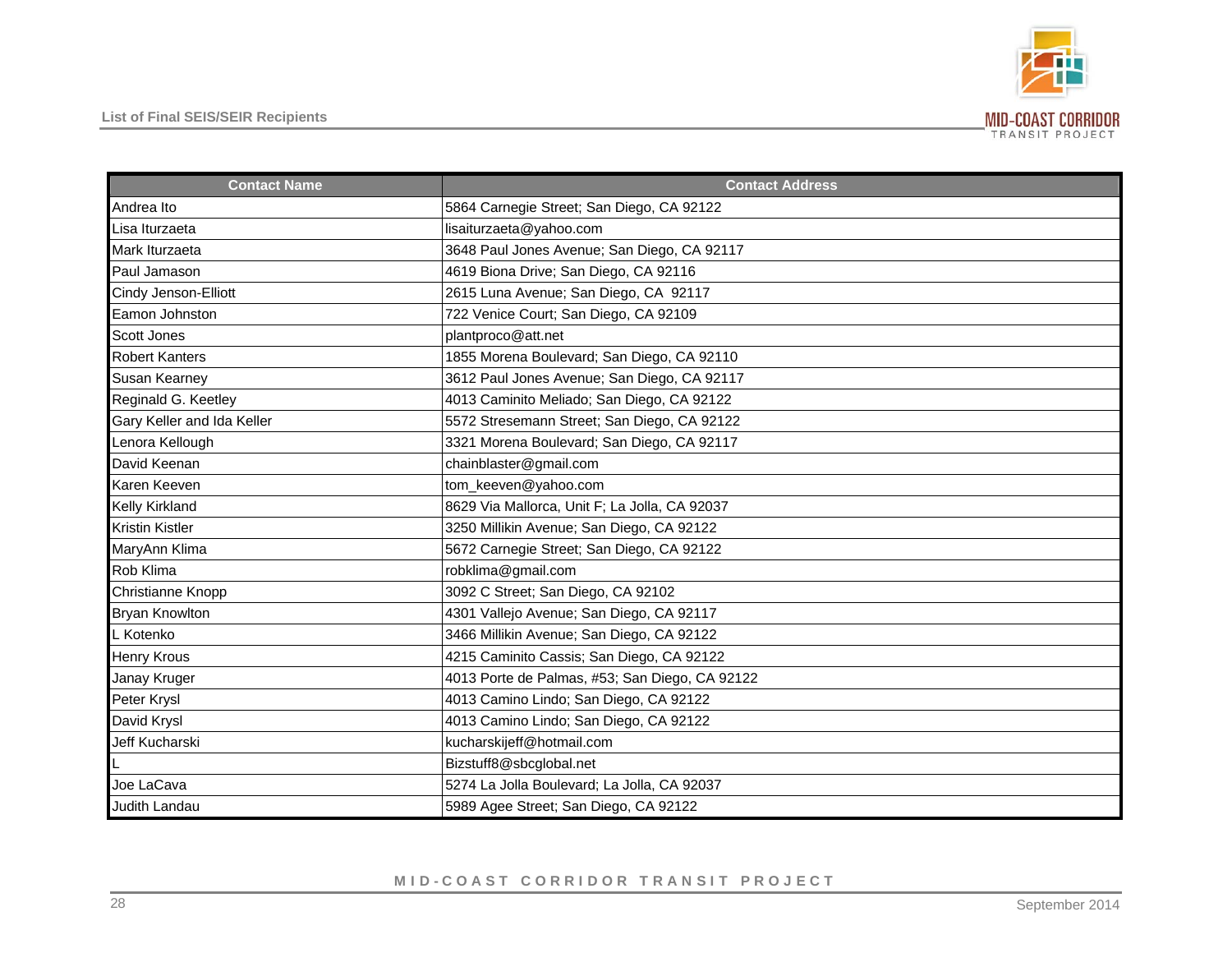

| <b>Contact Name</b>                       | <b>Contact Address</b>                            |
|-------------------------------------------|---------------------------------------------------|
| Don Lander                                | 4049 Caminito Terviso; San Diego, CA 92122        |
| George Lattimer                           | 1589 Calle Delicada; La Jolla, CA 92037           |
| Keith Lazerson                            | 5908 Eton Court; San Diego, CA 92122              |
| Kathy Leavenworth and Michael Leavenworth | 7942 Playmor Terrace; San Diego, CA 92122         |
| David Lebowitz                            | 8430 Via Mallorca, #214; La Jolla, CA 92037       |
| <b>Corrine LeCates</b>                    | 2292 Dunhaven Street; San Diego, CA 92110         |
| Helen Leung                               | 6657 Richard Street; San Diego, CA 92115          |
| Jonathan Lin                              | jonathan_h_lin@hotmail.com                        |
| Sandy Lippe                               | 2549 Angell Avenue; San Diego, CA 92122           |
| Wallace Lockwood                          | 1804 Garnet Avenue, #131; San Diego, CA 92109     |
| Steven Lombardi                           | 4516 Niagara Avenue; San Diego, CA 92107          |
| Inge Lopez                                | 2160 Burgener Boulevard; San Diego, CA 92110      |
| Rebecca Loveless                          | 1927 Monroe Avenue; San Diego, CA 92116           |
| Jeff Low                                  | 10457 Pine Grove Street; Spring Valley, CA 91978  |
| <b>Barbara Malone</b>                     | barbaramalonesd@gmail.com                         |
| <b>Elaine Malz</b>                        | 6575 Manana Place; San Diego, CA 92037            |
| Markov Manalo                             | manalo_mm@yahoo.com                               |
| Sarah Mathy                               | smathy@gmail.com                                  |
| Dana May                                  | 6195 Radcliffe Drive; San Diego, CA 92122         |
| Jason McGehee                             | jmcgehee@ecscontrols.com                          |
| Craig McIlwain                            | mcilwaincraig@yahoo.com                           |
| Mary McIlwain                             | 6662 Avenida Manana; La Jolla, CA 92037           |
| Virginia McIlwain                         | virginia_mcilwain@yahoo.com                       |
| Nancy McLaughlin                          | 8370 F Via Sonoma; La Jolla, CA 92037             |
| Jeanne McNitt                             | imcnitt@san.rr.com                                |
| <b>June Mertz</b>                         | 3165 Driscoll Drive; San Diego, CA 92117          |
| Rodney W. Mills                           | 4024 32nd Street, #22; San Diego, CA 92104        |
| Sharon Muczynski                          | muczynski.sharon@gmail.com                        |
| <b>Jack Naliboff</b>                      | 1500 State Street, Suite 280; San Diego, CA 92101 |
| <b>Bruce Naschak</b>                      | 3935 Caminito Amparo; San Diego, CA 92122         |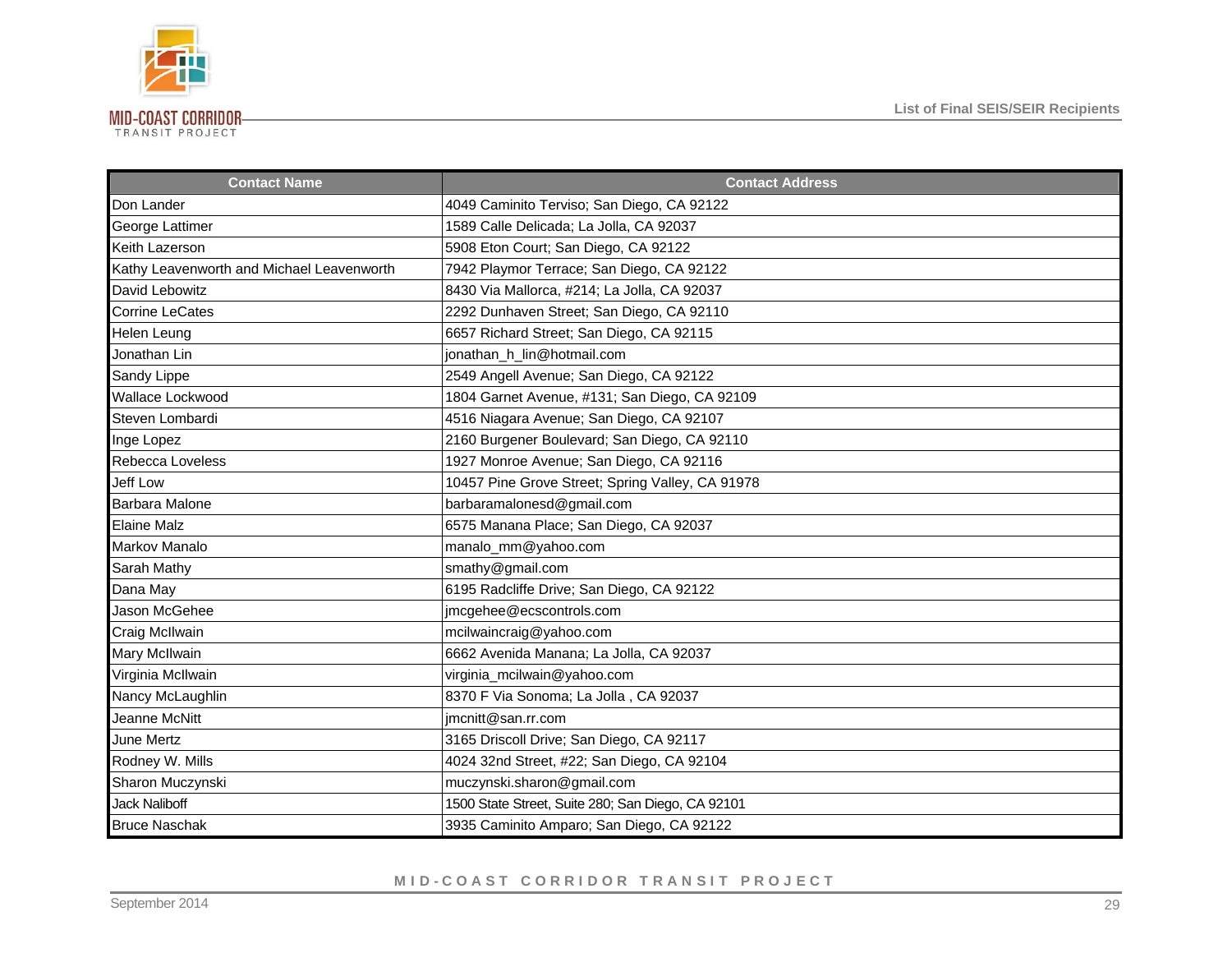

| <b>Contact Name</b>            | <b>Contact Address</b>                                    |
|--------------------------------|-----------------------------------------------------------|
| Ash Nasser                     | 8813 Villa La Jolla Drive, Suite 2003; La Jolla, CA 92037 |
| <b>Sharon Nelson</b>           | snelson1112@yahoo.com                                     |
| Peter Newman                   | 6017 Dirac Street; San Diego, CA 92122                    |
| <b>Melanie Nickel</b>          | 550 Gage Drive; San Diego, CA 92106                       |
| Christopher Nielsen            | 4225 Caminito Cassis; San Diego, CA 92122                 |
| <b>Teresa Norris</b>           | 13025 Via Del Toro; Poway, CA 92064                       |
| Carol Pallazola                | mercypals@aol.com                                         |
| George Papen                   | 6636 Red Deer Street; San Diego, CA 92122                 |
| Robin Parchia                  | tgulesserian@adamsbroadwell.com                           |
| Cynthia Parnell                | 2750 Wheatstone Street; San Diego, CA 92111               |
| Lynn Parrish                   | sdple@yahoo.com                                           |
| <b>Hal Pashler</b>             | 3521 Stetson Avenue; San Diego, CA 92122                  |
| Shila Patel                    | shilapatel1@gmail.com                                     |
| Nancy Patula                   | tmcavoy5401@gmail.com                                     |
| <b>Billy Paul</b>              | 2747 Fairfield Street; San Diego, CA 92110                |
| Nadine Pedusseau               | 3211 Innuit Avenue; San Diego, CA 92117                   |
| Nisa Pho                       | n.pho.moon@gmail.com                                      |
| <b>Carole Pietras</b>          | 6917 Lipmann Street; San Diego, CA 92122                  |
| <b>Michael Pique</b>           | 4690 Monongahela Street; San Diego, CA 92117              |
| <b>Diane Pitzel</b>            | 4378 Cleveland Avenue; San Diego, CA 92103                |
| John Quesenberry               | 6627 Edmonton Avenue; San Diego, CA 92122                 |
| Valarie Ramey                  | 3225 Millikin Avenue; San Diego, CA 92122                 |
| <b>Elizabeth Reers</b>         | zabeth92037@yahoo.com                                     |
| Tom Reid and Carol Reid        | 2319 Frankfort Street; San Diego, CA 92110                |
| Bob Riffenburgh                | 3069 Award Row; San Diego, CA 92122                       |
| Patricia Robertson             | 4559 Jutland Drive; San Diego, CA 92117                   |
| Sharon Russakoff               | 6558 Edmonton Avenue; San Diego, CA 92122                 |
| <b>Mary Russell</b>            | 3383 Wellesly Ave, San Diego, CA 92112                    |
| Russell Rustin and Lisa Rustin | 3426 Mt. Laurence Drive; San Diego, CA 92117              |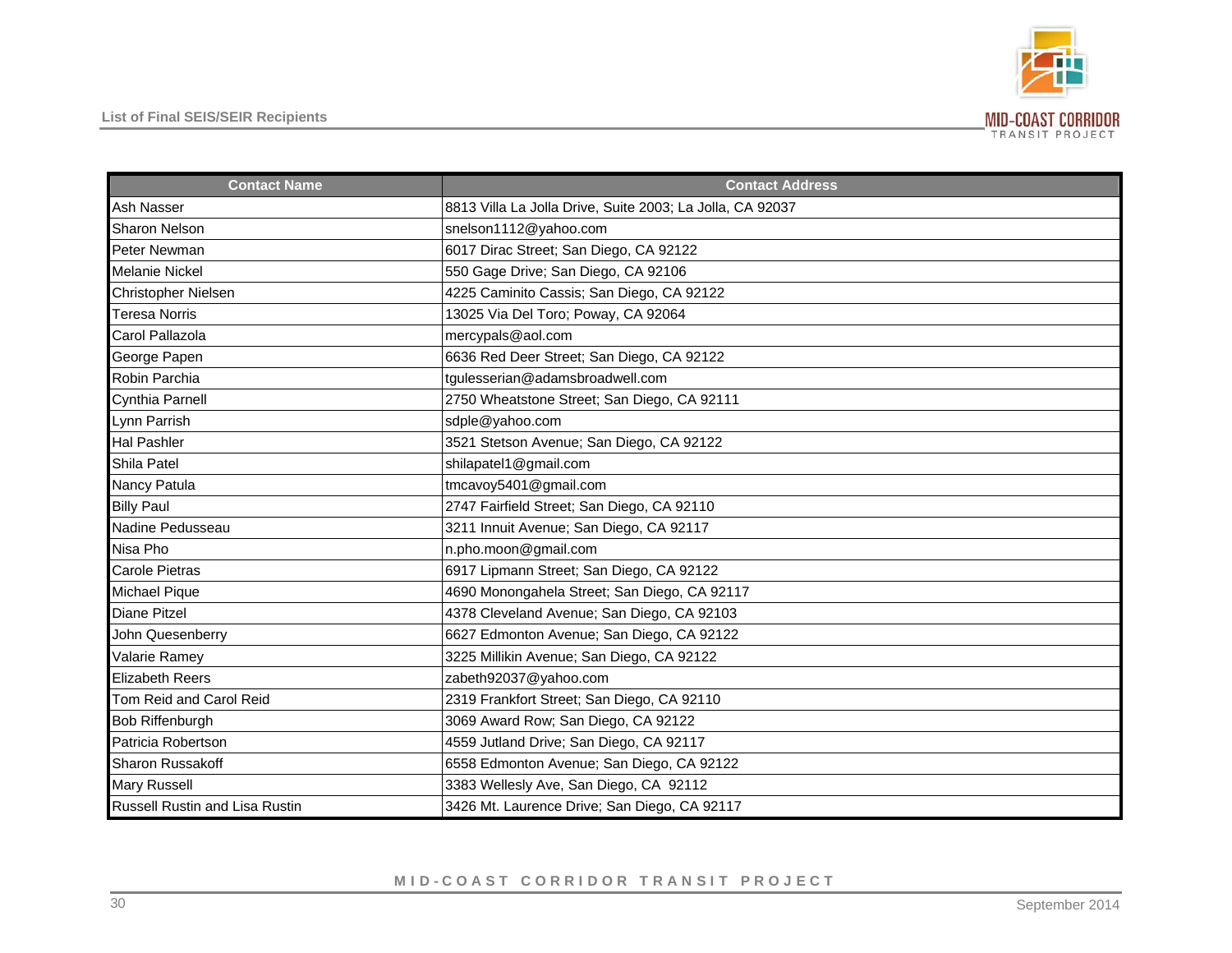

| <b>Contact Name</b>                        | <b>Contact Address</b>                                  |
|--------------------------------------------|---------------------------------------------------------|
| Gavin Sammarco                             | gavin.sammarco@gmail.com                                |
| Ellen Sauder                               | 3010 Cowley Way, #204; San Diego, CA 92117              |
| Kristine Schindler                         | 409 N. Granados Avenue; Solana Beach, CA 92075          |
| David Schlafman and Helen Schlafman        | 5534 Honors Drive; San Diego, CA 92122                  |
| Margaret Schmidt                           | 2122 Tokalon Street; San Diego, CA 92110                |
| Judy Schulman                              | 4055-148 Porte La Paz; San Diego, CA 92122              |
| <b>Matt Schwartz</b>                       | 3427 Mt Laurence Drive; San Diego, CA 92117             |
| <b>Carol Schwenke</b>                      | 4628 Del Monte Avenue; San Diego, CA 92107              |
| Ken Sinclair                               | 749 Selma Place; San Diego, CA 92114                    |
| Laurie Smith                               | 9500 Gilman Drive #0116 Room 5135; La Jolla, CA 92093   |
| Jan Sopher                                 | 3206 Brandywine Street; San Diego, CA 92217             |
| Lea Spagarino                              | Ispagarino@gmail.com                                    |
| Joseph Steinbach                           | 3547 Luna Avenue; San Diego, CA 92117                   |
| <b>Esther Barath</b><br>cc: Phel Steinmetz | 8460-44 Via Sonoma; La Jolla, CA 92037                  |
| Leah Stender                               | 1145 19th Street; San Diego, CA 92102                   |
| <b>Kay Stewart</b>                         | 2171 India Street, Suite A; San Diego, CA 92101         |
| Dave Strom                                 | 8268 Gilman Drive #16; La Jolla, CA 92037               |
| Michael Sullivan                           | msullivan@salk.edu                                      |
| Kim Sykes                                  | 8690 Balboa Avenue, Suite 100; San Diego, CA 92123-1502 |
| Kort Syverson                              | 3250 Brandywine Street; San Diego, CA 92117             |
| Randy Tagg                                 | 8321 Lemon Avenue; La Mesa, CA 91941                    |
| Stephen Thomason                           | stephen.thomason@cox.net                                |
| Sharon Taylor                              | 3944 Caminito Silvela; San Diego, CA 92122              |
| Troy Terwilliger and Jeannie Terwilliger   | 3551 Paul Jones Avenue; San Diego, CA 92117             |
| <b>Timothy Treadwell</b>                   | 8690 Balboa Avenue, Suite 100; San Diego, CA 92123-1502 |
| Cory Triglia                               | corytrig@yahoo.com                                      |
| Sam Tsimikas                               | 7191 Whipple Avenue; San Diego, CA 92122                |
| Tim Vasquez                                | 5983 Gaines Street; San Diego, CA 92110                 |
| Dave Voss                                  | 7743 Lucia Ct; Carlsbad, CA 92009                       |